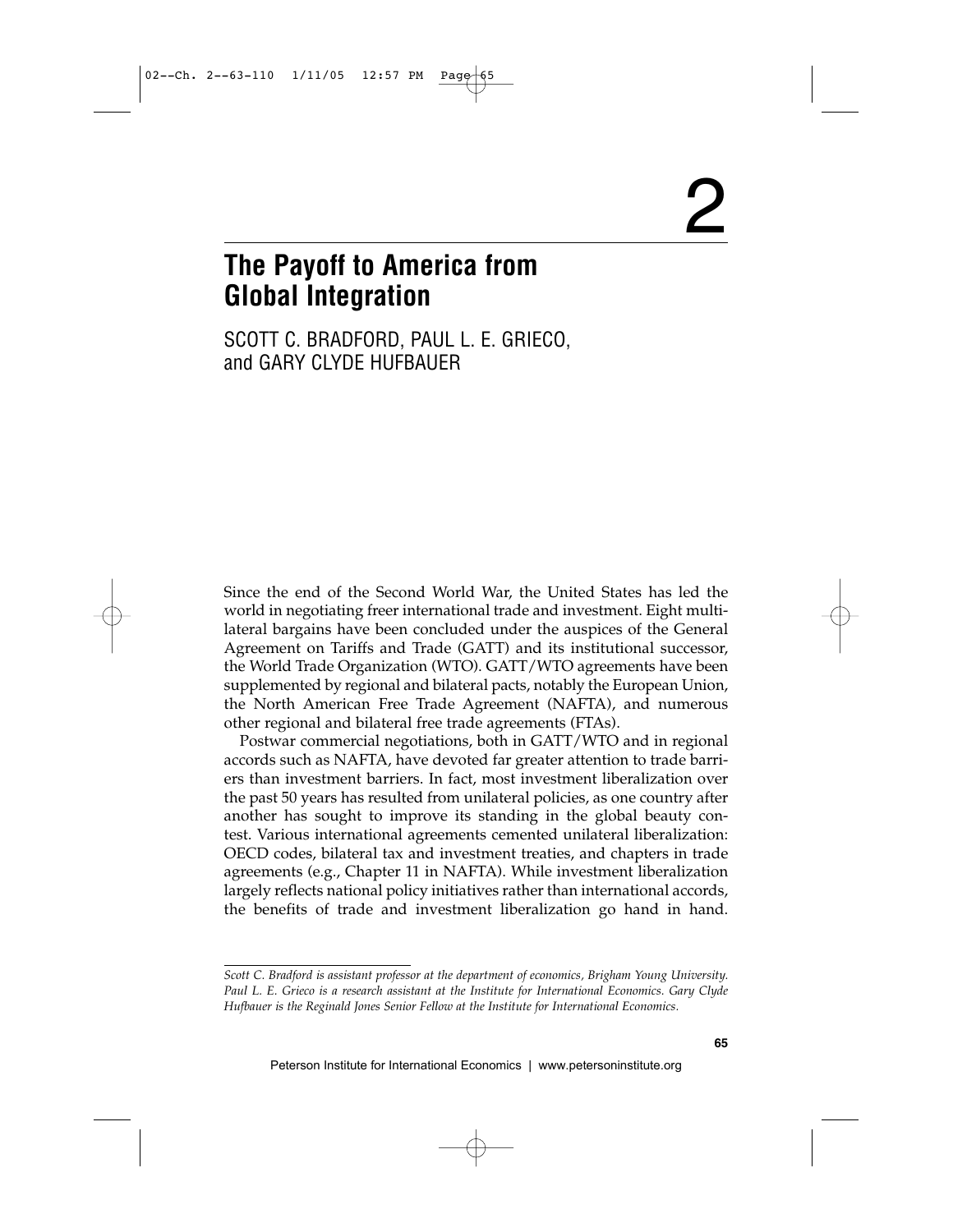## **Box 2.1 Channels through which trade increases output<sup>1</sup>**

**Comparative advantage.** David Ricardo's classic analysis, which dates to 1816, holds that free trade between countries with different cost structures enables each nation to specialize in producing goods that it makes most efficiently relative to its trading partners and import goods that it makes less efficiently. Trade thereby allows a country to consume more goods than it could produce on its own with the same resource endowments (capital, land, and labor).

**Economies of scale.** Firms and industries become more efficient when they increase their output, both during a year and over a period of years. At the firm level, scale economies result from spreading fixed costs—such as plant and research outlays over a larger quantity of output. Firms also capture scale economies by discovering and applying better techniques as they repeat their production cycles again and again over a period of years. At the industry level, scale economies result from sharing experience as skilled personnel move between more firms and as each firm learns from the best practice of numerous competitors. Freer trade enables both firms and industries to achieve greater economies of scale by enabling them to sell to a larger market and to interact with more firms in the same industry.

**Technological spillovers.** International trade and investment flows increase the speed at which new production and distribution techniques spread from country to country, increasing the level of productivity in all countries. Innovations created by market leaders—such as Siemens, Sony, Intel, and Wal-Mart—are shared with (or emulated by) less advanced firms and countries through investment and trade. These firms and countries enjoy the potential for closing their productivity gap more quickly than if they had to create the technology themselves. At the same time, a firm with operations

*(box continues next page)*

Deeper investment ties foster more intense trading relationships and vice versa (Graham 2000, appendix B).

Almost all economists advocate trade liberalization as a proven method of increasing national income (measured by gross domestic product, GDP) and thereby per capita GDP and GDP per household. Contrary to popular wisdom, which celebrates exports and questions imports, economists attribute gains to *both* exports and imports. Indeed, imports are often a more important driver of economic growth than exports.

Before summarizing the gains already realized through postwar trade and investment liberalization, and the gains that remain to be harvested through future liberalization, we briefly identify four basic channels through which exports and imports increase income; these channels are discussed further in box 2.1:

- Comparative advantage allows countries to specialize in those goods they are relatively efficient at producing.
- - Economies of scale occur when firms spread fixed cost by producing for a larger market.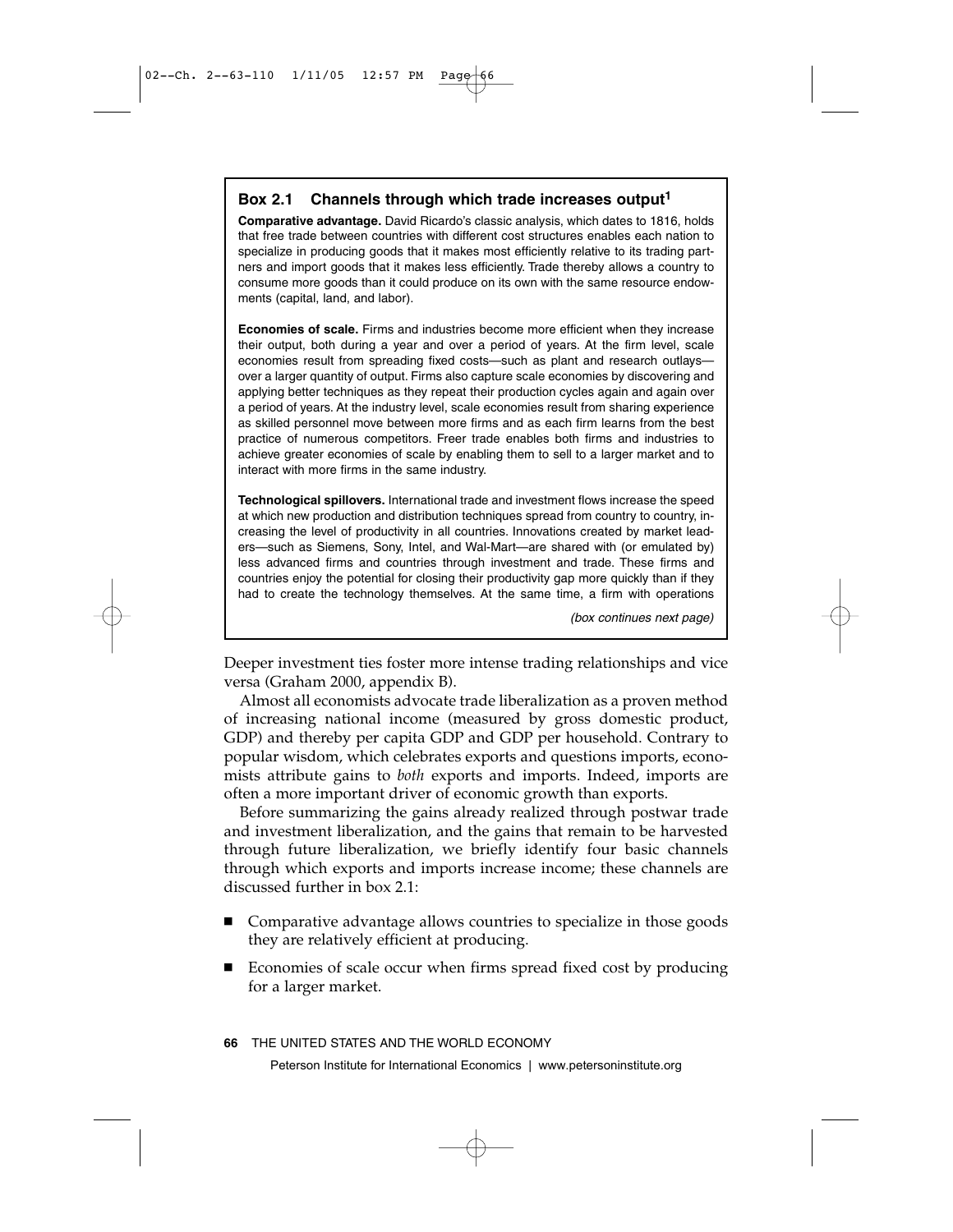# **Box 2.1** *(continued)*

spread throughout the world is best positioned to acquire new techniques wherever they may be created.

**Import competition.** While import competition is politically sensitive, rising imports boost the incomes not only of buyers (both households in their daily shopping and firms as they purchase intermediate inputs) but also of domestic competitors as they improve their performance in response to the loss of market share.

- *Consumers benefit directly:* When more firms compete for market share—either through exports or foreign direct investment (FDI)—household consumers and industrial purchasers benefit in two distinct ways. First, market entrants erode the monopolistic power of local suppliers, with the consequence that markup margins are compressed. Second, consumers can choose from a wider variety of products and thus achieve a closer match between their own needs and the available array of goods and services.
- **Domestic productivity increases: When buyers (whether firms or households)** shift from domestic products to imports, less productive domestic firms in importcompeting industries lose market share.These firms either shrink or boost their own productivity. Some unproductive firms will be forced to close. The reallocation of resources that results when unproductive firms shed capital and labor may be politically unpopular, but it enables more productive firms to expand, thereby benefiting the economy as a whole.

1. To some extent, the channels overlap and reinforce one another.

- - Technological spillovers accelerate the dissemination of technology throughout the world.
- -Import competition reduces the monopoly power of domestic firms.

In light of the hugely successful postwar record of trade and investment liberalization, this chapter summarizes the payoff to the United States as a nation and to average individuals and households.<sup>1</sup> We draw on the ex-

<sup>1.</sup> We do not dwell on the security benefits from freer trade, but in the mind of Cordell Hull (Franklin Roosevelt's secretary of state from 1933 to 1944) Depression-era trade restrictions were a contributing cause of the Second World War. Hull believed that a postwar agenda of freer trade would serve as a bulwark for peace. In Europe, Jean Monnet—sometimes referred to as the architect of the European Union—viewed freer trade as an essential element of a plan to unite Europe and ensure peaceful relations on the continent and avoid a third world war. Another aspect of postwar trade history that we mention and pass over is the enormous drive that US economic policy imparted to the world commercial system. Without US leadership, it would have been difficult or impossible for other nations to slash their barriers and open their markets. In the first decades after the war, Europe, Japan, and the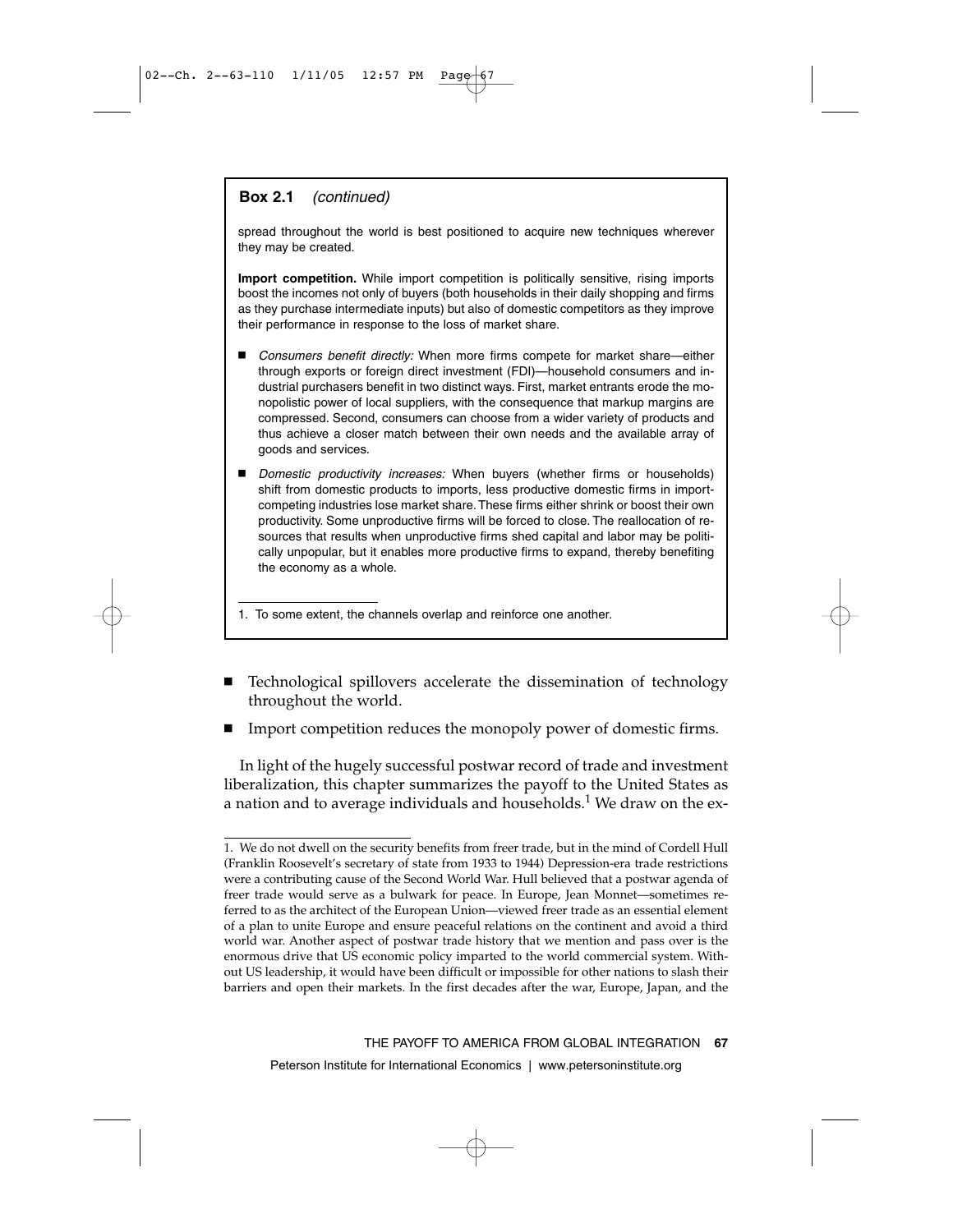isting empirical literature to quantify these various gains. To this end, we survey different methodologies and estimates; taken together they suggest very substantial past and future payoffs to the United States from expanded trade and investment ties with the global economy. We express gains in three common metrics: contribution to total GDP, GDP per capita, and GDP per household in 2003 (all measured in 2003 dollars). Since policy liberalization and lower transportation and communication costs permanently raise national income (unless liberalization is rolled back, as in the 1930s), these gains are enjoyed annually. $2$ 

Table 2.1 previews our results. We use four very different methods to estimate past gains. Each of these methods entails its own set of assumptions. Estimated annual gains are on the order of \$1 trillion. The estimated gain in 2003 income is in the range of \$2,800 to \$5,000 additional income for the average person and between \$7,100 and \$12,900 for the average household. Future gains are harder to quantify, not surprisingly since the future is always difficult to predict. The estimates range from \$450 billion to \$1.3 trillion.

Although we express estimated gains in a comparable metric, the methods themselves are not directly comparable. In table 2.2, we summarize the basic differences between the methods and leave further explanation to the remaining sections. Some methods tally gains only on the production side of the economy, while others do so only on the consumption side. More importantly, some of the methods focus solely on liberalization policy (the outcome of multilateral, regional, and bilateral agreements, as well as unilateral policy changes) while others include deeper trade integration resulting from better transportation and communication technologies (e.g., container ships, air freight, and voice and data transmission), and an income elasticity of demand for imported products that exceeds unity.<sup>3</sup> As might be expected, methods that focus solely on policy reforms indicate somewhat smaller gains than methods that combine the effects of policy reforms, technological innovation, and rising income. Since we do not attempt to guess the pace of future innovation, or the

#### **68** [THE UNITED STATES AND THE WORLD ECONOMY](http://bookstore.petersoninstitute.org/book-store/3802.html)

Asian tigers all came to view participation in the world economy as central to their development strategies. Chile, Mexico, China, and even India have followed suit. Widespread adoption of market-oriented policies, including freer trade and investment, contributed to the best half-century of world economic growth since the time of Christ (Maddison 2003, table 8b; Bhalla 2002).

<sup>2.</sup> For simplicity, our calculations leave aside arguments that liberalization can permanently increase the *rate* of per capita income growth (Romer 1996, Baldwin and Forslid 2000) and instead concentrate on the one-time boost in the *level* of per capita income due to economic integration. This tenet of "endogenous growth theory" implies that our calculations understate the total gains, perhaps by a great deal.

<sup>3.</sup> When the income elasticity of demand for imported products exceeds unity, the ratio of trade to GDP will rise as income rises. This has been the case within the United States during the postwar era (Marquez 2002, chapter 3).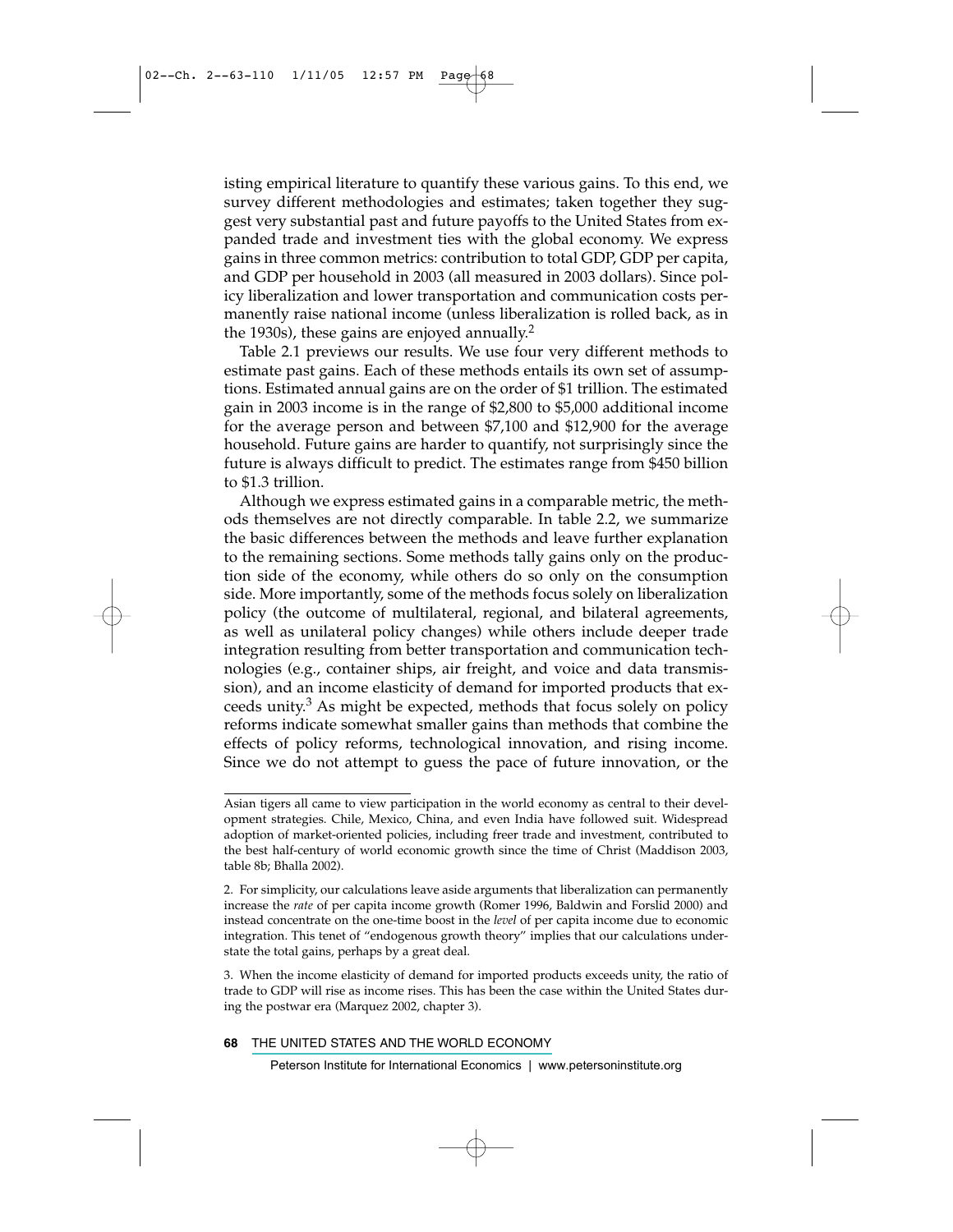| Method                                        | <b>Methodology source</b>          | <b>Percent</b><br>of 2003<br><b>GDP</b> | 2003<br>billion<br>dollars | 2003<br>dollars<br>per capita | 2003<br>dollars per<br>household |
|-----------------------------------------------|------------------------------------|-----------------------------------------|----------------------------|-------------------------------|----------------------------------|
| Past gains                                    |                                    |                                         |                            |                               |                                  |
| Output elasticity (1950–2003)                 | OECD (2003)                        | 13.2                                    | 451. ا                     | 5,000                         | 12,900                           |
| Sifting and sorting (1947-2003) <sup>a</sup>  | Bernard et al. (2003)              | 8.6                                     | 940                        | 3,200                         | 8,400                            |
| Smoot-Hawley CGE (1947-2003) <sup>a</sup>     | Bradford and Lawrence (2004b)      | 7.3                                     | 800                        | 2,800                         | 7,100                            |
| Intermediate imports (1960-2001) <sup>b</sup> | Richardson (2004)                  | 9.6                                     | .058                       | 3,635                         | 9,377                            |
| <b>Future gains</b>                           |                                    |                                         |                            |                               |                                  |
| Global free trade CGE                         | Brown, Deardorff, and Stern (2003) | 5.5                                     | 600                        | 2,000                         | 5,000                            |
| Market fragmentation                          | Bradford and Lawrence (2004a)      | 4.1                                     | 450                        | 1,500                         | 4,000                            |
| US-world FTA                                  | Rose (2003) and OECD (2003)        | 12.0                                    | 1,307                      | 4,500                         | 11,600                           |
| Memorandum:                                   |                                    |                                         |                            |                               |                                  |
| 2003 GDP (trillions of 2003 dollars)          | 11                                 |                                         |                            |                               |                                  |
| 2003 population (millions)                    | 291                                |                                         |                            |                               |                                  |
| 2003 GDP per capita (2003 dollars)            | 37,748                             |                                         |                            |                               |                                  |
| 2003 GDP per household (2003 dollars)         | 97,390                             |                                         |                            |                               |                                  |

### **Table 2.1 Summary of results: Past and future annual payoff from US trade and investment liberalization**

CGE = computable general equilibrium model

FTA = free trade agreement

a. Includes estimate of gains due to increased product variety between 1972 and 2001, 2.8 percent of GDP (Broda and Weinstein 2004).

b. Presented in appendix 2A.

*Source:* Authors' calculations.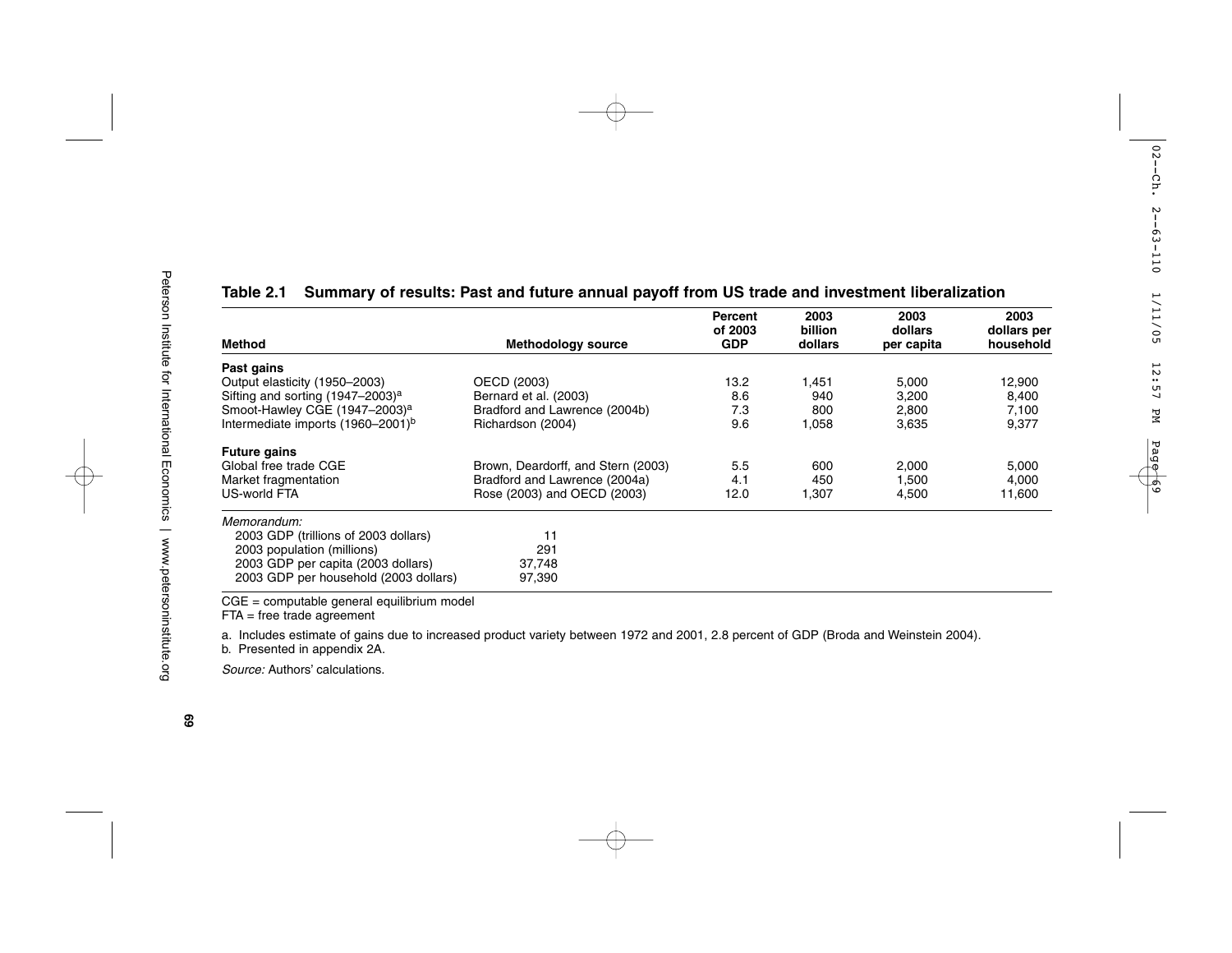| <b>Method</b>                             | Source<br>of growth      | <b>Products</b><br>counted                   | Gains<br>realized in                       |
|-------------------------------------------|--------------------------|----------------------------------------------|--------------------------------------------|
| Past gains                                |                          |                                              |                                            |
| Output elasticity (1950-2003)             | Policy and<br>technology | All merchandise<br>and services              | Production and<br>consumption              |
| Product variety (1972–2001)               | Policy and<br>technology | All merchandise                              | Consumption                                |
| Sifting and sorting<br>$(1947 - 2003)$    | Policy                   | All merchandise                              | Production <sup>a</sup>                    |
| Smoot-Hawley CGE<br>$(1947 - 2003)$       | Policy                   | All merchandise                              | Production and<br>consumption <sup>a</sup> |
| Intermediate imports<br>$(1960 - 2001)^b$ | Policy and<br>technology | Manufacturing                                | Production                                 |
| <b>Potential future gains</b>             |                          |                                              |                                            |
| Global free trade CGE                     | Policy                   | All merchandise<br>and services              | Production and<br>consumption              |
| Market fragmentation                      | Policy                   | All merchandise<br>and services <sup>c</sup> | Production and<br>consumption              |
| US-world FTA                              | Policy                   | All merchandise                              | Production and<br>consumption              |

### **Table 2.2 Methodology comparisions**

a. The estimates shown in table 2.1 for these methods incorporate the estimate for the product variety method.

b. Presented in appendix 2A.

c. The reported calculations are extrapolated from potential benefits from liberalizating merchandise trade in industrial countries.

future rise in GDP, our estimates of potential gains focus strictly on the consequences of policy liberalization.<sup>4</sup>

Finally, some of the methods measure the effect of liberalization only in merchandise trade (leaving aside services) or specifically in manufactures trade (leaving aside agriculture and minerals, as well as services). While trade in manufactured goods has been the focus of postwar liberalization, attention is increasingly drawn to agriculture and services. Our estimates suggest that gains due to liberalization of services trade will be a much higher component of future gains than past gains. This is partly a measurement issue. Some of the methods used to estimate past gains simply neglect services. In addition to measurement issues, a change may be taking place in the relative importance of goods trade versus services trade. With Internet technology, and widespread FDI in services, the international exchange of services could outstrip trade in goods within a few decades.

#### **70** [THE UNITED STATES AND THE WORLD ECONOMY](http://bookstore.petersoninstitute.org/book-store/3802.html)

<sup>4.</sup> Our estimates of potential future gains should be viewed as the gains from wholesale reforms that would move the current trading system to *complete* liberalization. Ongoing negotiations (WTO Doha Development Round, Free Trade Area of the Americas, among others) are not that ambitious.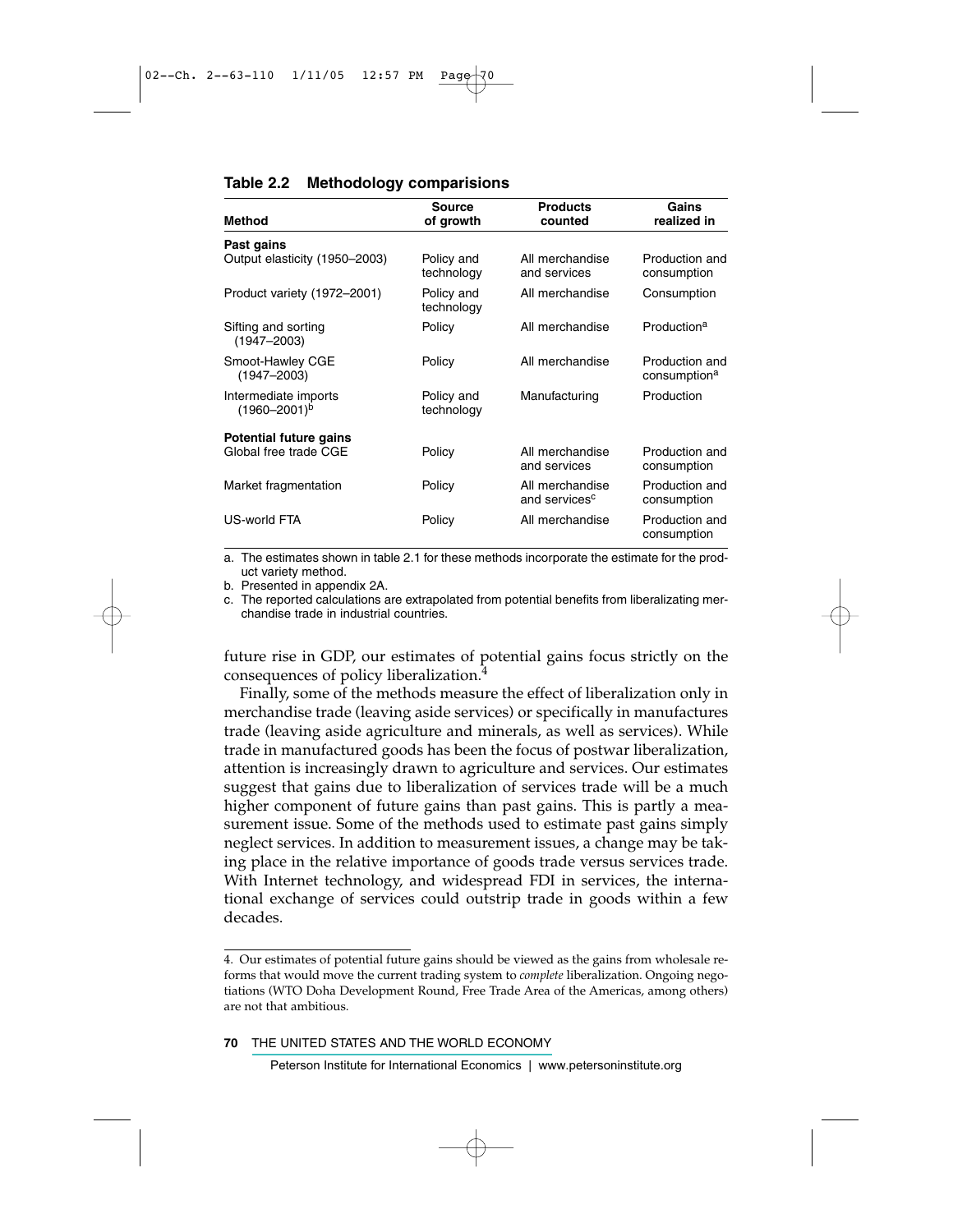# **The Payoff from Past Liberalization**

First, we consider how far the world has come since 1945. The initial round of GATT negotiations (the Geneva Round) was completed in 1947 between 23 countries. The current Doha Development Round, the ninth set of multilateral negotiations, includes 147 countries. Meanwhile, important regional and bilateral agreements have been concluded. In this section, we present three calculations of the payoff from past trade and investment liberalization, accompanied in some of the calculations by the trade-enhancing benefits of lower transportation and communication costs. (Estimates from the product variety method are not presented as standalone estimates of postwar gains. In table 2.1, the consumer benefits of enhanced product variety are grouped with producer benefits from greater efficiency.) A fourth methodology is reported in appendix 2A.

An important qualification applies to the calculations of past gains. Since the Second World War, the US economy has undergone tremendous transformation. Many of the inputs to our calculations (such as population, share of manufacturing value added, and labor productivity) rise or fall dramatically over the full period. For this reason, where possible, we break the full period down into several subperiods and then perform intermediate calculations to arrive at the total postwar gains.<sup>5</sup>

### **Output Elasticity: Cross-Country Estimates of Trade and Growth**

The first approach draws on an OECD study designed to determine the sources of economic growth through cross-national econometric analysis (OECD 2003, chapter 2). The aim of the study was to identify economic attributes and policies that have the strongest effect on per capita income growth.<sup>6</sup> The study used a pooled mean group technique to estimate the effect of identified variables on per capita output. This technique allows a distinction between long-term determinants of growth and short-term fluctuations that are more likely to be country specific. Long-term determinants are expressed as level variables and are assumed to have the same effect in all countries.

<sup>5.</sup> However, the intermediate results that appear in the tables—gains *due* to liberalization do *not* reflect gains realized solely during that subperiod. Most of the structural changes set in motion by trade openness take a decade or longer to mature in terms of greater productivity and higher income. Thus, our subperiod figures are an estimation of annual gains that will eventually result from policy liberalization or technology changes that occurred in the subperiod. We then add up subperiods to arrive at a final figure of annual gains due to policy and/or technology liberalization.

<sup>6.</sup> Among the attributes and policies are physical and human capital accumulation, inflation (both level and volatility), government spending, taxes, research and development spending, financial sophistication, and trade exposure.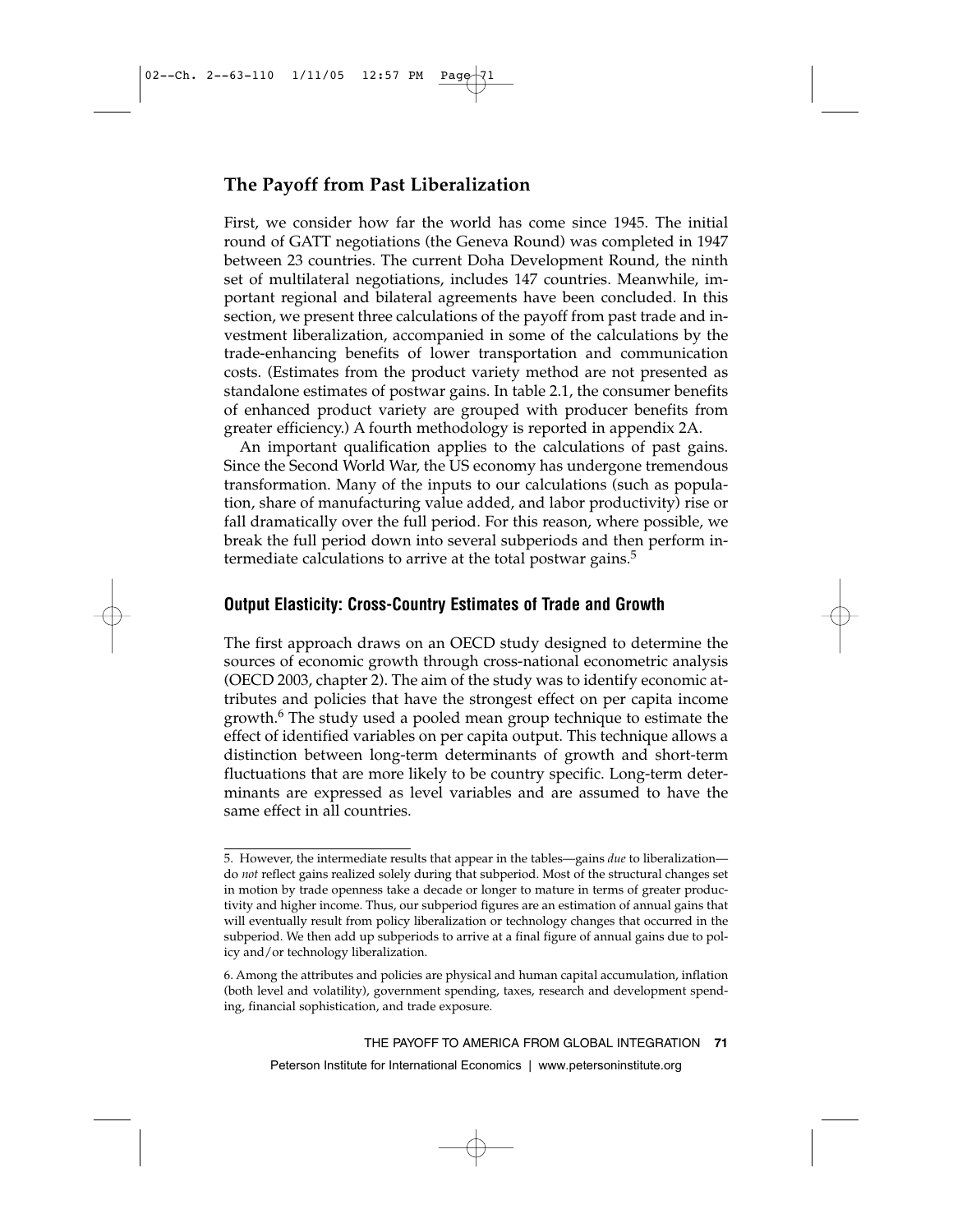Among other results, the OECD study calculates the positive effect on per capita income from a higher long-term level of trade exposure. The technique does not identify the individual channels through which increased trade increases per capita output; instead it imputes a broad relationship between the two based on their statistical correlation.<sup>7</sup> Interpreting the OECD study, we assume that it broadly captures the effect of all channels at play that lead from more trade to higher output. $8$  Moreover, the OECD study uses observed trade exposure as its instrument (adjusted as described below), and does not explore the extent to which policy, technology, or other factors influenced the change in trade levels. Cline (1997, 265) makes a rough guess that about half the increase in trade levels reflects policy liberalization (lower tariffs, fewer quotas) and half reflects better transportation and communication technology. If this partition is roughly correct, then about half the estimated gains in the OECD study can be attributed to policy liberalization.

A traditional measure of merchandise trade exposure is the ratio of a country's total trade to GDP, expressed as  $(X+M)/GDP<sup>9</sup>$  However this quantity is strongly influenced by a country's size and geography.10 For example, Singapore, a small economy with a strategically placed port, has a trade exposure of over 100 percent. Such a figure would be incredible for a large country like the United States or Japan.<sup>11</sup> To control for country

#### **72** [THE UNITED STATES AND THE WORLD ECONOMY](http://bookstore.petersoninstitute.org/book-store/3802.html)

<sup>7.</sup> Questions of causality (i.e., whether faster output growth increases trade or vice versa) and the possibility that omitted variables explain the statistical connection between trade and growth have bedeviled this line of inquiry (Berg and Krueger 2003, Hallak and Levinsohn 2004). Frankel and Romer (1999) use instrumental variables based on gravity models to make a strong case that trade causes growth rather than vice versa. Berg and Krueger (2003) survey the literature and summarize the cases for and against; they conclude that the literature shows that "openness is fairly robustly a cause of growth," although "there is substantial uncertainty surrounding these estimates."

<sup>8.</sup> This analysis also captures any effects of trade that would lower per capita output. For example, if a large number of workers were unemployed as a result of expanded trade, output would be depressed and the estimated coefficient would be reduced. As expected, the sign of the trade to output level coefficient is positive and statistically different from zero in all of the reported OECD regressions.

<sup>9.</sup> The OECD study uses a slightly different measure,  $(X/GDP) + [M/(GDP - X + M)]$ , which scales imports by domestic consumption rather than GDP. The difference is slight, and we disregard it for clarity. Other studies, most notably Sachs and Warner (1995), have constructed policy-based indices in an attempt to focus directly on a liberal trade policy rather than trade levels. Rodriguez and Rodrik (2001) point out several methodological problems with these studies. However, other authors argue that the Sachs and Warner technique is relatively successful (Berg and Krueger 2003, Cline 2004).

<sup>10.</sup> Dollar and Kraay (2004) argue that while the level of trade exposure depends on size and geography, *changes* in the level of trade exposure over the medium term (e.g., a decade) do not depend on size or geography, since these factors are invariant in the medium term. We adopt this logic in our analysis of subperiods (table 2.3).

<sup>11.</sup> However, a large country enjoys the economic stimulus of *intra*national trade and investment, which boosts output according to the same channels as international trade and investment.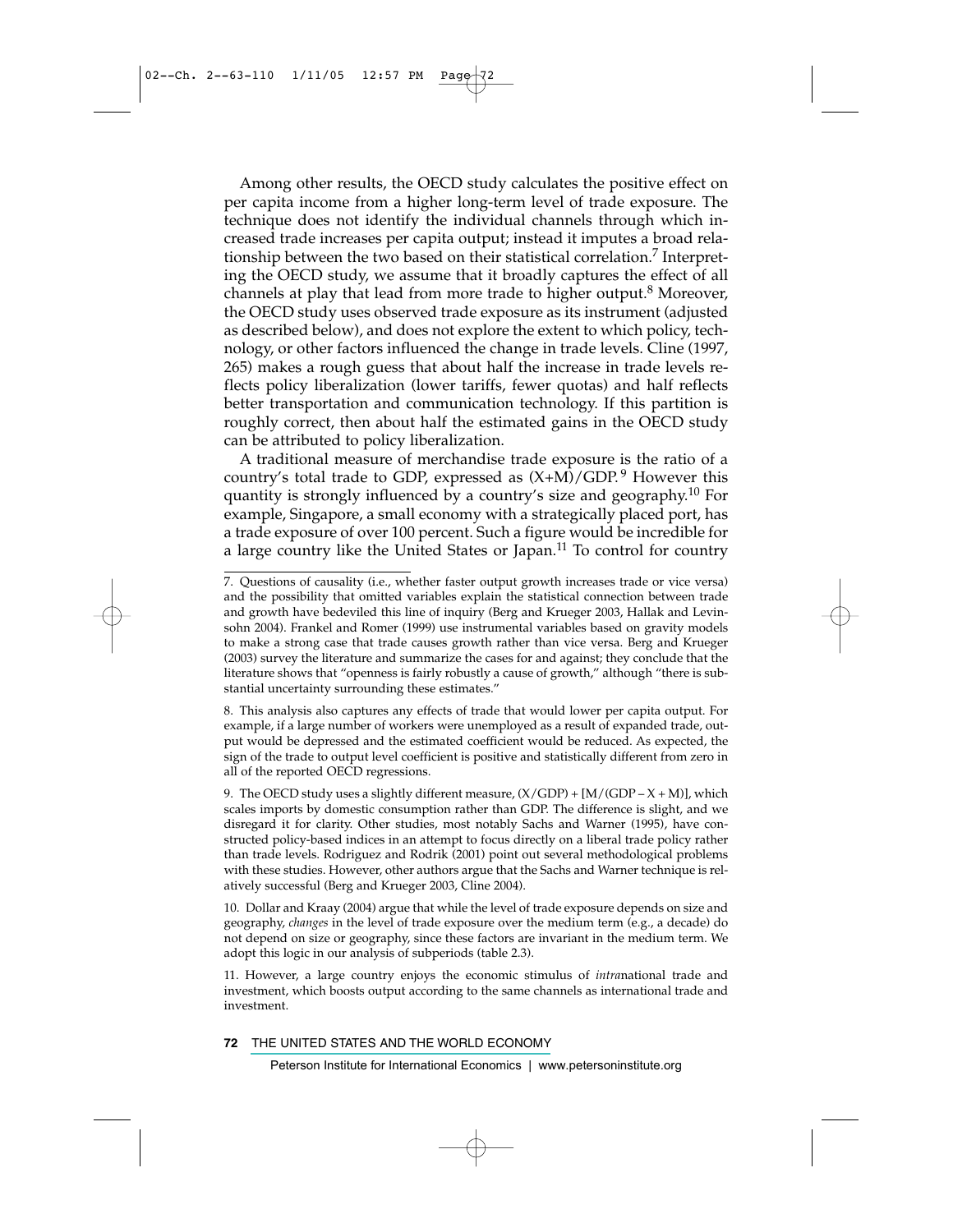size, the OECD calculated a regression equation of trade exposure as determined by population size. The country residuals from the predicted regression equation values were then used to measure whether a country was relatively closed or open, given its population size.<sup>12</sup>

In order to estimate the response of per capita income to trade exposure, the OECD growth regression equation was written in log-log form.<sup>13</sup> The trade variable was lagged by one year. Across several specifications of the model, the long-term coefficient on trade exposure was consistently about 0.2 and statistically significant. On balance, holding everything else equal, a 10 percent rise in a country's long-term trade exposure (imports plus exports) results in a 2 percent increase in the level of annual per capita output (or income, which is the same thing).<sup>14</sup>

Comparing the OECD result with similar studies, Cline (2004, table 5.1) found the coefficient of 0.2 to be relatively low. One possible explanation is that the other studies surveyed by Cline covered a wider range of poorer countries than the comparatively affluent OECD area. Developing countries might well experience greater output gains from openness because they have more scope for adopting beneficial technology. If this explanation is correct, it means that the lower OECD coefficient is more appropriate for measuring the payoff to the United States from freer trade.

Armed with the estimate that a long-term increase in trade exposure boosts per capita output (or income) with an elasticity of 0.2, we can cal-

<sup>12.</sup> The residual is the difference between the actual value and the estimated value from the regression equation. If a country's actual trade exposure is greater than the "adjusted trade exposure" predicted by the model, the residual is positive, and the country is considered relatively open. The OECD study defines the "adjusted trade exposure" as the residual of the simple regression on population plus the constant term. In other words, "adjusted trade exposure" is the predicted trade exposure for the country after removing the effect of population.

<sup>13.</sup> The dependent variable was the natural logarithm of per capita output (income), while the independent variable of interest for our purposes was the natural logarithm of the trade exposure level adjusted for population (see previous footnote). With this formulation, the estimated coefficient represents an elasticity measure, namely the percentage change in per capita output for each 1 percent change in the adjusted trade exposure. We apply this elasticity to the percent change in actual US trade exposure to arrive at a figure for growth due to increased trade exposure. Assuming that changes in the population of the United States over the estimation periods (decades) are modest, the percent change in the actual trade exposure is a very close approximation to the percent change in adjusted trade exposure.

<sup>14.</sup> OECD (2003) explains its result by saying that a 10-percentage-*point* increase in trade exposure will typically result in a 4 percent increase in per capita output. The OECD assumes that typical trade exposure level is 50 percent of GDP. Thus, a 10-percentage-*point* increase from 50 to 60 percent of GDP represents a 20 percent increase in exposure, and 20 percent times 0.2 is a 4 percent increase in per capita output. For another example, the current US trade exposure is 24 percent, so a 10-percentage-point rise over the next decade would bring US trade exposure to 34 percent, a 42 percent increase in the exposure ratio. Under these hypothetical conditions, the OECD coefficient would predict an 8 percent increase in US per capita output.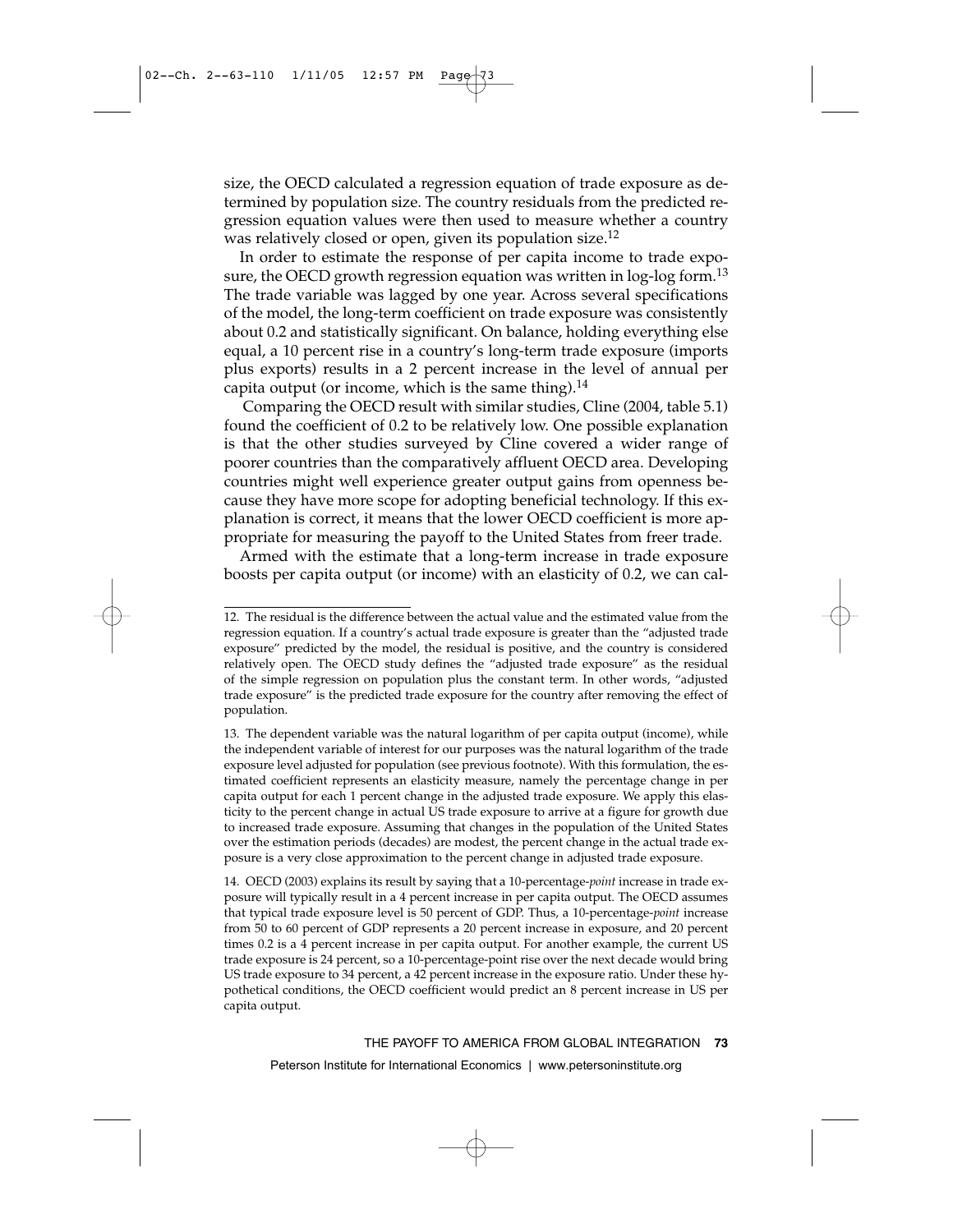| <b>Centered</b>                          | Period<br>change<br>(percent) | Per capita output | <b>Benefit</b><br>in 2003b,c                                                  |                                  |
|------------------------------------------|-------------------------------|-------------------|-------------------------------------------------------------------------------|----------------------------------|
| trade exposure <sup>a</sup><br>(percent) |                               | Percent           | 2003<br>dollars                                                               | (billions of<br>2003 dollars)    |
| 8.8                                      |                               |                   |                                                                               |                                  |
| 9.2                                      | 4.5                           | 0.9               | 112                                                                           | 33                               |
| 10.9                                     | 18.4                          | 3.7               | 537                                                                           | 156                              |
| 19.8                                     | 81.8                          | 16.4              | 3.213                                                                         | 935                              |
| 20.2                                     | 2.3                           | 0.5               | 111                                                                           | 32                               |
| 23.7                                     | 17.0                          | 3.4               | 1.011                                                                         | 294                              |
|                                          |                               |                   | 4,986                                                                         | 1,451                            |
|                                          | three-year                    |                   | $\sim$ Celevisted as $N \cdot \text{MN}$ CDD 0000 figures in 0004, 00 systems | growth due to trade <sup>b</sup> |

### **Table 2.3 Output elasticity: Benefits of increased trade exposure**

a. Calculated as (X+M)/GDP. 2003 figure is 2001–03 average.

b. Subperiod gains are an intermediate calculation, not an estimate of short-term gains from liberalization. Gains due to liberalization may require 10 to 20 years to be fully realized.

c. Benefit in 2003 is calculated by multiplying the benefit per capita measured in 2003 dollars by population in 2003.

Note: In order to better account for changes to the US economy over time, this table presents total gains from liberalization as the sum of subperiods. If instead a single calculation is used to estimate gains between 1950 and 2003, the total gains are estimated to be \$1,218 billion. Numbers may not sum evenly due to rounding.

*Sources:* BEA (2004b), OECD (2003), and authors' calculations.

culate the effect of increased trade on GDP, per capita income, and household income. We apply the 0.2 coefficient to decadal changes in US trade exposure, using a three-year average centered on the decade turning year (1950, 1960, etc.) to dampen the effect of year-to-year fluctuations.

Table 2.3 shows the evolution of US trade exposure (including goods and services), together with the calculated payoff in terms of higher income levels. The fourth column is the eventual increase in per capita income, expressed in 2003 dollars, generated by the increase in trade exposure during each decade. The sum of this column, \$5,000, is the total increase in per capita GDP resulting from deeper trade exposure in each of the decades between 1950 and 2003. The payoff of \$5,000 per person represents 20 percent of the total per capita GDP gains over this period. It represents an additional \$1.45 trillion of GDP, or a \$12,900 increase in annual GDP per household.<sup>15</sup>

### **Product Variety**

We now try to quantify a narrow portion of the benefits realized by domestic consumers. While this measure is significant in its own right, we

#### **74** [THE UNITED STATES AND THE WORLD ECONOMY](http://bookstore.petersoninstitute.org/book-store/3802.html)

<sup>15.</sup> In 2003, the US population was 291.1 million persons, with an average of 2.58 persons per household (US Census Bureau 2003, table 65).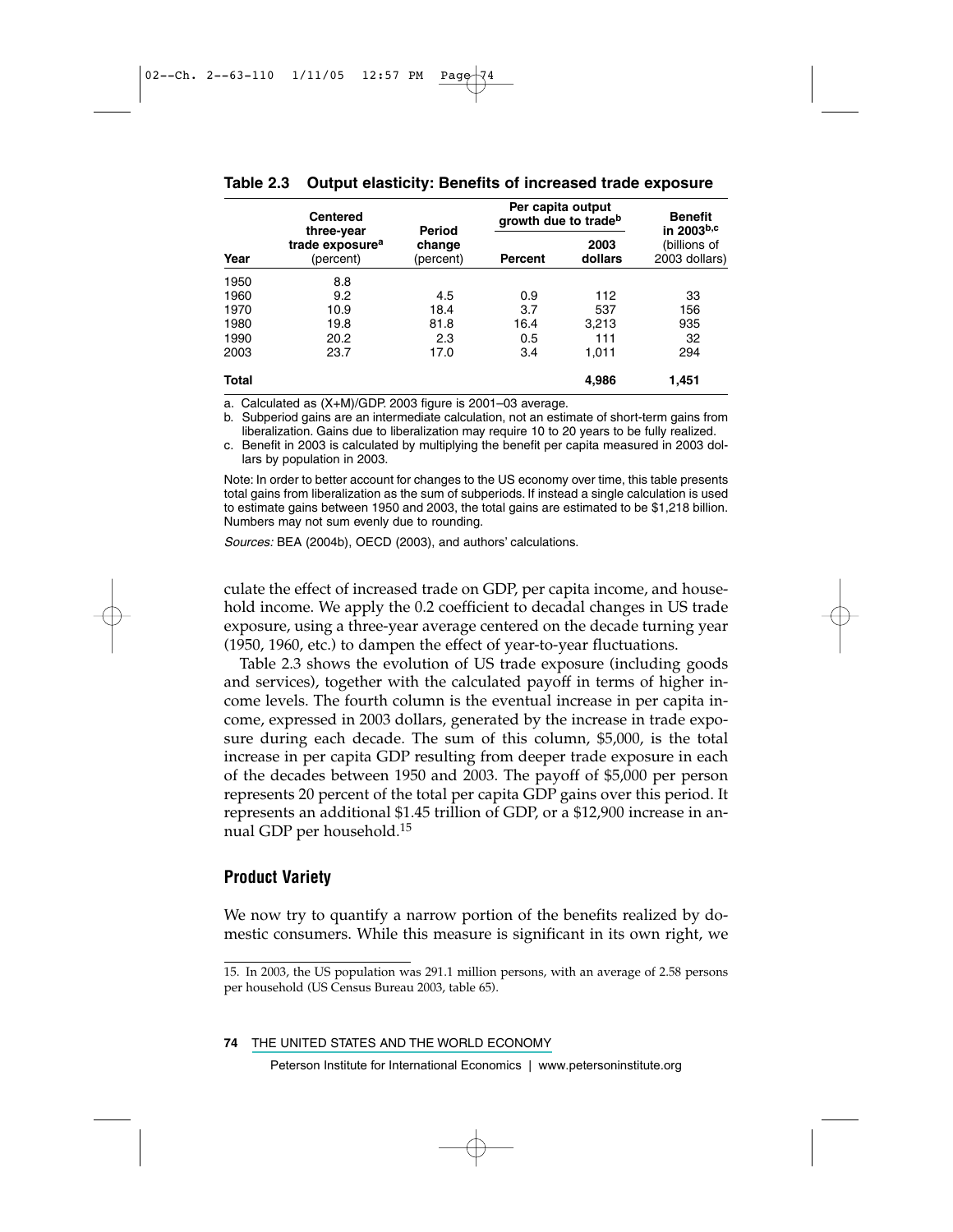do not present it as a stand-alone estimate of postwar gains. Instead, where appropriate, we add the result to other methods that clearly do not account for variety-based gains in order to estimate the total payoff to the US economy.

Consumers gain when they are able to acquire a larger array of goods and services with the same budget. Import competition thus benefits consumers through lower prices and greater choice. Lower prices translate statistically into a reduced rate of inflation. However, it is far from clear that trade liberalization played a major role in the US disinflation process of the past two decades.16 Nor is it clear—once inflation falls below the double-digit level—that further reductions contribute significantly to GDP growth. For both reasons, we do not pursue the anti-inflation line of analysis, but we do summarize the research in box 2.2.

Gains due to greater product variety would seem even more difficult to measure. A recent paper by Christian Broda and David E. Weinstein (2004) takes up the challenge. They find that the number of varieties available to US consumers increased by a factor of four between 1972 and 2001.17 The benefits of new varieties are not taken into account in the conventional import price indexes, which evaluate price changes only for goods that are available in both periods. Broda and Weinstein attempt to remedy this shortcoming. They extend Feenstra's (1994) work on single goods to develop an aggregate "exact" price index.

To abbreviate their method, Broda and Weinstein hypothesize that the benefit of a new variety for a given good is positively related to expenditure on the new variety relative to existing varieties and negatively related to the elasticity of substitution between varieties of the good (if the varieties are perfectly substitutable, consumers will be indifferent to the introduction of a new variety). The Broda-Weinstein exact import price index implies that the conventional import price index overstated import inflation by 28.1 percent from 1972 to 2001 (an average overstatement of 1.2 percent—*not* percentage points—per year). Using product-level data on the fraction of imported goods in total consumption, the authors cal-

<sup>16.</sup> Clark (2004) reasoned that, while global inflation has fallen precipitously in the last two decades and while goods inflation (which is more susceptible to import competition) has declined relative to services inflation, much of the decline within the United States was due to dollar appreciation. In Clark's view, increased global competition played only a supporting role.

<sup>17.</sup> Broda and Weinstein (2004) define a variety as an 8-digit or 10-digit (HS or TSUSA system, respectively) good produced in a particular country for export to the United States. For example, if red wine is a product, French red wine is a single variety; Chilean red wine is a second variety. Given the way Broda and Weinstein measure variety, their estimate does not reflect the gains from greater variety introduced by US producers intending to meet an export market or preserve their domestic market share from foreign competition.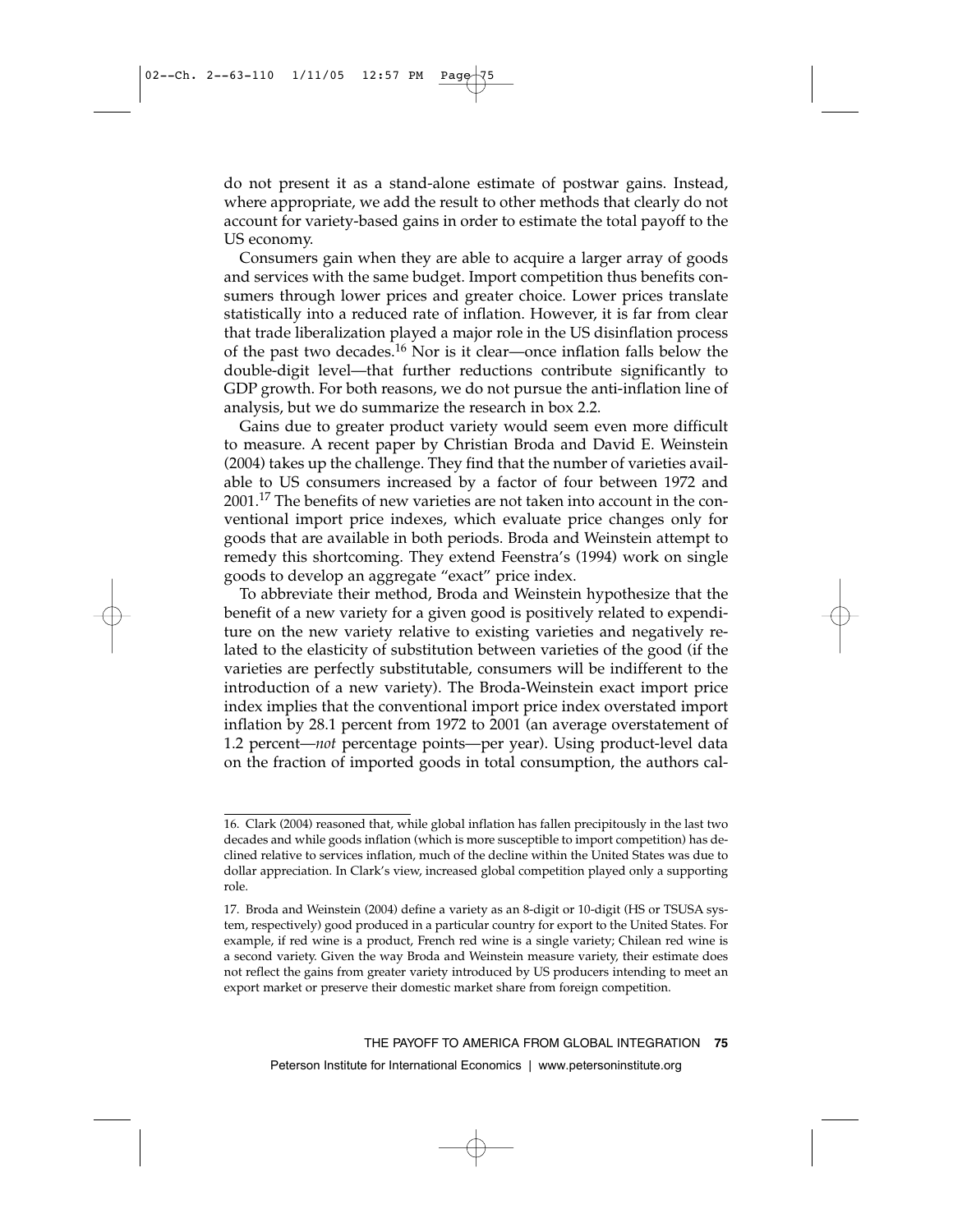### **Box 2.2 Trade openness, inflation, and per capita output**

Arguments can be made in both directions about the connection between trade openness and inflation. On the one hand, greater openness increases a country's exposure to foreign inflation generally and to industry-specific shocks, such as a surge in oil prices. When prices rise worldwide, an open country is more vulnerable, through higher import and export prices. On the other hand, increased trade openness reduces the power of domestic producers to raise prices and may permit a country to "export" its own inflationary policies (easy money and fiscal deficits) by borrowing from foreign capital markets.

Truman (2003) used cross-country data to analyze the connection between trade openness and inflation and found a small but significant and negative correlation. Using Truman's estimates, a 10-percentage-point increase in the trade openness coefficient reduces the annual inflation rate by as much as 0.2 percentage points.

The next question is the effect of a lower inflation rate on per capita output. In a cross-country regression of OECD countries, OECD (2003, table 2.8) found that a 1 percent reduction in the inflation level, acting through increased investment, would result in a 0.4 to 0.5 percent increase in per capita income. In addition, the study found that a 1 percent reduction in the volatility of inflation—measured as the three-year standard deviation—would directly affect economic efficiency and boost per capita income by 2 percent. However, this study covered the years 1971–98, bridging periods of high and low inflation, and the experience of the 1970s may have less salience in today's environment, where inflation rates are well below 10 percent.

It is generally accepted that extremely high rates of inflation have a disastrous effect on economic performance (Fischer, Sahay, and Végh 2002). However, there is little consensus on whether reducing an inflation rate that is already below 5 percent will significantly increase output. Andrés and Hernando (1997) estimate that, at inflation levels of 3 to 4 percent annually, a 1-percentage-point reduction in inflation will result in an average 1 percent increase in steady-state income. However, reviewing the inflation and growth literature, Fischer (1996) reports that "the overall conclusion must be that it is not possible at this stage to draw any firm conclusion on the relationship between inflation and growth at very low inflation rates. . . . The data leave open the possibility that there is a negative relationship between growth and inflation at rates of inflation as low as 1 to 3 percent. Or, there may be no significant relationship."

With the exception of the late 1970s and early 1980s, the United States has subscribed to low inflation policies since the Second World War, and greater openness over the past two decades played at most a supporting role in the disinflation process (Clark 2004). Even under optimistic assumptions, the contribution to GDP from trade-induced disinflation is likely to be modest. Therefore, we do not attempt to quantify the tradeinflation-output linkage.

culate that the increase in consumer purchasing power is the equivalent of a 2.8 percent increase in GDP, or \$300 billion annually.<sup>18</sup>

This estimate of product variety benefit is a narrow measure of the total benefits to consumers from import competition—for example, it does *not* reflect the compression in markup margins as a result of import competi-

#### **76** [THE UNITED STATES AND THE WORLD ECONOMY](http://bookstore.petersoninstitute.org/book-store/3802.html)

<sup>18.</sup> This estimate requires the assumption that an increase in imported variety has no effect on domestic varieties. If new foreign varieties substitute for domestic varieties, this model overstates variety-based income gains (see Rutherford and Tarr 2002). Alternatively, if foreign variety allows increased vertical specialization and complementary domestic varieties are introduced, income gains are understated.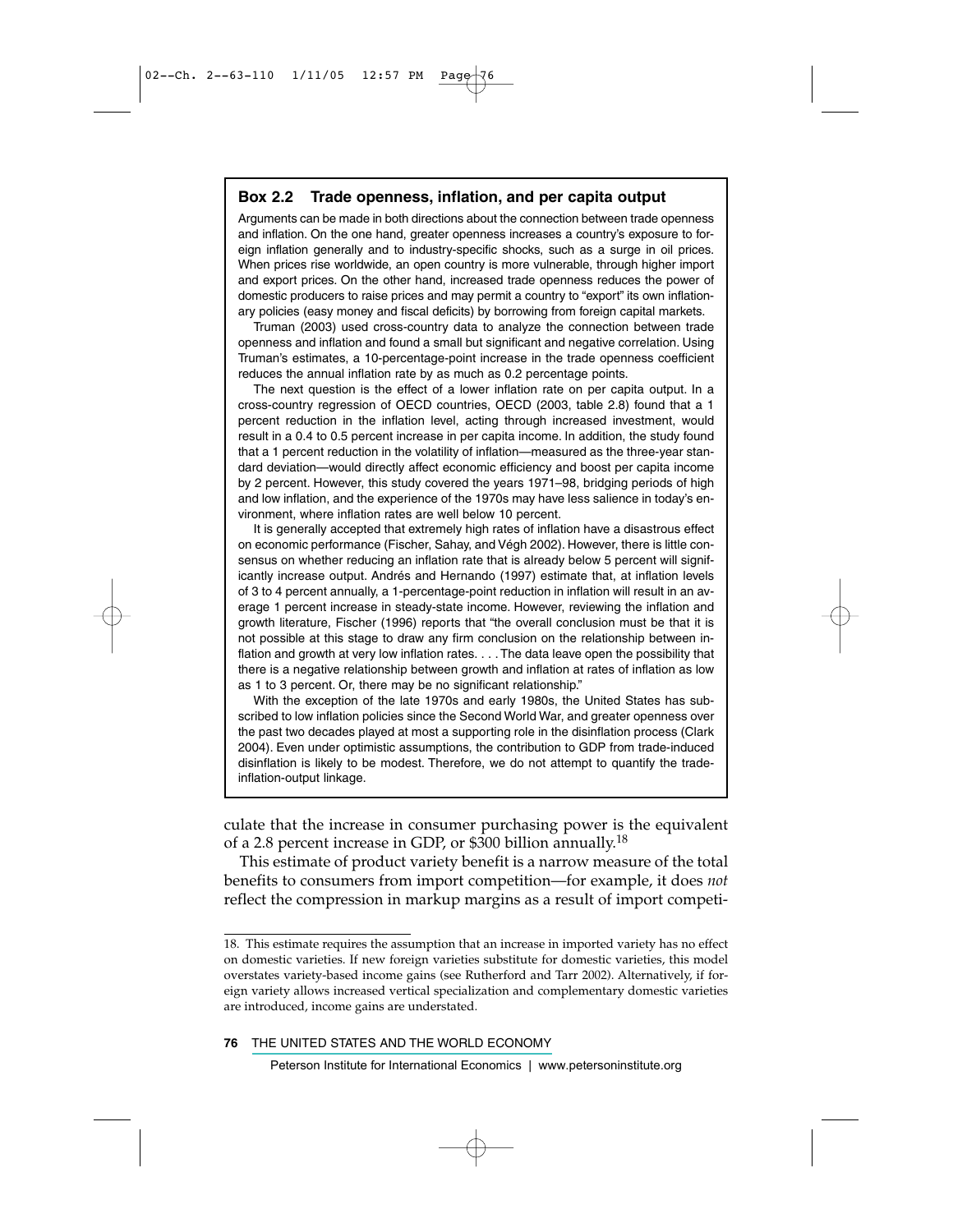tion. Since consumers realize product variety benefits in addition to the "standard" efficiency gains from greater international trade, we can combine the measured effect with some of the production-based estimates presented below.<sup>19</sup>

# **Sifting and Sorting: The Microdata**

In this section, we consider the effects of liberalization and international integration on productivity.<sup>20</sup> In both traditional and new models of global market integration, "differences" are the foundation. Differences (on both a macro and micro scale) stimulate trade and investment and underpin the payoff from liberalization. The traditional and new models emphasize complementary differences:

- - Traditional models emphasize differences across industries and countries in factor input intensities, differences across countries in factor endowments and technologies, and differences in the extent of scale economies between industries.
- New models add an emphasis on differences across *firms* in innovation, product differentiation, production techniques, productivity, and size.
- Traditional models show how a country's comparative advantage defined in terms of differing degrees of competitive advantage across industries relative to global benchmarks—underlies its trade and investment performance.
- New models add reasons why competitive advantage at the *firm* level—relative to benchmark firms in the same industry at home and abroad—*also* underlie a country's trade and investment performance.

Microdata on individual plants make it possible to measure the differences between the new and old foundations for trade and investment. For almost every sector of the world economy, such measurements show that differences across firms *within* an industry are larger than differences *between* industries in characteristics of the average firm and larger also than most differences *between* countries in endowments, technologies, and other traditional determinants of trade. To quote one group of scholars (Foster, Haltiwanger, and Krizan 2001): "Within-sector differences dwarf between-sector differences in behavior." To quote another scholar: "A

<sup>19.</sup> Because the output elasticity method is based on a statistical correlation of openness and growth, without asserting how growth is achieved, we do not add the product variety method to that calculation.

<sup>20.</sup> Large portions of this section are paraphrased from Richardson (2004).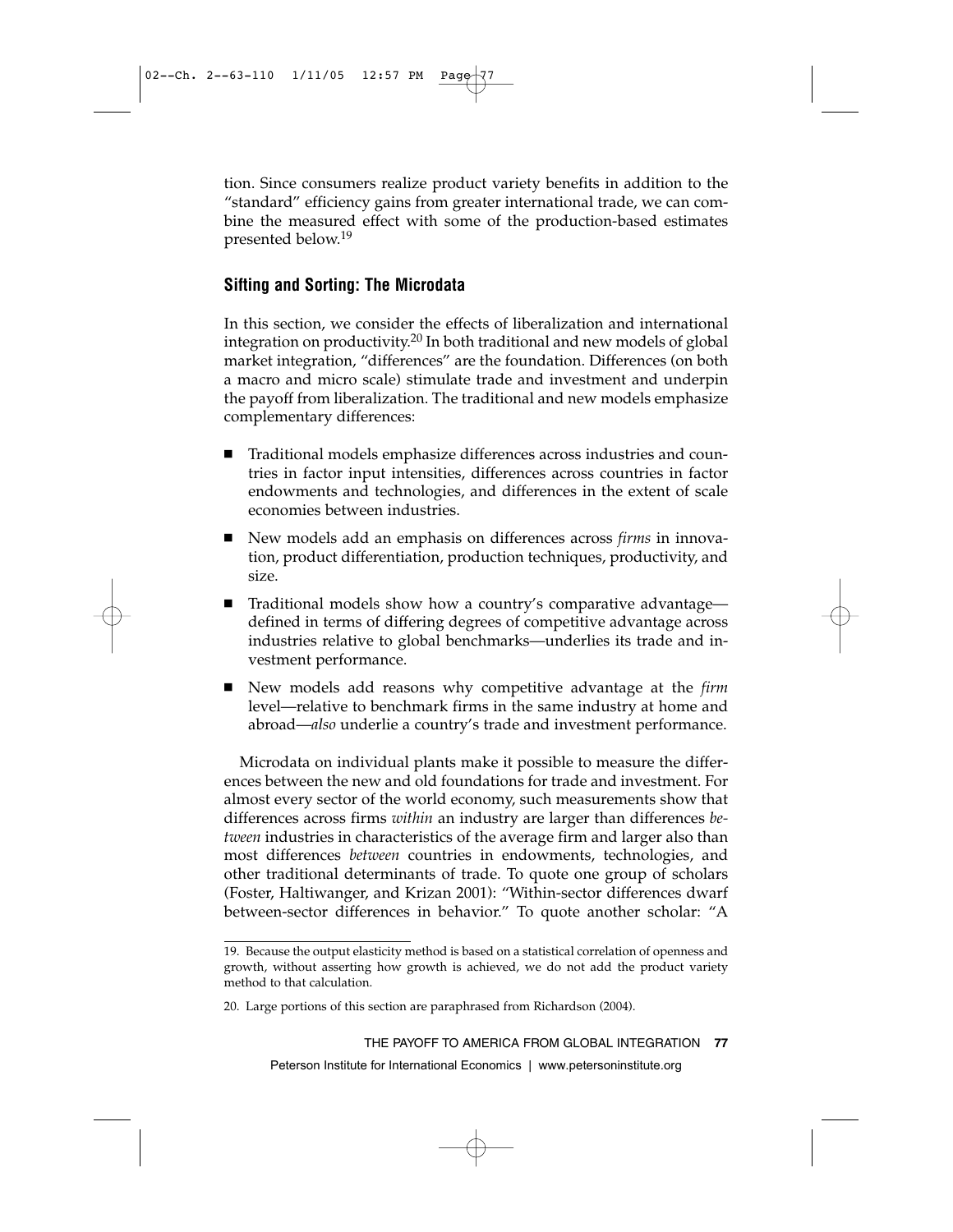large number of studies have documented a strong correlation between firm exit and low [firm] productivity" (Melitz [2003, 1695], citing Roberts and Tybout [1996] and Davis and Haltiwanger [1999]). Quoting still another (Klein, Schuh, and Triest 2003, 10): "Membership in a particular broad *industry* group explains little of the behavior of job creation and job destruction for *firms* in the most narrowly defined industrial categories" (emphasis added).

The strong inference from such findings is that differences among firms are critical in tracing the payoff from global trade and investment. Some abbreviate this inference by saying that "differences *within* are as important as or more so than differences *between*" industries and countries. Several important messages emerge from the new models:<sup>21</sup>

- Increased global market opportunities—declining tariffs and transportation costs, declining start-up costs of marketing abroad, and opening of new, formerly closed foreign markets—can *all* cause favorable gains in industry-level and aggregate productivity. More productive firms tend to expand when they come into contact with the global market, while less productive firms tend to contract. The result is an increase in *average* productivity of the industry even though there may be *no* effect on any single firm's productivity. This can happen because more productive firms gain market share while less productive firms lose market share.
- The "sifting and sorting" mechanism by which these productivity gains emerge reflects market selection among heterogeneous firms that differ either in their inherent overall productivity or in their access to worker pools of varying skills, creativity, and reliability. As a result, (1) increased global market opportunities enable higher-productivity firms everywhere to begin exporting or to increase exporting; and (2) the ensuing cross-penetration of markets reduces the residual demand facing lower-productivity firms (which generally serve only domestic markets). The least productive firms are forced out of business.
- Models describe how the sifting and sorting mechanisms can affect productivity in *every* industry, whether export oriented or import oriented. However, the quantitative magnitude of the sifting and sorting is greatest in *export*-oriented industries, as is the corresponding job churning (job losses *and* job gains).
- Bernard and Jensen (2004) find that together, intraindustry and interindustry reallocation contribute roughly equally to account for 40

<sup>21.</sup> Summary points come from Melitz (2003); Yeaple (2003); and Bernard, Redding, and Schott (2004).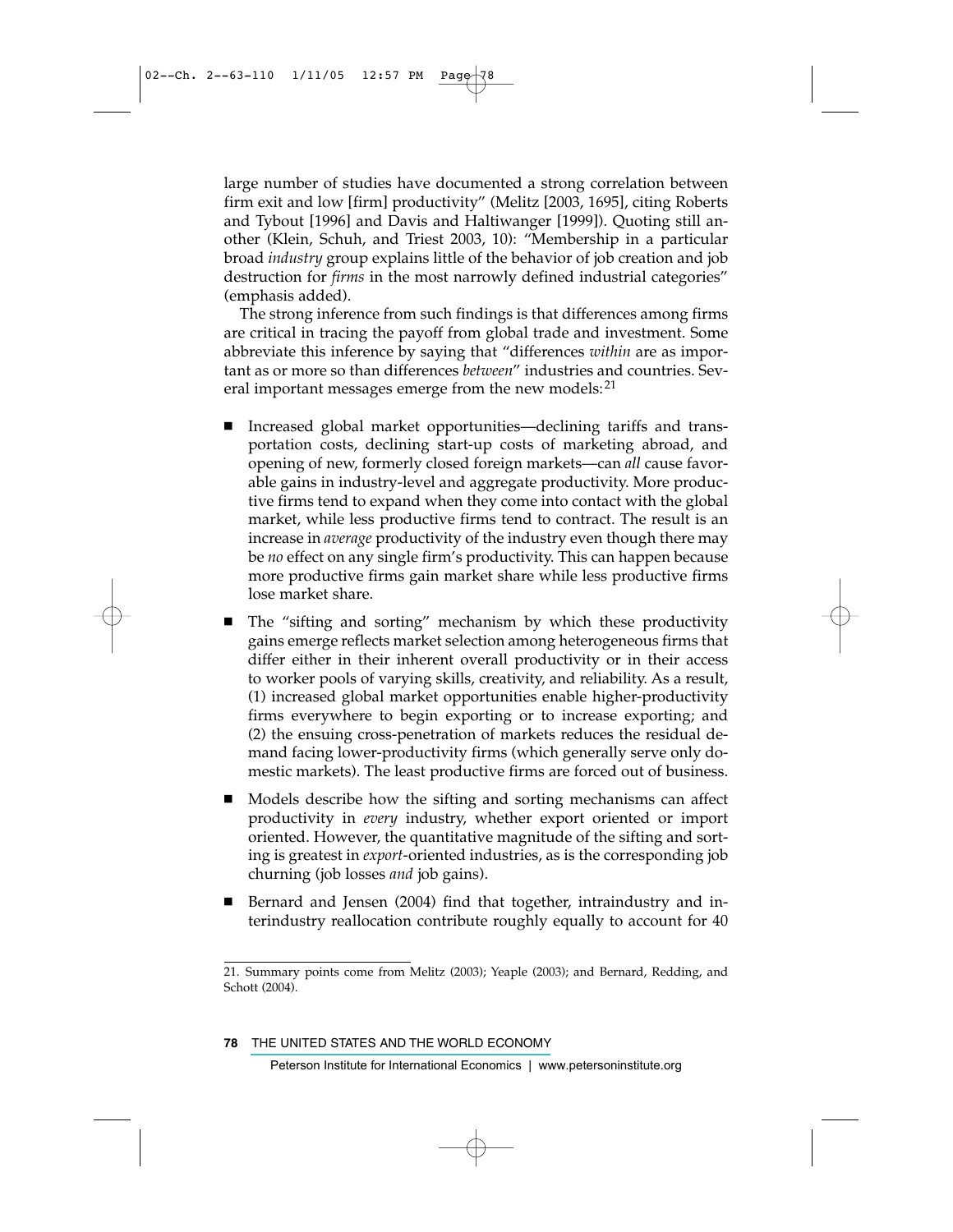percent of all productivity growth in US manufacturing industries.<sup>22</sup> But sifting and sorting also *magnifies* the favorable productivity effects of deeper global integration because average productivity increases most in those industries that already constitute a country's comparative advantage, thereby magnifying the traditional gains from trade.

Drawing on the new view, some scholars have tried to estimate the firm-level payoff from trade and investment liberalization, where sifting and sorting is the main mechanism. Econometric results are still at a preliminary stage.23 However, a simulation by Bernard et al. (2003) suggests that a 5 percent reduction of global trade barriers (tariffs and other costs expressed on an ad valorem basis) could lead to the closure of 3.3 percent of US firms. At the same time, according to their simulation, the sifting and sorting of resources toward more productive firms could boost overall US manufacturing productivity by 4.7 percent. In a moment, we borrow this simulation coefficient—approximately one-to-one—to calculate US productivity gains from the sifting and sorting process. But it is important to emphasize that the coefficient is derived from a model simulation, not a longitudinal estimate. The actual coefficient could be higher or lower than one-to-one.

US productivity research (without regard to global integration) has underscored the role of the sifting and sorting mechanisms that are emphasized in the new models. For example, almost half of the productivity growth of US manufacturing from 1977 into the late 1990s can be associated with entry, exit, and reallocation of market shares toward high-productivity plants and away from low-productivity plants (Foster, Haltiwanger, and Krizan 2001; and Foster, Haltiwanger, and Syverson 2004). Even stronger results are estimated for retailing and other services industries.24

24. For example, in US retailing, virtually *all* of the 11.4 percent growth in labor productivity between 1987 and 1997 can be associated with new entry of higher-than-average-productivity retailers and exit of lower-than-average-productivity retailers (a little more than half for entry, a little less than half for exit). See Foster, Haltiwanger, and Krizan (2001, 2002). Note that only labor productivity growth is examined in the services industries, whereas both labor productivity and overall (total, or multifactor) productivity are evaluated in manufacturing, with similar findings.

<sup>22.</sup> Bernard and Jensen provide a wide range for this estimate. As a lower bound, some 8 percent of total factor productivity growth in the US manufacturing sector was due to sifting and sorting caused by export activity; as an upper bound the estimate was 65 percent.

<sup>23.</sup> Bernard, Jensen, and Schott (2003, table 3) used an econometric model to further examine this relationship. For the 67 US industries (at the SIC 4-digit level) that represent the upper one-third of industries in terms of OECD import penetration (e.g., industrial machinery, electronics, transportation equipment, and instruments), a 1 percent reduction in trade costs over five years led to a 1.6 percent increase in labor productivity. However, for all SIC 4-digit industries, the relationship was not statistically significant.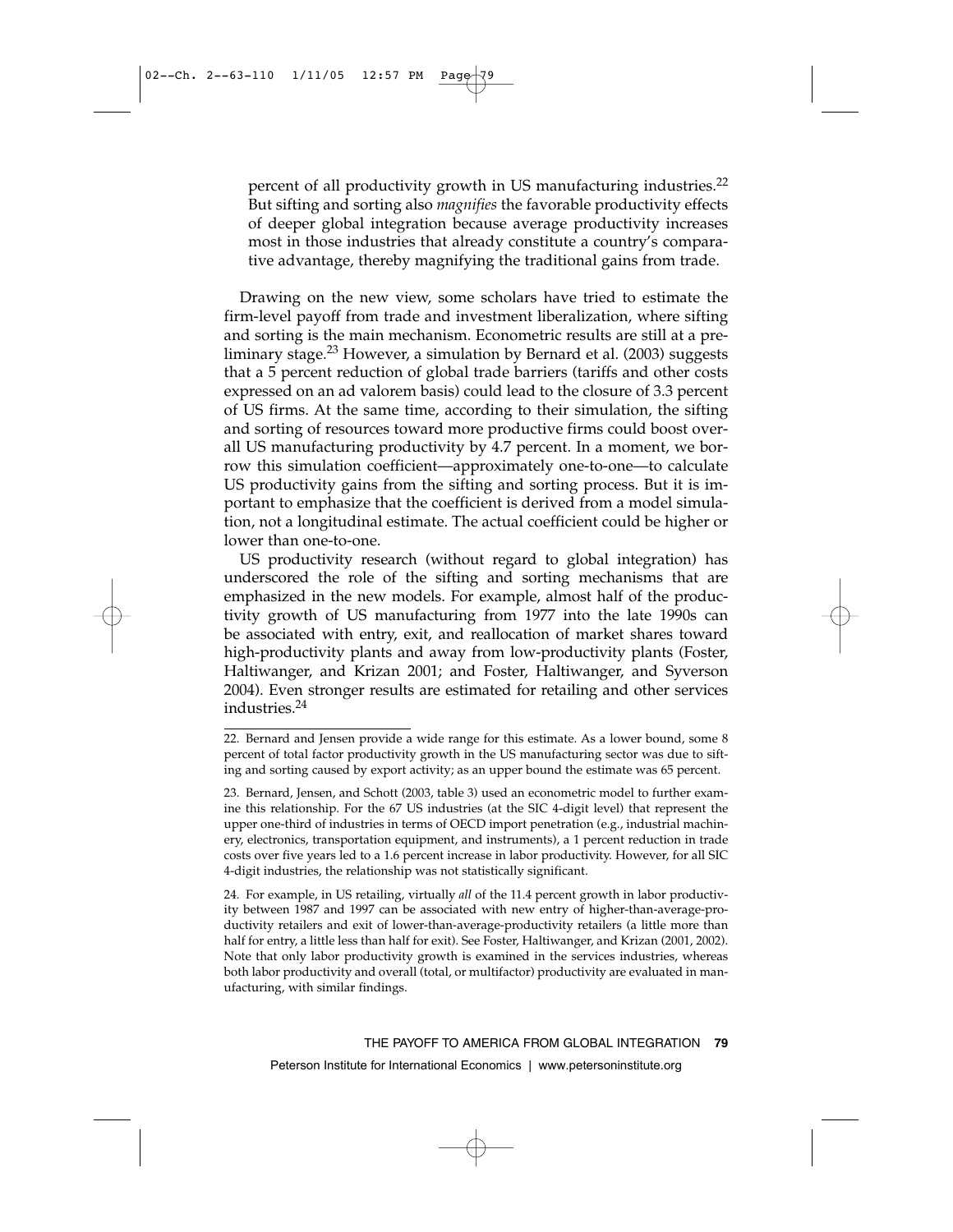Corroborating worldwide evidence can be found in case studies and panel econometric analysis. For example, Eslava et al. (2004) find that, for Colombian manufacturing, virtually all the productivity growth from 1982 to 1998 can be associated with growing market shares of highproductivity plants and shrinking market shares of low-productivity plants.25 Other scholars have examined panel data to discern the effects of "competition" on aggregate productivity, both levels and growth. For example, Disney, Haskel, and Heden (2003) find that several indicators of competition correlate with accentuated plant-level productivity gains from sifting and sorting in British manufacturing from 1980 to 1992.<sup>26</sup>

The sifting and sorting methodology estimates production-based gains but from a "bottom-up" rather than "top-down" perspective. Gains are realized through the same channels as other methods that concentrate on production efficiencies: import competition, economies of scale, and comparative advantage; but the gains are examined at the firm level. At the grass roots, these microdata correlations between performance and global integration are impressive. While there is still no definitive method for "adding up" microdata patterns, we draw on the reported simulation coefficient—that a one-percentage-point decrease in trade barriers raises manufacturing productivity by about 1 percent (Bernard et al. 2003)—to make a guess.<sup>2</sup>

Other methods of summarizing gains are possible, but all require some speculation. In appendix 2A (based on Richardson 2004), we present a separate methodology that examines the growing use of intermediate imports in US manufacturing. The intermediate imports method calculates benefits of roughly the same magnitude as those in the text (table 2.1). However, in the paragraphs below, we assume a coefficient—the reported simulation coefficient, one-to-one—running from a decrease in trade barriers to an increase in productivity.

Using this coefficient to estimate the benefits from sifting and sorting, our first task is to calculate the postwar reduction in US trade barriers. To do this, we look at the difference between the simple average column

<sup>25.</sup> Other studies on the causes of productivity growth in manufacturing include Lewis (2004) and Baily and Gersbach (1995).

<sup>26.</sup> Trefler (2004) uses Canadian plant-level data to estimate productivity improvements as a result of the Canada-US FTA. Other competition studies include Bayoumi, Laxton, and Pesenti (2004) and Carlin, Schaffer, and Seabright (2004). Corroborating worldwide evidence is found in empirical studies of the effects of regulatory barriers to entry on aggregate productivity levels and growth: Djankov et al. (2002); Hoekman and Kee (2003); Klapper, Laeven, and Rajan (2004); and Nicoletti and Scarpetta (2003).

<sup>27.</sup> There is support for a relationship of this magnitude in the econometric analysis of Bernard, Jensen, and Schott (2003). We assume that a one-to-one payoff also results when agriculture and mining trade barriers are decreased.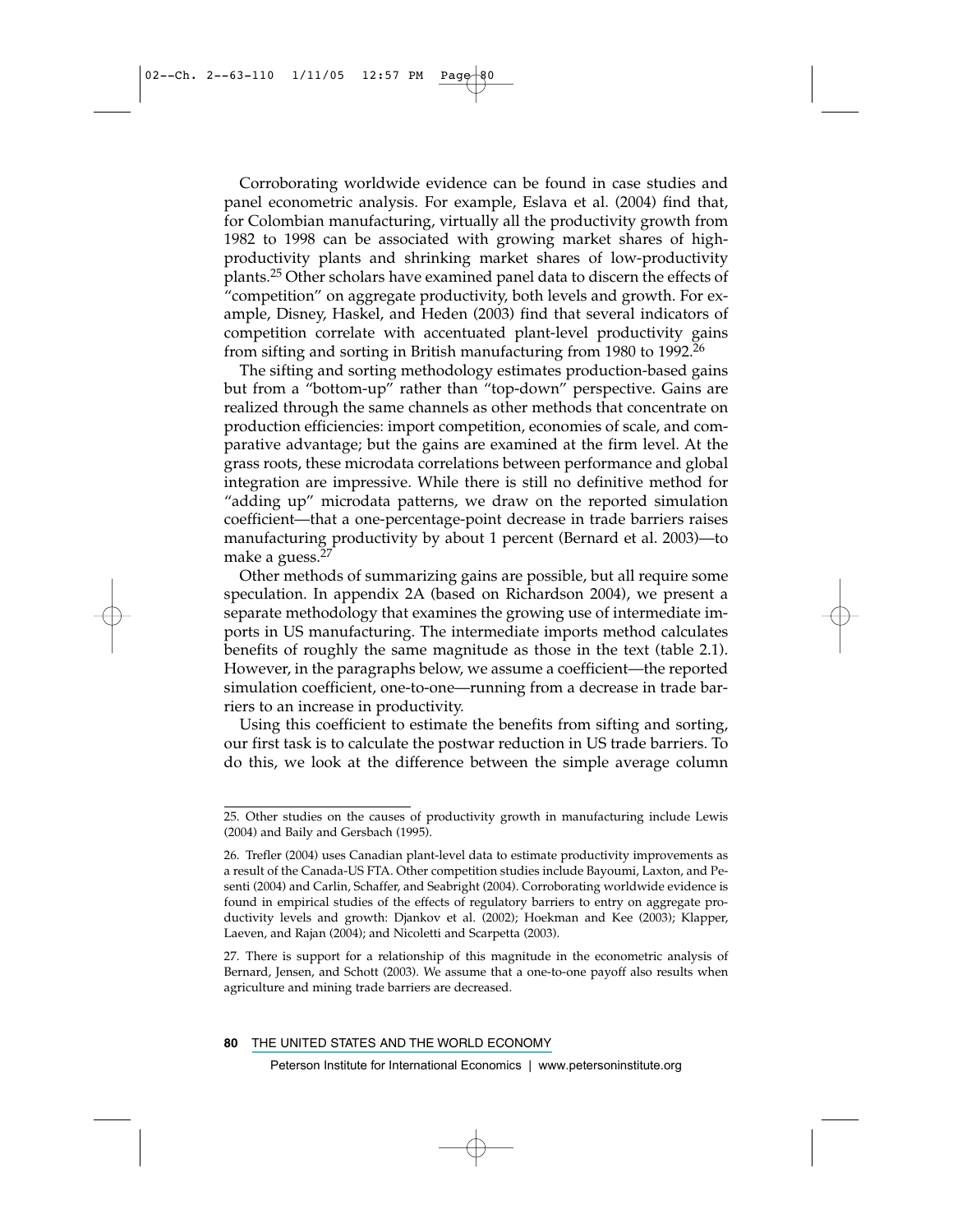(2) ad valorem rate in the US tariff schedule—essentially the Smoot-Hawley tariffs inherited from the 1930s—and the simple average applied tariff rate in 2001.<sup>28</sup> The column (2) rates—rates imposed on the bulk of US imports immediately after the Second World War and now imposed on only three US diplomatic enemies (North Korea, Cuba, and Laos) have a simple average of about 40 percent.<sup>29</sup> In 2001, the simple average applied rate for other countries (except FTA partners like Canada and Mexico) was 3.9 percent (WTO 2003, USITC 2004). We take the difference of 36.1 percentage points as a rough estimate of the decline in tariff barriers from the first GATT agreement to the present day.<sup>30</sup>

While early multilateral trade rounds focused almost exclusively on merchandise tariffs, later rounds have turned to other liberalization issues (e.g., regulation of services industries, agricultural subsidies, and other nontariff barriers). These elements of liberalization are not captured by our tariff barrier measure; hence the estimate of induced sifting and sorting may be conservative.31

Trade liberalization has typically been negotiated and comes in spurts rather than a smooth decline in barriers. To take this into account, we examined the trend in the ratio of duties collected to dutiable imports between 1947 and 2002 (USITC 2004) and used the figures to construct a rough estimate of the path of the simple average tariff barrier at five-year intervals from 40 percent in 1947 to 3.9 percent in 2002.32 The constructed percentage point changes for each period are shown in table 2.4. They indicate that the bulk of US tariff reduction occurred in three periods:

<sup>28.</sup> The simple average applied tariff rate is the simple average of so-called most favored nation (MFN) or normal trade relations (NTR) rates applied in 2001.

<sup>29.</sup> This figure is the simple average tariff rate of 10,704 tariff lines for which a column (2) specific or ad valorem rate is reported in the 2004 Harmonized Tariff Schedule of the United States, accessed via the USITC (2004). For tariff rate quota lines (e.g., cane and beet sugar), we assume a 100 percent ad valorem tariff equivalent. In cases where a specific rate was assessed (e.g., 25 cents per kilogram) we add 20 percentage points to the reported ad valorem rate (if any).

<sup>30.</sup> This method ignores nontariff barriers. In the aftermath of earlier GATT rounds, nontariff barriers may have been substituted for tariff reductions, dampening the effect of liberalization. In later trade rounds, reductions to nontariff barriers were negotiated, but these reductions have no effect on the simple average applied tariff.

<sup>31.</sup> The tariff decline from 40 to 3.9 percent could leave the false impression that little US liberalization is left for future negotiations. In reality, much liberalization remains to be accomplished. For example, Brown, Deardorff, and Stern (2003) attributed over 80 percent of the US benefits of a proposed Doha Round cut in trade barriers to commerce in services. Furthermore, the tariff measure refers only to US merchandise imports; the United States generally faces higher tariff barriers on its merchandise exports.

<sup>32.</sup> In order to divide the period into 11 five-year intervals, we use the simple average of US applied tariff lines measured in 2001 (3.9 percent) as the figure for 2002.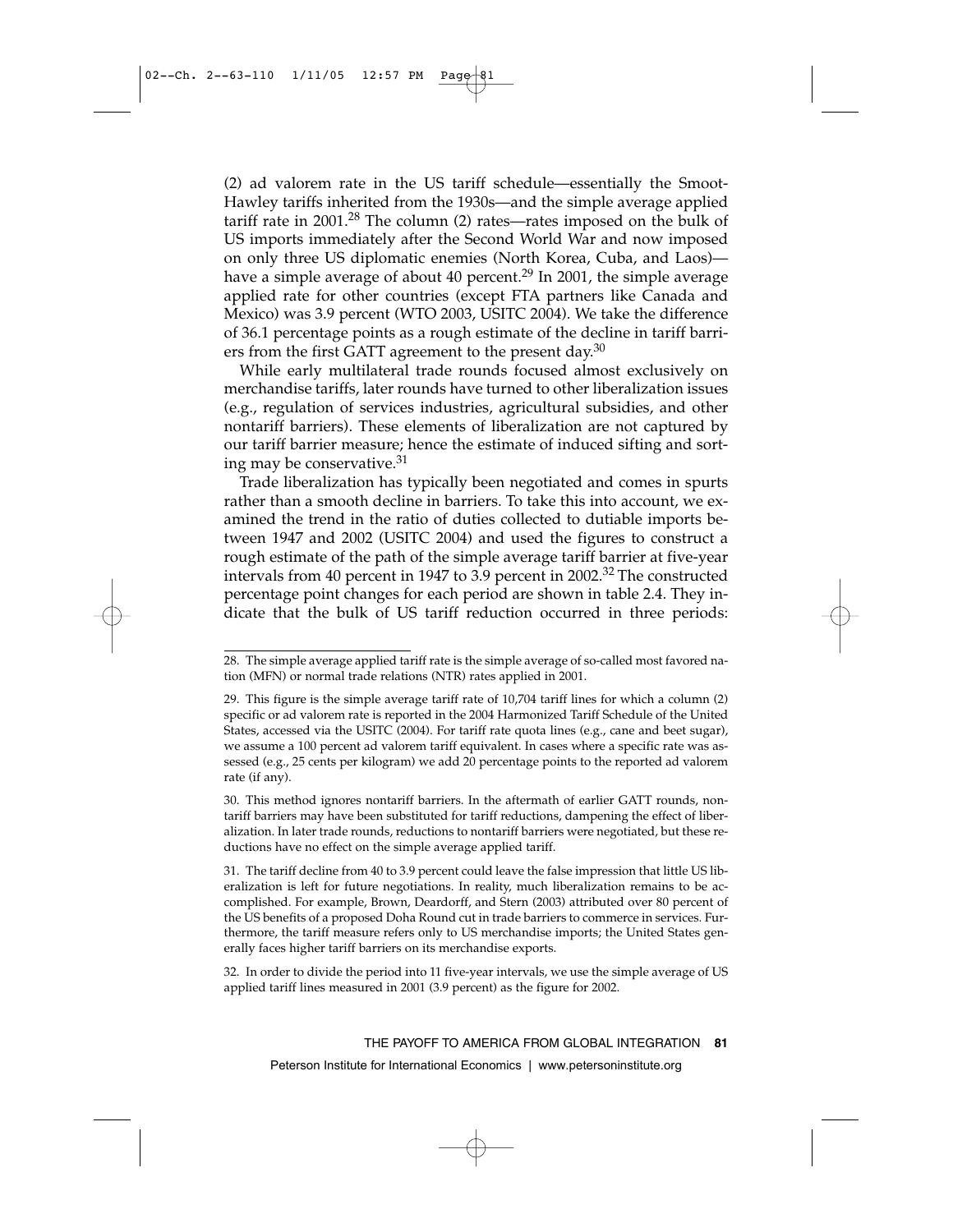| <b>Estimated ad</b><br>valorem tariff<br>at end of<br>period |           | <b>Estimated ad</b><br>valorem tariff<br>reduction <sup>a</sup><br>(percentage) | Average<br>share of<br>traded goods<br>sectors in US<br>value added <sup>b</sup> |         | Growth in output per<br>worker in full economy due<br>to tariff change <sup>c</sup> | <b>Benefit in</b><br>2003 <sub>c,d</sub><br>(billions of |
|--------------------------------------------------------------|-----------|---------------------------------------------------------------------------------|----------------------------------------------------------------------------------|---------|-------------------------------------------------------------------------------------|----------------------------------------------------------|
| Period                                                       | (percent) | points)                                                                         | (percent)                                                                        | Percent | 2003 dollars                                                                        | 2003 dollars)                                            |
| 1947                                                         | 40.0      |                                                                                 |                                                                                  |         |                                                                                     |                                                          |
| 1947-52                                                      | 22.7      | 17.3                                                                            | 37.7                                                                             | 6.5     | 1,905                                                                               | 262                                                      |
| 1952-57                                                      | 18.9      | 3.8                                                                             | 36.5                                                                             | 1.4     | 466                                                                                 | 64                                                       |
| 1957-62                                                      | 21.5      | $-2.6$                                                                          | 33.9                                                                             | $-0.9$  | $-336$                                                                              | -46                                                      |
| 1962-67                                                      | 21.2      | 0.2                                                                             | 31.7                                                                             | 0.1     | 32                                                                                  | 4                                                        |
| 1967-72                                                      | 12.7      | 8.6                                                                             | 29.3                                                                             | 2.5     | 1,241                                                                               | 171                                                      |
| 1972-77                                                      | 4.9       | 7.8                                                                             | 27.7                                                                             | $2.2\,$ | 1,148                                                                               | 158                                                      |
| 1977-82                                                      | 3.9       | 1.0                                                                             | 27.2                                                                             | 0.3     | 141                                                                                 | 19                                                       |
| 1982-87                                                      | 4.6       | $-0.7$                                                                          | 24.5                                                                             | $-0.2$  | $-96$                                                                               | $-13$                                                    |
| 1987-92                                                      | 4.6       | 0.0                                                                             | 21.3                                                                             | 0.0     | 0                                                                                   | 0                                                        |
| 1992-97                                                      | 3.2       | 1.4                                                                             | 20.1                                                                             | 0.3     | 188                                                                                 | 26                                                       |
| 1997–02                                                      | 3.9       | $-0.7$                                                                          | 17.8                                                                             | $-0.1$  | $-88$                                                                               | $-12$                                                    |
| <b>Total</b>                                                 |           |                                                                                 |                                                                                  |         | 4,601                                                                               | 633                                                      |

### **Table 2.4 Sifting and sorting: Productivity benefit of reduced import tariff barriers**

a. Estimated productivity growth in traded goods sector due to tariff reduction.

b. Traded sectors are manufacturing, agriculture, and minerals.

c. Subperiod gains are an intermediate calculation, not an estimate of short-term gains from liberalization. Gains due to liberalization may require 10 to 20 years to be fully realized.

d. Benefit in 2003 is calculated by multiplying the benefit per worker measured in 2003 dollars by total employment in 2003.

Note: In order to better account for changes to the US economy over time, this table presents total gains from liberalization as the sum of subperiods. If instead a single calculation is used to estimate gains between 1947 and 2002, the total gains are estimated to be \$404 billion.

*Sources:* USITC (2004), CEA (2004), BEA (2004a), WTO (2003), and authors' calculations.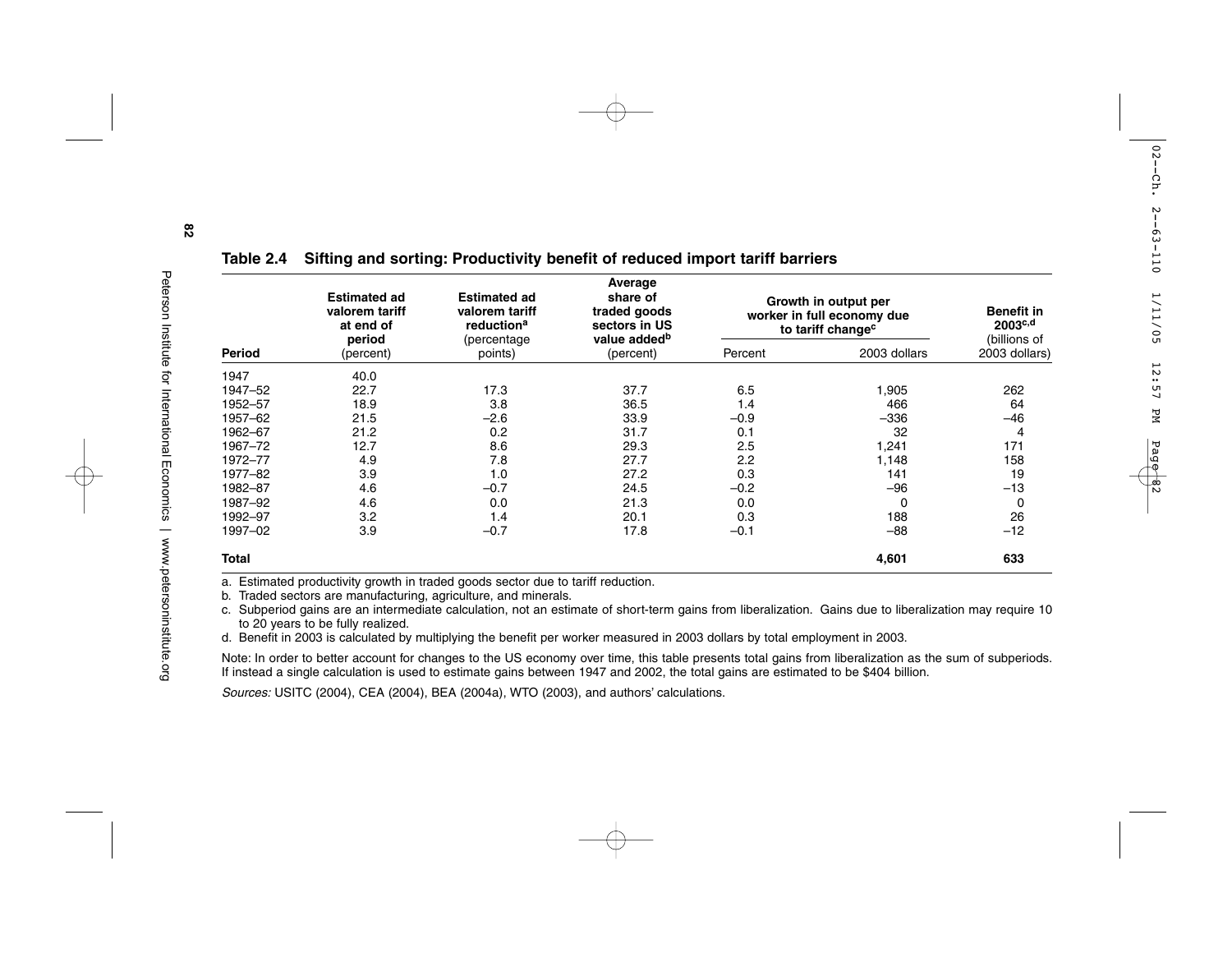1947–52, 1967–72, and 1972–77.33 However, the economic payoff is spread over much longer periods since structural responses take a decade or two to play out.

Applying the one-to-one coefficient gleaned from the literature—that a 1-percentage-point ad valorem decline in tariff or other barriers will induce a 1 percent improvement in labor productivity in traded goods sectors (i.e., manufacturing, mining, and agriculture)—we use the constructed series in table 2.4 as a measure of induced productivity gains in the traded goods sectors for each period as a result of tariff cuts.<sup>34</sup> To find the productivity improvement to the entire economy due to reduced tariff barriers, we multiply this figure by the average share of traded goods sectors in the total economy.<sup>35</sup> Based on these productivity increases (and in some cases, decreases) for the 11 periods, we estimate an annual GDP benefit of \$2,200 per capita and \$5,600 per household for all liberalization between 1947 and 2002. This equates to a benefit of \$600 billion to the US economy in 2003 (measured in 2003 dollars). Unlike the OECD output elasticity calculation, which reflects both policy and technology liberalization, the sifting and sorting estimates reflect only policy liberalization.

Moreover, since the sifting and sorting estimate measures just productivity gains due to resource reallocation, we can combine this estimate—a gain of approximately 5.8 percent of GDP from lower tariff barriers—with the additional 2.8 percent gain calculated by Broda and Weinstein (2004) for greater product variety.<sup>36</sup> The result is an increase of 8.6 percent of GDP, or roughly \$940 billion of annual GDP in 2003 dollars. This equates to an additional \$3,200 of GDP per capita due to liberalization annually, or \$8,400 per household. The bulk of these gains are a direct result of

<sup>33.</sup> By this measure, the Uruguay Round and Tokyo Round negotiations reduced tariff barriers by only a small extent. This may be due to the changing composition of trade, partly in response to tariff cuts on products that still had higher-than-average tariffs after the cuts. According to WTO (2004), the first five GATT rounds collectively reduced US industrial product tariffs by 36 percent, and the Kennedy, Tokyo, and Uruguay rounds reduced industrial product tariffs of developed countries by 37, 33, and 38 percent, respectively (weighted by preround imports).

<sup>34.</sup> In some periods, the ratio of duties collected to dutiable value actually rises (again, most likely due to shifts in the structure of imports; see previous footnote), causing a rise in our tariff barrier estimate. We treat these increases as costs to productivity and account for them when summing the total gains in output per worker.

<sup>35.</sup> This methodology assumes that workers moving from agriculture, mining, and manufacturing to other industries (such as services) maintain their productivity levels. Given the studies presented above on the positive effects of capital and labor reallocation between industries, this assumption appears to be reasonable.

<sup>36.</sup> While the production side measures gains between 1947 and 2003, the Broda and Weinstein (2004) estimate applies to the period between 1972 and 2000. By adding these two estimates together, we implicitly assume that product variety gains before 1972 and after 2000 were zero, an obvious underestimate.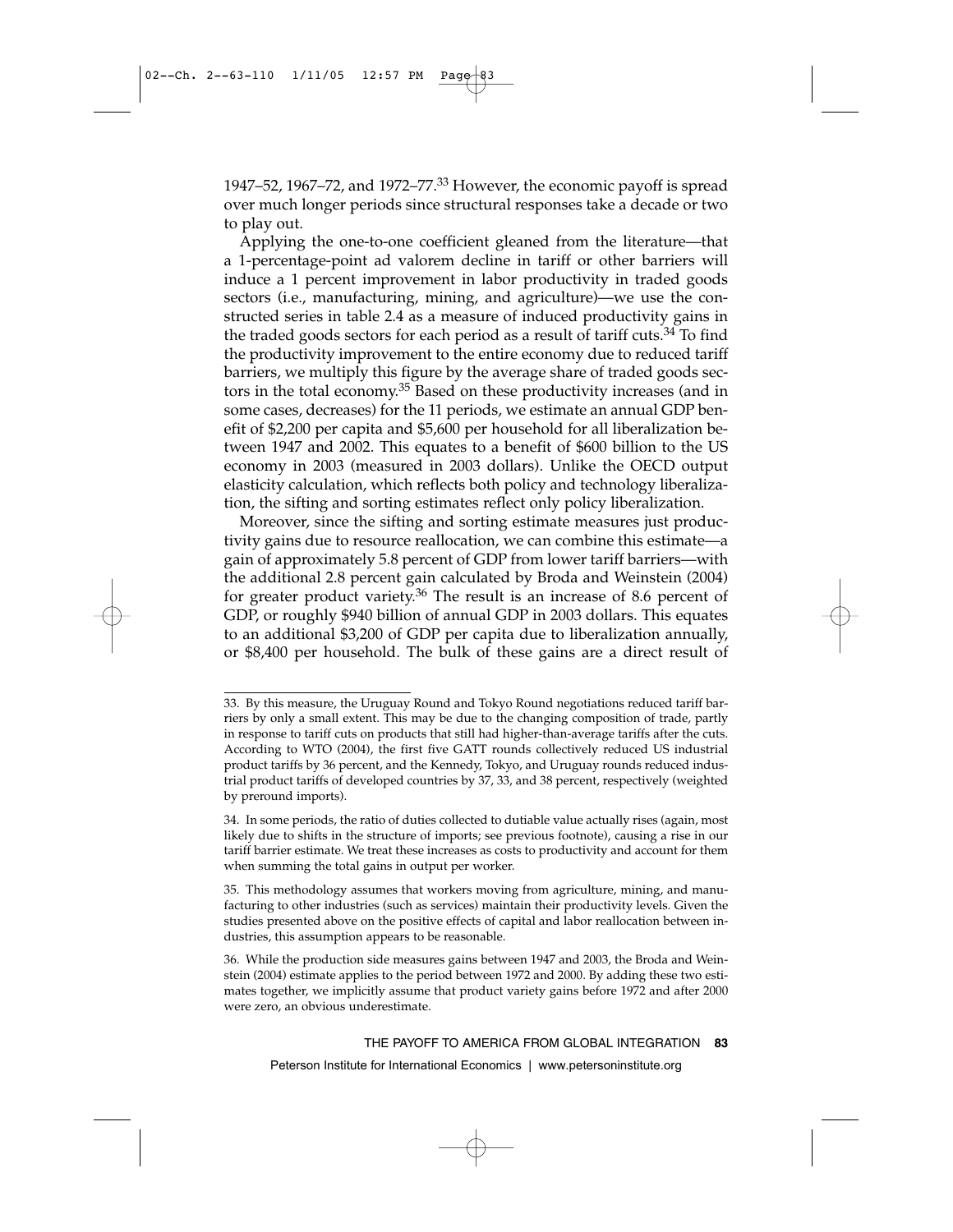changes in public policy and do not encompass additional gains due to improved communication and transportation technology or trade enhancement on account of import demand elasticities greater than unity. Taking these factors into account could reconcile the higher figure from the OECD study (\$1,450 billion annually) with the somewhat smaller figure from the sifting and sorting method (\$940 billion annually).

### **Smoot-Hawley CGE: Writing History Backward**

The third approach we report imagines a world in which postwar liberalization had never occurred. Using a computable general equilibrium (CGE) model, Bradford and Lawrence (2004b) have attempted to construct this world. The CGE model is first calibrated using base-year data (in this case, 1997) on tariffs, nontariff barriers, trade, production, the extent of monopolistic competition, and a set of embedded parameters. The CGE model used by Bradford and Lawrence includes monopolistic competition, scale economy features, and capital accumulation, as well as the standard efficiency gains from better exploitation of comparative advantage.

Bradford and Lawrence then imposed a hypothetical tariff regime on the model, specifically the highly restrictive Smoot-Hawley Tariff of 1930**.** Except for countries with which the United States negotiated reciprocal trade agreements in the 1930s and 1940s, this was the generally applicable US tariff schedule after the Second World War.<sup>37</sup> To complement the Smoot-Hawley tariff and mimic the rash of tariff retaliation in the 1930s, Bradford and Lawrence imposed similar restrictive tariffs on US exports to the trading partners identified in the CGE model. The calculated decrease in national income can be interpreted as a lower-bound estimate of the payoff from postwar liberalization.

The results from the simulation, which boil down to the difference in income levels under the current tariff profile and the Smoot-Hawley tariff, appear in table 2.5.38 We briefly note two lessons from the international calculations. First, as a consequence of retrenchment, world income falls, and losses are suffered in every country or region measured. Second, much of the harm is self-inflicted. While the United States is among the largest losers when the Smoot-Hawley regime is imposed by itself, US

#### **84** [THE UNITED STATES AND THE WORLD ECONOMY](http://bookstore.petersoninstitute.org/book-store/3802.html)

<sup>37.</sup> The Reciprocal Trade Agreement Act of 1934 authorized bilateral trade agreements for the reciprocal reduction in tariffs. After the Second World War, a successor edition of the act was invoked to permit US participation in the first few rounds of GATT negotiations.

<sup>38.</sup> In the parlance of CGE models, the figures presented in table 2.5 represent "equivalent variation." Roughly, this is the increase in purchasing power as a result of the new trade regime, measured in the prices of the base year. For our purposes, we treat this figure as an increase in GDP.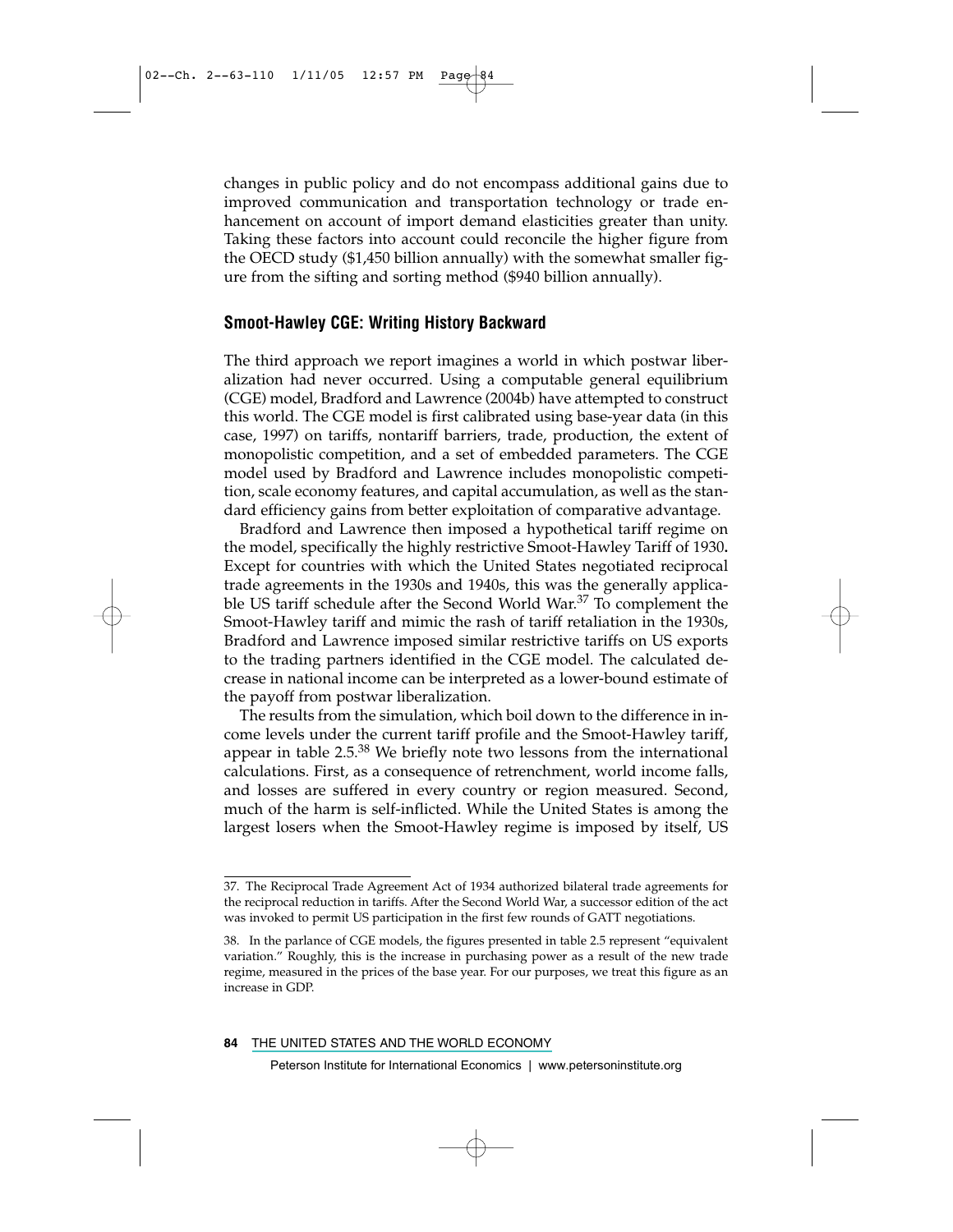| Impact on             | US reverts to<br>Smoot-Hawley | All countries<br>retaliate with<br>equivalent regime |
|-----------------------|-------------------------------|------------------------------------------------------|
| Australia             | $-0.77$                       | -8.39                                                |
| Canada                | $-5.71$                       | $-11.95$                                             |
| Germany               | $-0.64$                       | $-10.40$                                             |
| Italy                 | $-0.47$                       | $-15.10$                                             |
| Japan                 | $-0.34$                       | $-0.84$                                              |
| Netherlands           | $-0.81$                       | $-20.75$                                             |
| United Kingdom        | $-0.64$                       | $-9.37$                                              |
| <b>United States</b>  | $-2.40$                       | -4.47                                                |
| China                 | $-0.99$                       | $-4.74$                                              |
| South Korea           | $-0.83$                       | $-1.97$                                              |
| Rest of Asia          | $-1.62$                       | $-13.01$                                             |
| Brazil                | $-0.67$                       | $-3.62$                                              |
| Rest of Latin America | $-3.60$                       | $-10.95$                                             |
| Rest of Europe        | $-0.44$                       | $-13.91$                                             |
| Middle East           | $-1.39$                       | $-11.53$                                             |
| Rest of the world     | $-0.35$                       | $-7.60$                                              |
| World                 | $-1.33$                       | $-7.35$                                              |

### **Table 2.5 Smoot-Hawley CGE: Effect of reverting to 1930s tariff regimes** (percent of GDP)

*Source:* Bradford and Lawrence (2004b).

losses are modest compared with what other countries suffer once they join the tariff retaliation game.<sup>39</sup>

Turning to the United States, the reintroduction of the Smoot-Hawley tariff regime causes GDP to decline by 2.4 percent. The introduction of reciprocal tariff regimes by US trading partners further contracts the US economy by 2.1 percent. In all, the Bradford and Lawrence simulations indicate that the US economy is 4.5 percent larger due to sharply lower worldwide tariff barriers since 1947. This equates to \$500 billion in 2003.

The calculated decrease of \$500 billion in US GDP illustrates the impact of a shock back to 1930s-style protectionism rather than a parallel universe without liberalization over the past 50 years. The Bradford and Lawrence calculation does not purport to measure the expansion of trade owing to the dramatic fall in transportation and communication costs. Nor does it capture technological spillovers that resulted from interaction between US firms and foreign markets. Perhaps for these reasons, the Bradford and Lawrence calculation suggests a lower US payoff from global integration than the OECD coefficient.

<sup>39.</sup> Terms-of-trade effects that would likely favor the United States under the Smoot-Hawley regime are included in this calculation. However, US terms-of-trade gains are overwhelmed by other losses in the simulation.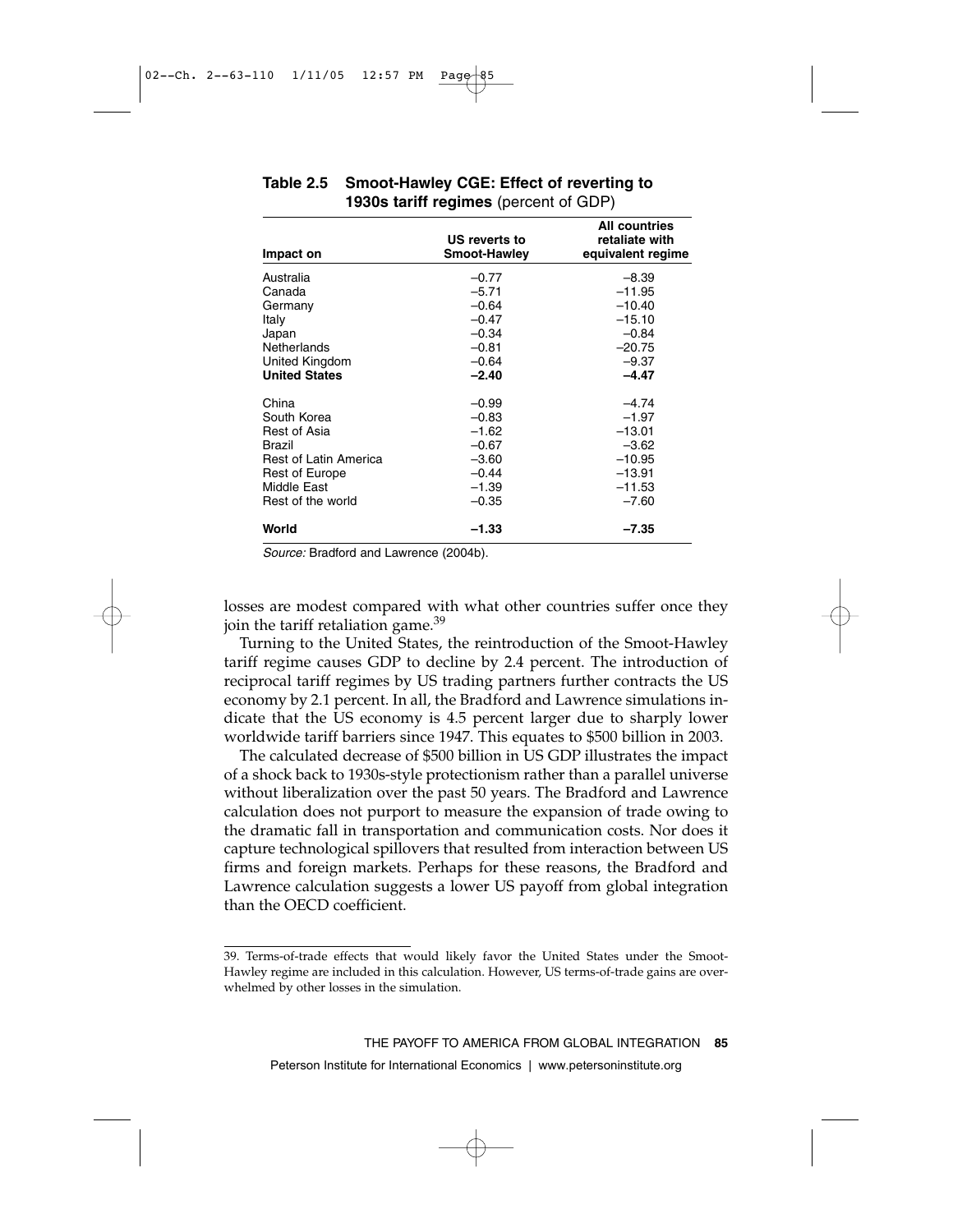As with previous methods, we can add the consumption variety gains estimated by Broda and Weinstein (2004) to gains estimated using the Bradford and Lawrence CGE model.<sup>40</sup> The result is a total estimate of 7.3 percent of GDP. This equates to \$800 billion of GDP, an increase in annual per capita income of \$2,800, and an increase in average annual household income of \$7,100.

Using three different methodologies (four, including the methodology reported in appendix 2A) to calculate the payoff from the postwar reduction in trade barriers and transportation/communication costs, we find results that are of the same order of magnitude: roughly \$1 trillion of annual US GDP is attributable to global integration.

### **The Payoff from Future Liberalization**

In light of the great progress made in trade and investment liberalization (reflected in the falling US ad valorem tariffs portrayed in table 2.4), it might be questioned whether the United States will realize substantial benefits from eliminating its remaining barriers. Indeed, the classic Ricardian model indicates that the deadweight loss due to a trade barrier is roughly proportional to the height of the barrier squared.<sup>41</sup> Since remaining US tariff barriers are low on average, the prospective benefits of future liberalization in terms of enhancing US productivity and reducing prices would appear to be modest.

Against this view, three points may be made. Many industries remain highly protected—not only abroad but also in the United States. Many countries continue to sharply restrict trade and investment in services, ranging from finance to health care. Indeed, while many estimates of past gains ignore the services sector, the potential gains to the United States from the future liberalization of services trade may exceed the gains that can be derived from the future liberalization of merchandise trade. Even so, substantial gains remain to be achieved in merchandise trade. Agriculture is notorious for its high trade barriers and expensive subsidies. The United States and many other countries severely limit textile and clothing imports. The same is true of leather goods, ceramic dishware, cast iron grates, and a number of other low-technology imports.

<sup>40.</sup> The Bradford and Lawrence CGE model itself reflects the benefit of lower consumer prices for the goods identified in the model. However, it does not reflect the variety increase measured by Broda and Weinstein (2004).

<sup>41.</sup> In the classic (though perhaps simplistic) Ricardian framework, deadweight loss is represented as a triangle with the height equal to the size of the trade barrier and base equal to the amount of trade displaced by the barrier. If the amount of trade displaced varies linearly with the height of the barrier, the deadweight loss simplifies to a constant times the height of the barrier squared.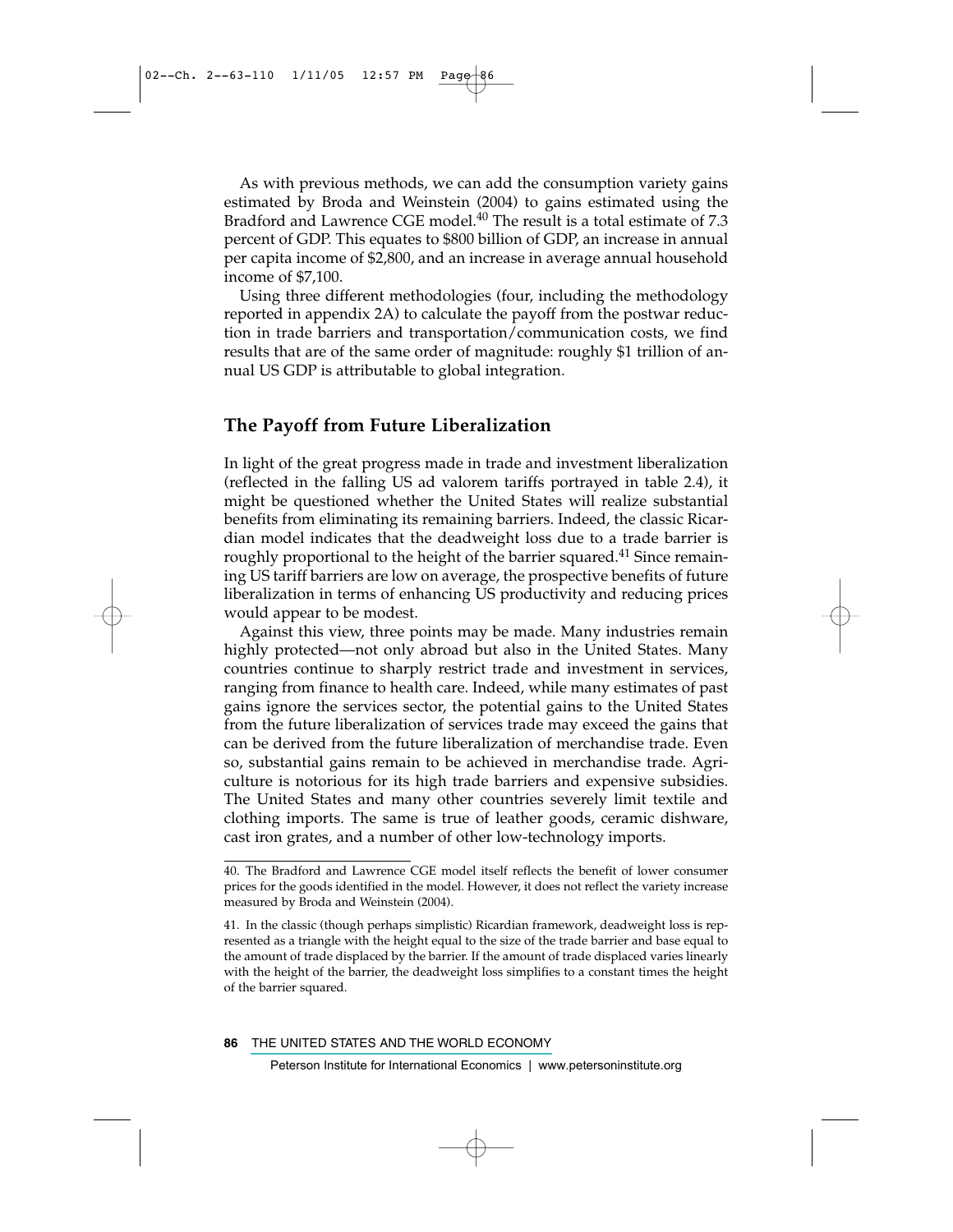Second, average protection levels in many developing-country markets are much higher than those in the United States. Negotiated tariff reduction with these countries holds the potential for high payoffs from larger US exports.

The third important point is that complete elimination of trade barriers creates an atmosphere of commercial certainty—because it is politically hard to walk away from an FTA or customs union. In a moment, we report on "border effect" research that implies substantial gains could be captured by the final march to free trade in the context of binding agreements.

In several estimates of past gains, the results of policy liberalization, technological innovation, and income elasticities are entangled. By contrast, all estimates of future gains are based on policy liberalization alone. Technological innovations that reduce trade costs (e.g., information technology) will produce gains in addition to those described below. The same is true of trade expansion that results from high income elasticities of import demand. With that preamble, we report on three approaches that scholars have used to estimate the unrealized payoff from future liberalization.

### **Global Free Trade CGE: Writing History Forward**

CGE models were first devised to forecast the outcome of reducing tariff and nontariff barriers—multilaterally, regionally, or bilaterally. Brown, Deardorff, and Stern (2001, 2003), for example, use their Michigan Model of World Production and Trade to envisage (among other outcomes) a world of zero tariff and nontariff barriers. The Michigan Model adds several useful features to the standard CGE model—accounting for economies of scale, less monopolistic competition, and greater product variety.<sup>42</sup> Moreover, and this is quantitatively very important, the Michigan Model calculates gains from liberalizing trade in services as well as goods. Like other CGE models, the Michigan Model is concerned with policy liberalization, not lower transportation and communication costs.

In the Michigan Model, the world is divided into 20 countries or regions, and traded products are classified into 18 sectors. The base year for the model was constructed by projecting 1995 data to 2005 (including liberalization agreed in the Uruguay Round). From this point, the model is used to estimate the GDP payoff from global free trade. The payoff figure is \$2.1 trillion for the world as a whole and a 5.5 percent increase in GDP for the United States, equivalent to \$600 billion in 2003 (Brown, Deardorff,

<sup>42.</sup> The Michigan model does not, however, assume capital accumulation or technological improvements as a consequence of freer trade. For a complete formal description of the Michigan Model, see www.fordschool.umich.edu/rsie/model (accessed July 19, 2004).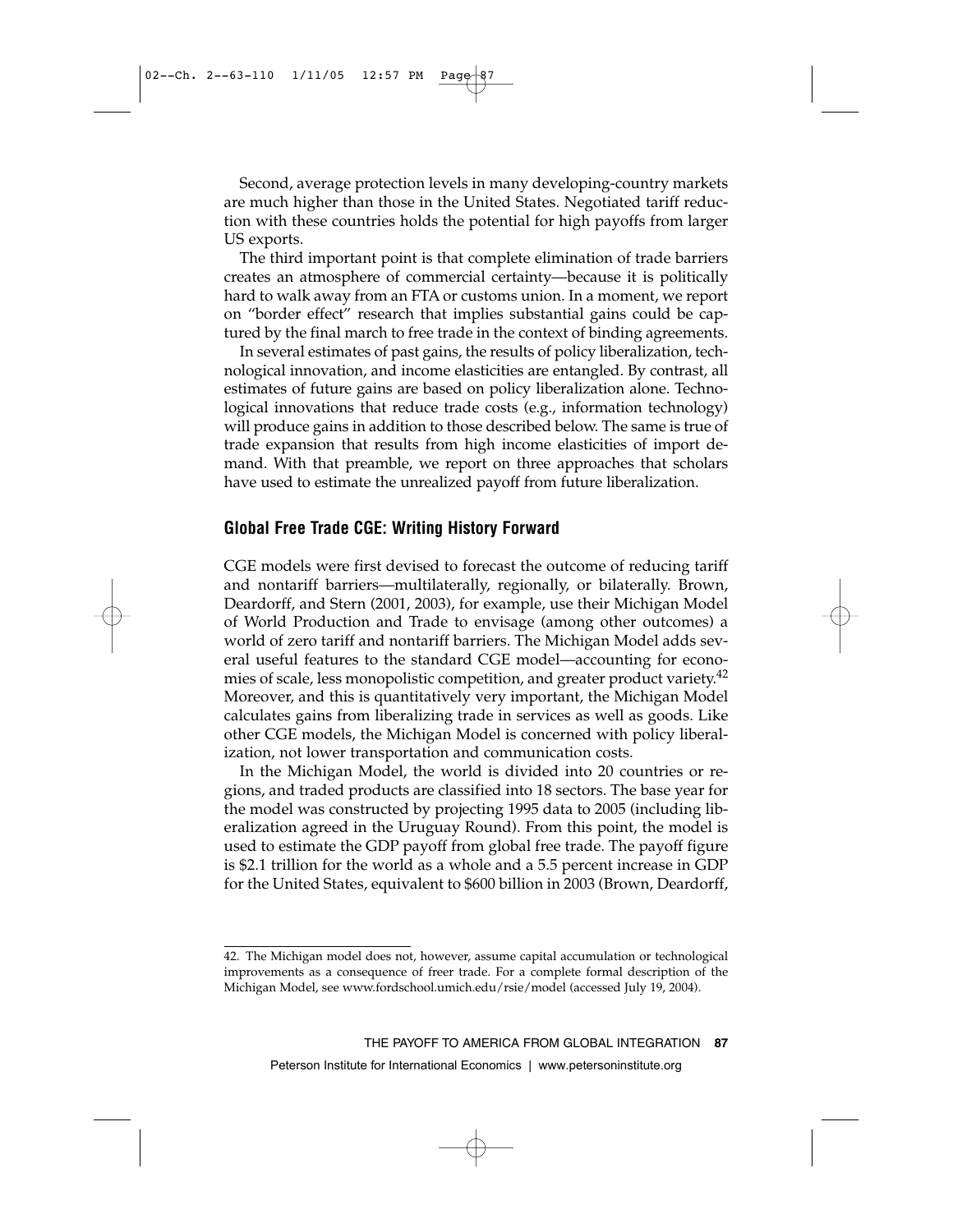and Stern 2003, table 1). For the US population in 2003, this equates to an annual payoff of \$2,000 per capita or \$5,000 per household.<sup>43</sup>

When compared with other CGE results, the Michigan Model predicts a relatively large gain for the United States through multilateral liberalization. One reason may be the use of increasing returns to scale and other elements of new trade theory. Perhaps most importantly, the Michigan Model accounts for liberalization in the services sector; by contrast, many CGE models only account for liberalization in merchandise trade, a shrinking share of the US economy. As much as 4.1 of the total 5.5 percent of GDP increase due to global free trade calculated by the Michigan Model may be due to liberalization in services.<sup>44</sup>

### **Market Fragmentation: A Price Convergence Approach**

In a theoretical world of perfect competition and free trade, arbitrage would enforce the law of one price for most goods and some services: The price of an identical product in two locations would differ only by the cost of transportation from one place to another. In the real world, this rarely happens. Imperfect competition is the rule, and firms discriminate in quoted prices across space and time. However, political barriers to trade are responsible for a large portion of the price gaps between states.<sup>45</sup> As barriers to trade and investment fall, the world moves closer to the law of one price. For example, Rogers, Hufbauer, and Wada (2001) showed that between 1990 and 1999, the EU single market and common currency reduced the dispersion of prices for traded goods between Euroland cities to approximate the dispersion found between US cities.<sup>46</sup>

### **88** [THE UNITED STATES AND THE WORLD ECONOMY](http://bookstore.petersoninstitute.org/book-store/3802.html)

<sup>43.</sup> The payoff, of course, would not be instantaneous. A period of five to ten years might be required for complete adjustment. Like all CGE models, this method internalizes terms-oftrade losses and contraction of import-competing industries into its calculation of production gains.

<sup>44.</sup> In a separate experiment, the Michigan Model indicates that a one-third reduction in world service barriers would boost US GDP by 1.48 percent, more than three times the income benefit (0.48 percent) of a one-third reduction in manufactures barriers (Brown, Deardorff, and Stern 2003, table 1). We assume a proportional distribution of gains in the total liberalization experiment.

<sup>45.</sup> Using a gravity model with log price differentials as the dependent variable, Anderson and Smith (2004) have shown that the effect of an international border is a significant disruption of the arbitrage process, whereas the effect of distance, while positive, is not statistically significant. Anderson and van Wincoop (2004) show that total international trade costs are roughly 74 percent ad valorem, consisting of a 21 percent cost for transportation and a 44 percent cost due to border-related trade barriers (0.74 = 1.21\*1.44-1).

<sup>46.</sup> Other studies, among them ECB (2002), have reported less significant declines in European dispersion. See Engel and Rogers (2004) for a more current discussion of European integration and price convergence.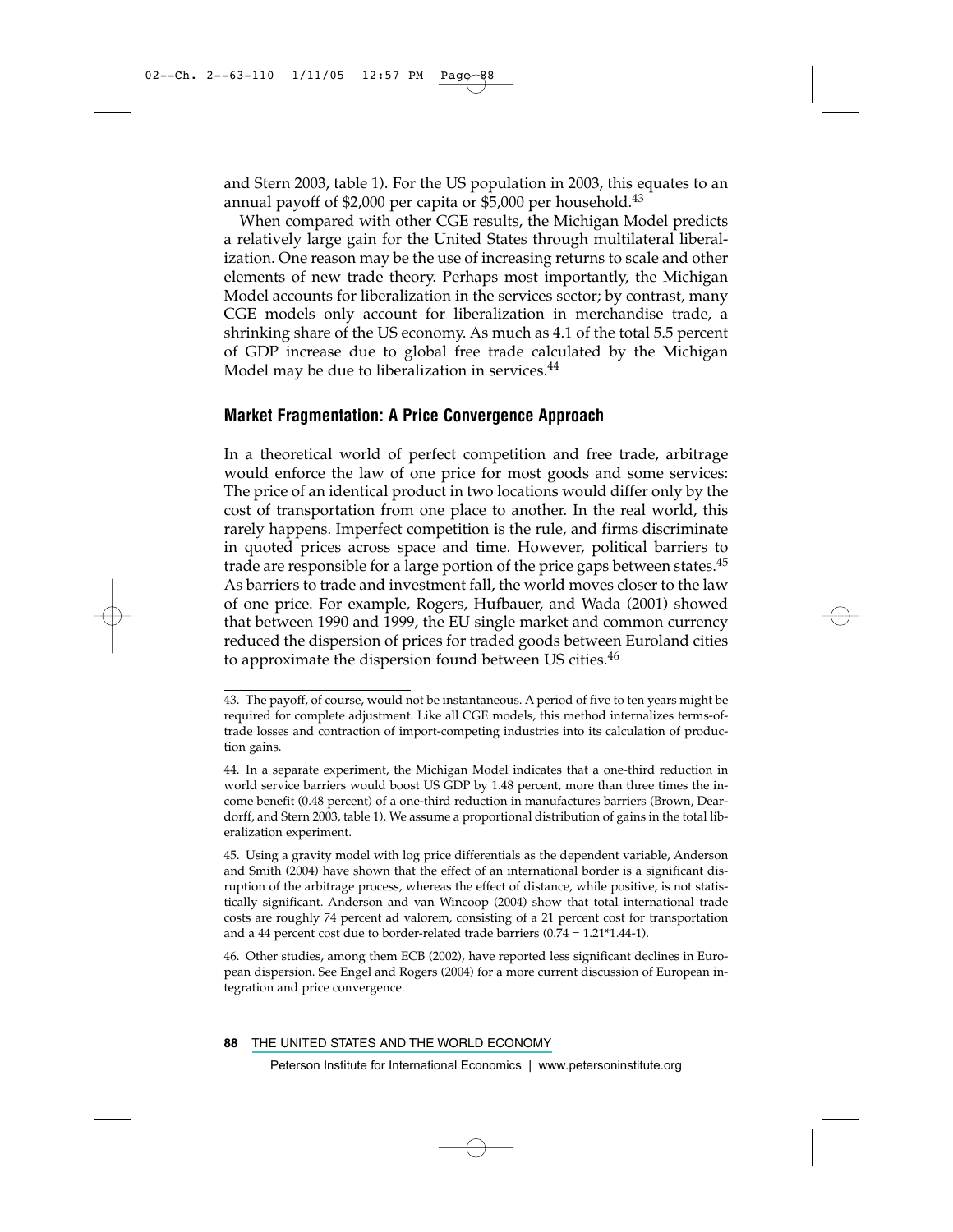When prices converge, benefits are realized from *both* falling and rising prices. This is a direct result of the law of comparative advantage. The price of an item tends to be less than the world price in places and times where it is efficiently produced, so a price rise generates gains for producers that more than offset the losses to consumers. Meanwhile, the price of an item tends to be higher where it is less efficiently produced, so a price fall benefits consumers more than it hurts producers.

In an early application, Hufbauer, Wada, and Warren (2002) estimated that world GDP would increase by 2 to 6 percent (weighted by market exchange rates or purchasing power parity, respectively) if world prices converged to the level of dispersion found between US cities.<sup>47</sup> Subsequently, Bradford and Lawrence (2004a) used OECD price data on consumer and capital goods in eight countries to develop a "fragmentation index" based on the ratio of a good's producer price to a constructed landed price (i.e., including transportation costs) from the most competitive foreign market.<sup>48</sup> This ratio can be considered the average effective ad valorem barrier (including tariff and nontariff barriers).<sup>49</sup> Using a CGE model based on Harrison, Rutherford and Tarr (1997), the authors calculate that the removal of fragmentation (i.e., the removal of price differences that are created by tariff and nontariff barriers) in the eight countries would increase US GDP by 1 percent.<sup>50</sup> Scaled to  $2003$ GDP and population, this would amount to an increase of \$110 billion in GDP, an additional \$400 per capita or \$900 per American household annually.

This result is significantly smaller than that of the Michigan Model (reported earlier). However, the Michigan Model calculates the result of global free trade in both goods and services whereas the Bradford and Lawrence experiment involves the removal of barriers on goods trade alone by only eight industrial countries (these eight countries account for about 86 percent of the GDP of the industrialized world, roughly 65 percent of total world GDP).<sup>51</sup> Ignoring services barriers leaves out a large

<sup>47.</sup> The authors used data from the Economist Intelligence Unit for their calculations.

<sup>48.</sup> The countries are Australia, Canada, Germany, Italy, Japan, the Netherlands, the United Kingdom, and the United States.

<sup>49.</sup> Since the fragmentation index applies only to final goods, the barrier used for each product is a weighted average of the GTAP database tariff and the fragmentation index for that product. The share of final goods imported in the product category weights the fragmentation index. In sectors where a barrier was not estimated, most notably all services sectors, the GTAP barrier is used.

<sup>50.</sup> Unlike the Michigan Model, the Harrison, Rutherford, and Tarr (1997) model allows for dynamic capital accumulation. The model provides for increasing returns to scale, monopolistic competition, and product differentiation in 25 of 33 sectors. The model is publicly available at http://dmsweb.badm.sc.edu/Glenn/ur\_pub.htm (accessed July 27, 2004).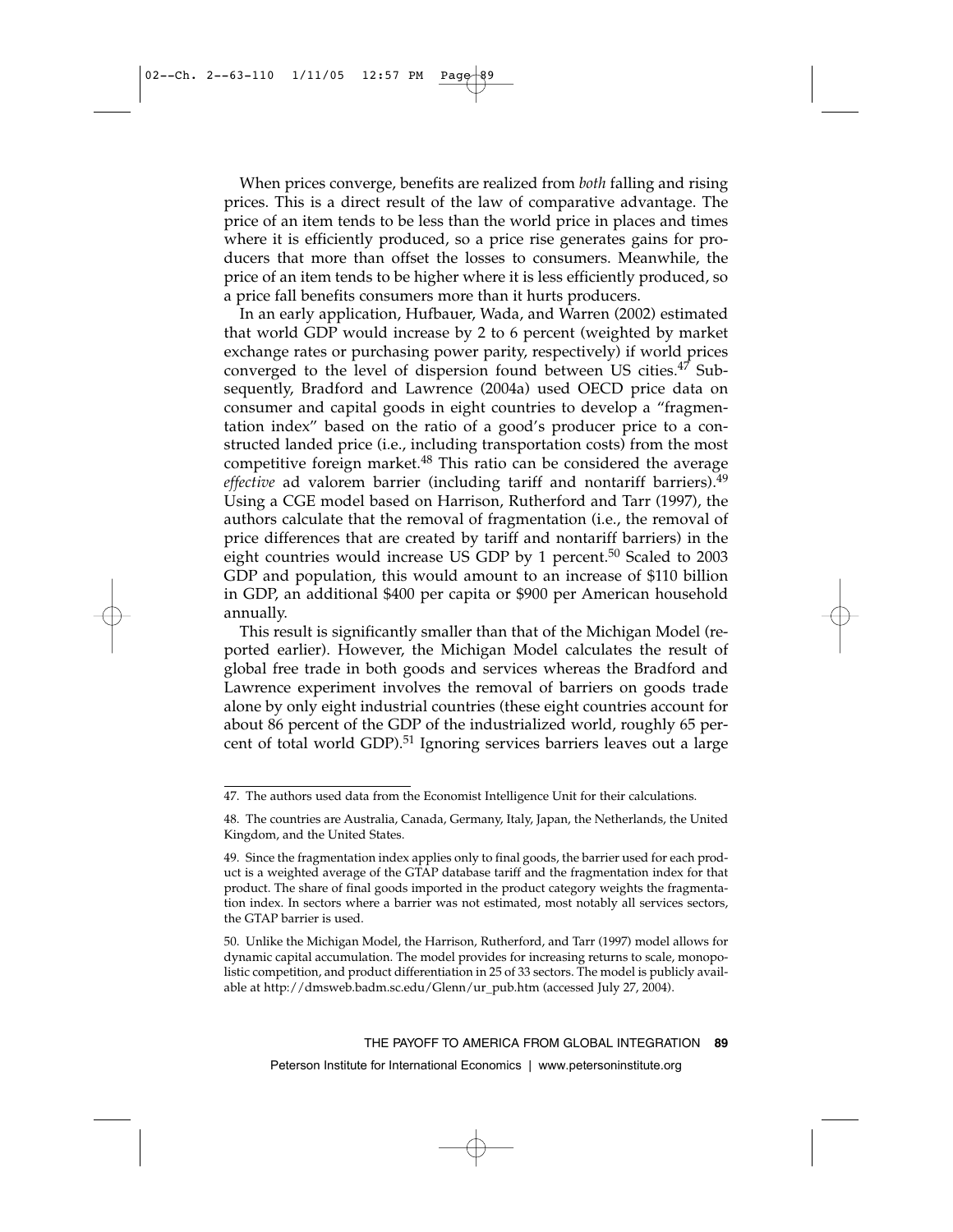| Country/region                                  | Simple average<br>merchandise<br>tariff | <b>Business and</b><br>financial<br>services | Construction |
|-------------------------------------------------|-----------------------------------------|----------------------------------------------|--------------|
| India                                           | 31.4                                    | 13.1                                         | 61.6         |
| <b>Brazil</b>                                   | 14.6                                    | 35.7                                         | 57.2         |
| China                                           | 12.4                                    | 18.8                                         | 40.9         |
| Russia, central and eastern Europe <sup>a</sup> | 10.7                                    | 18.4                                         | 51.9         |
| Turkey                                          | 10.2                                    | 20.4                                         | 46.3         |
| South Africa                                    | 5.8                                     | 15.7                                         | 42.1         |
| North America <sup>a</sup>                      | 5.4                                     | 8.2                                          | 9.8          |
| Western Europe <sup>b</sup>                     | 4.4                                     | 8.5                                          | 18.3         |
| Australia and New Zealand <sup>a</sup>          | 4.0                                     | 6.9                                          | 24.4         |
| Japan                                           | 3.3                                     | 19.7                                         | 29.7         |

### **Table 2.6 MFN applied tariffs for all products and estimated tariff equivalents in traded services** (percent)

MFN = most favored nation

a. Average merchandise tariff weighted by 2002 imports.

b. Merchandise tariff of the European Union.

Note: Tariff reported for latest available year, 2001 or 2002. Services barriers estimated using a gravity model.

*Sources:* WTO (2003), Francois (1999) cited in Deardorff and Stern (2004, table 9).

portion of potential gains, since barriers within the services sector are relatively high (table 2.6).<sup>52</sup> Another difference worth emphasizing is that the Bradford and Lawrence experiment only covers trade between industrial countries. Developing-country trade barriers tend to be much higher than those in industrial countries (table 2.7). CGE modeling by Anderson et al. (2001) indicates that the potential gains to North American income from liberalized merchandise trade with developing countries are more than twice the potential benefits of liberalized trade with industrialized countries<sup>53</sup>

#### **90** [THE UNITED STATES AND THE WORLD ECONOMY](http://bookstore.petersoninstitute.org/book-store/3802.html)

<sup>51.</sup> Bradford and Lawrence (2004a) did not estimate fragmentation in services industries and some goods industries (particularly agriculture and natural resources). In these cases, they instead use the protection level from the GTAP 5 database (also used by Harrison, Rutherford, and Tarr 1997). This database assumes the protection level of its three services sectors to be 0 in the eight countries considered by Bradford and Lawrence, an obvious underestimate (Bradford and Lawrence 2004a, table 4.4). For more on the GTAP 5 database and subsequent improvements, see www.gtap.org (accessed August 3, 2004).

<sup>52.</sup> As well as being high, barriers to services trade are difficult to measure. The estimates presented in table 2.6 compare predicted services trade using a gravity model with the actual level of services trade. See Deardorff and Stern (2004) for more on this and alternative methods for estimating barriers in services.

<sup>53.</sup> Anderson et al. (2001, table 4) report that total gains to North America from developingcountry merchandise trade liberalization would be \$19 billion, while "rich-country" liberalization would provide only a \$3 billion benefit. However, the rich-country benefit can be decomposed into a *cost* of \$9 billion due to a terms-of-trade loss from rich-country liberalization of manufactures, offset by an \$11 billion gain in primary merchandise. Ignoring the terms-of-trade loss, gains from developing-country liberalization still constitute the bulk of potential North American gains.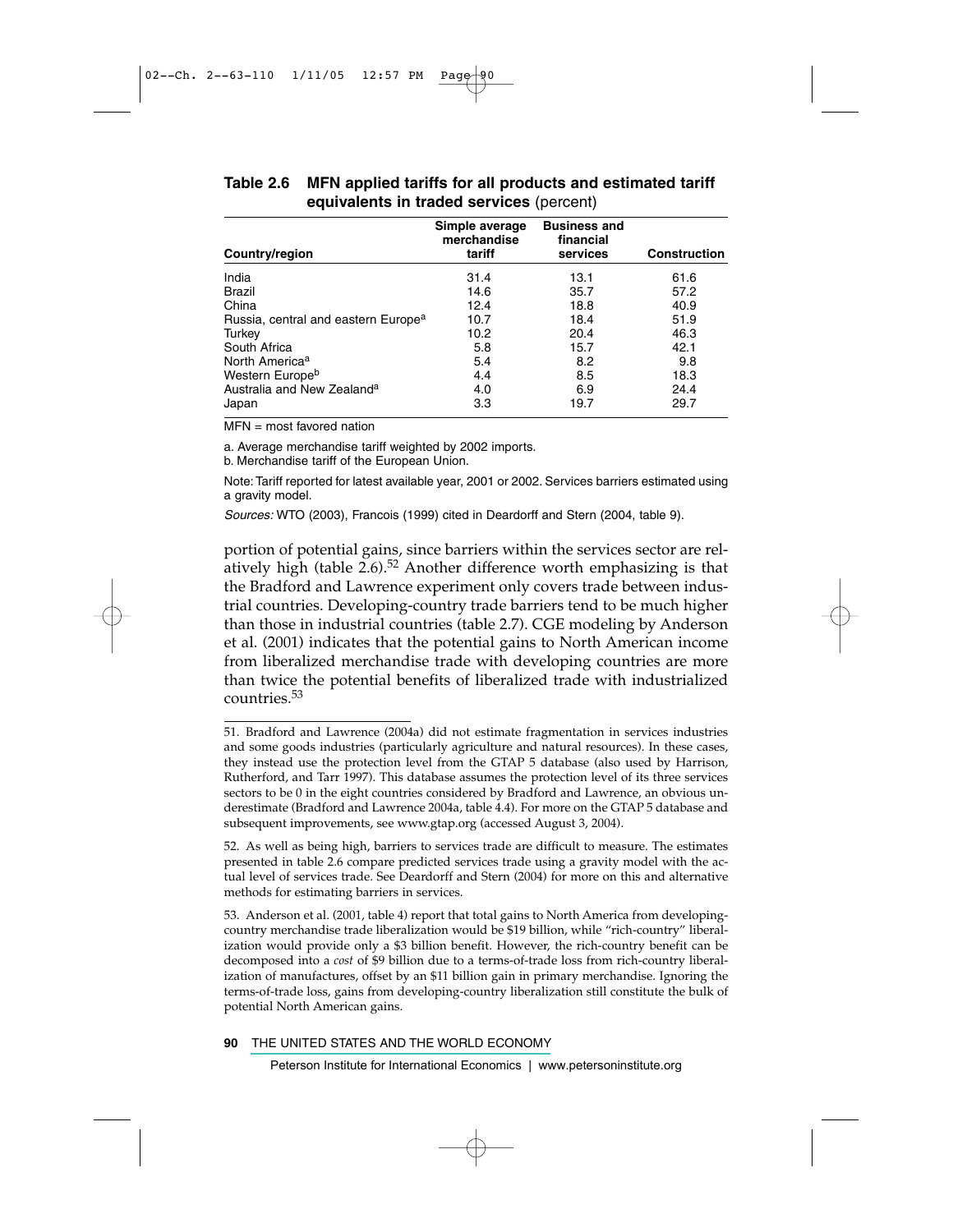| Table 2.7 | Simple average applied      |
|-----------|-----------------------------|
|           | <b>MFN tariff, selected</b> |
|           | countries (percent)         |

| Country/region                  | Tariff |
|---------------------------------|--------|
| <b>Bradford-Lawrence study</b>  |        |
| European Union                  | 4.4    |
| <b>United States</b>            | 3.9    |
| Australia                       | 4.1    |
| Canada                          | 4.1    |
| Japan                           | 3.3    |
| <b>Selected other countries</b> |        |
| India                           | 31.4   |
| Pakistan                        | 20.1   |
| Egypt                           | 19.9   |
| <b>Brazil</b>                   | 14.6   |
| Poland                          | 13.9   |
| China                           | 12.4   |
| Korea                           | 12.4   |
| Colombia                        | 12.2   |
| Russia                          | 9.9    |
| Malaysia                        | 7.3    |
| Indonesia                       | 6.9    |
| South Africa                    | 5.8    |

Note: Tariff in latest available year, 2001 or 2002. *Source:* WTO (2003); Bradford and Lawrence (2002).

To better compare the Bradford and Lawrence methodology with other approaches, we made two extrapolations. First, we scaled up US gains to reflect the elimination of fragmentation vis-à-vis the entire world. Together, the seven partners of the Bradford and Lawrence study account for 45 percent of US merchandise exports. As table 2.7 illustrates, these countries have low tariff barriers compared with other US trading partners. However, we have no data on fragmentation (reflecting both tariff and nontariff barriers) for other countries. Separate simulations performed by Bradford (2004) allow us to extrapolate the gains that might be realized from complete liberalization with the rest of the world. Bradford shows that when estimates of barriers from the GTAP database alone are removed from the eight countries in the Bradford-Lawrence study (i.e., tariff barriers only), US income grows by 0.33 percent of GDP. However, full tariff liberalization by all countries provides US gains of 0.85 percent of GDP.<sup>54</sup> Given the large additional gains that accrue to the United States when tariff elimination by the Bradford-Lawrence countries

<sup>54.</sup> GTAP barriers are typically drawn from tariff measures, so we characterize them roughly as a measure of tariff barriers, while market fragmentation estimates take into account both tariff and nontariff barriers to trade. When Bradford estimates the removal of fragmentation in Bradford-Lawrence countries, simultaneously with the removal of tariffbased barriers elsewhere, US gains are 1.18 percent of GDP.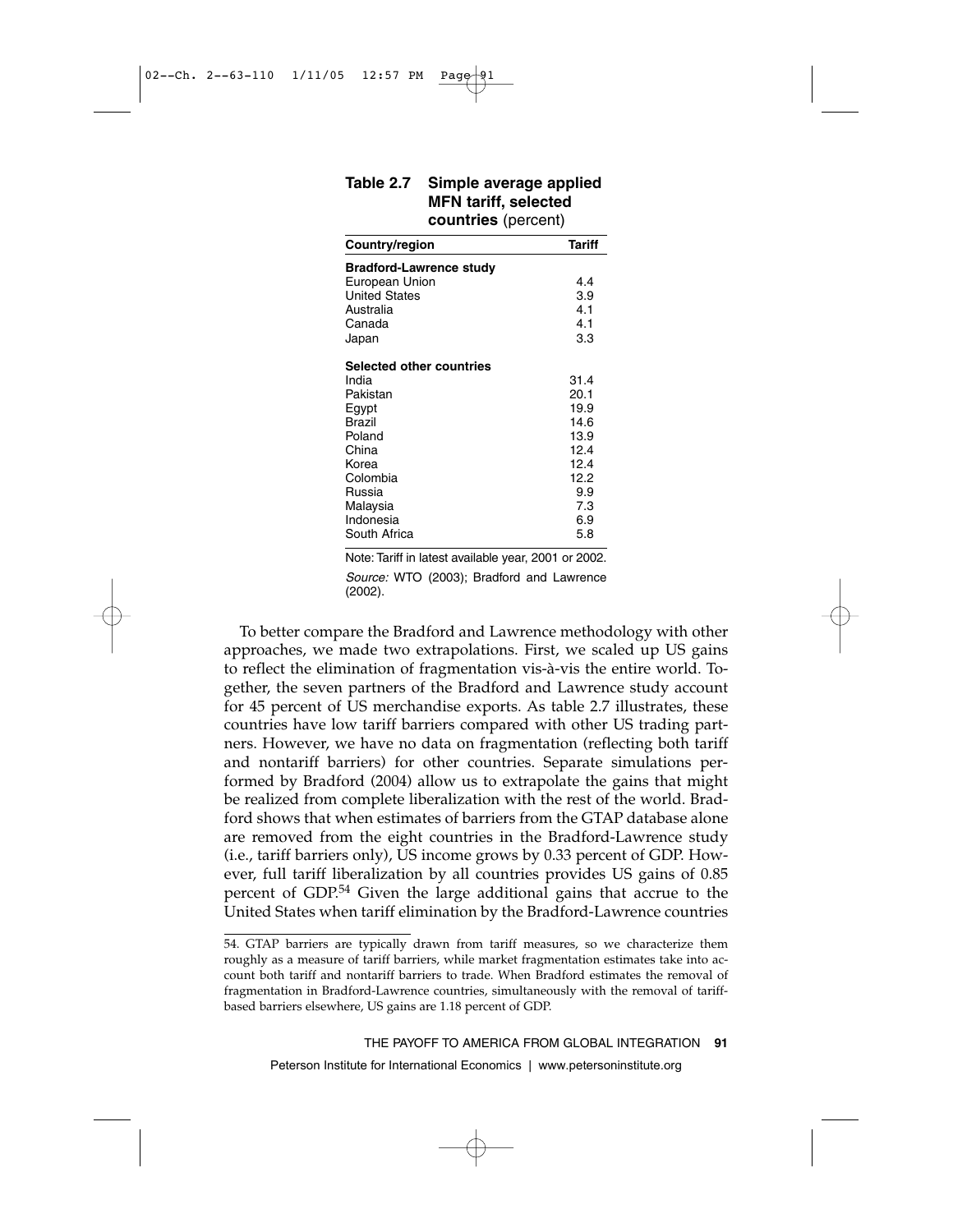is extended to the entire world (more than doubling US gains), it seems logical that the removal of market fragmentation worldwide would likewise have an amplified effect. To be conservative, we scale Bradford and Lawrence's estimated gains from eight countries by a factor of 2 to encompass the merchandise trade with the entire world.55 This calculation yields total gains of roughly 2.04 percent of US GDP due to full merchandise liberalization.<sup>56</sup>

Second, we scale up the potential gains from free trade in goods to estimate the additional gains from free trade in services. Barriers to services trade are much higher, on average, than barriers to merchandise trade (Findlay and Warren 2000; Stephenson, Findlay, and Yi 2002). Studies project that gains due to services liberalization may be extremely large (Bradford 2005, forthcoming). As mentioned earlier, Brown, Deardorff, and Stern (2003) estimate that gains from services liberalization amount to four times those of goods liberalization (despite the fact that US total trade in services was less than one-fourth that of goods in 2003). From this evidence, we conservatively assume that gains in services-sector liberalization will be at least as large as those calculated for the goods sector. Therefore, we estimate potential US income gain of 2.04 percent of GDP due to global liberalization of services.

In combination, these assumptions (built around the fragmentation index) allow us to speculate that elimination of policy barriers would raise US GDP by about 4.1 percent. Scaled to 2003, this amounts to an additional \$450 billion in US GDP, \$1,500 per capita, or \$4,000 income increase per household annually.

### **US-World FTA: A Gravity Model Estimate**

In the past decade, empirical and theoretical research has revived the gravity model, which posits that bilateral trade between two countries is directly proportional to their size and inversely proportional to their distance (Frankel 1997).<sup>57</sup> The gravity model can be extended to quantify the

### **92** [THE UNITED STATES AND THE WORLD ECONOMY](http://bookstore.petersoninstitute.org/book-store/3802.html)

<sup>55.</sup> We do not scale the 1.02 from Bradford-Lawrence country liberalization by the full 2.5 due to the conventional wisdom that industrial countries tend to rely on nontariff barriers more heavily than developing countries, which typically protect through high tariffs. Against this, we note that the gains from liberalization in Bradford-Lawrence countries expand by a factor of 3 when using Bradford-Lawrence fragmentation estimates versus the GTAP barriers (typically tariff barriers).

<sup>56.</sup> The findings of Anderson et al. (2001), together with the observation that trade barriers in the developing world are significantly higher than those imposed in the OECD (table 2.7), suggest that freeing \$10 billion of representative US trade with developing countries will deliver more gains than freeing \$10 billion of representative trade with OECD countries.

<sup>57.</sup> The gravity model was used as early as 1946 to analyze trade. Linnemann (1966) provided significant refinements to the technique.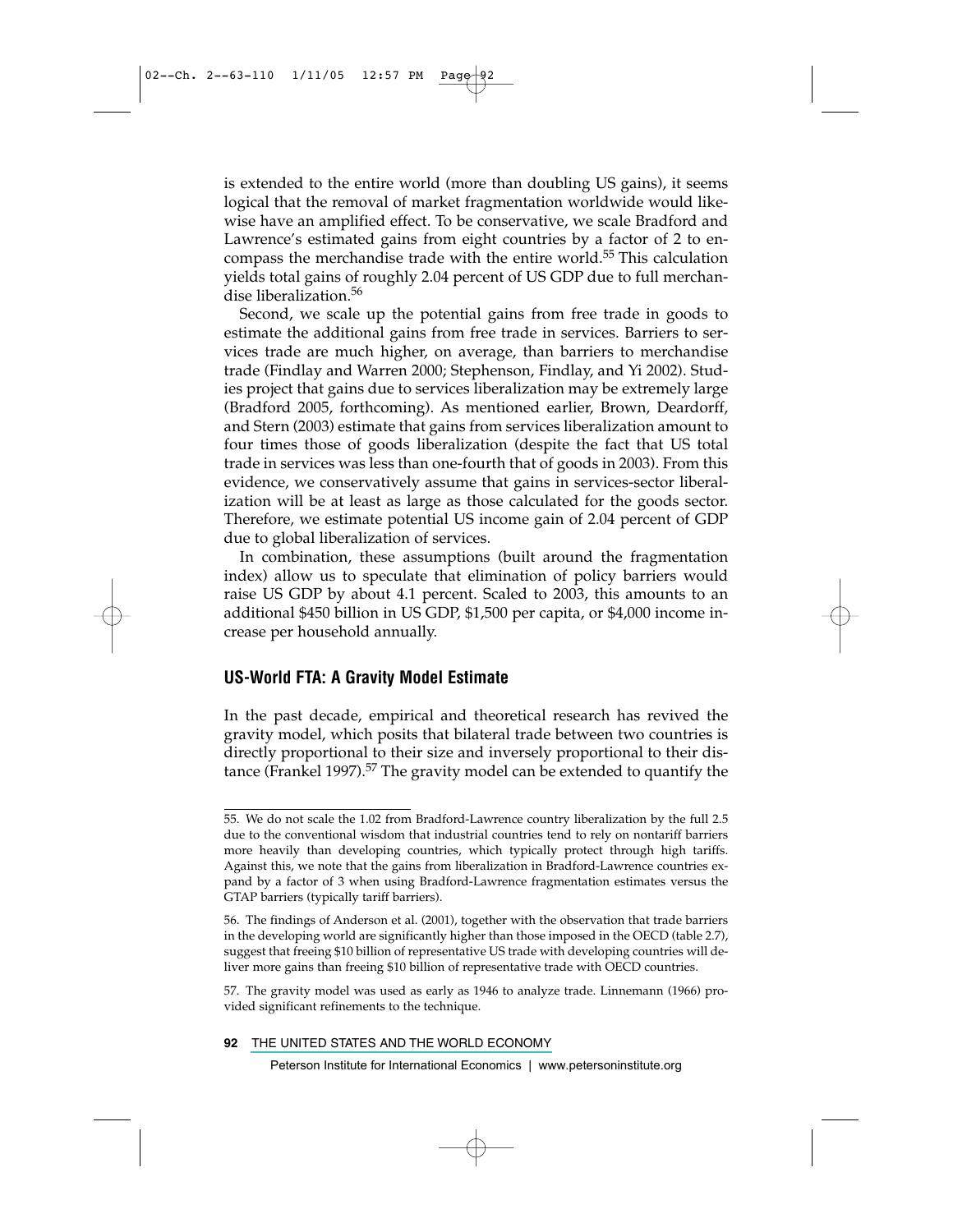|                                            | Total | <b>FTA</b> <sup>a</sup> | <b>Non-FTA</b> |
|--------------------------------------------|-------|-------------------------|----------------|
| US imports                                 | 1,259 | 376                     | 884            |
| US exports                                 | 724   | 274                     | 449            |
| Total trade                                | 1.983 | 650                     | 1,333          |
| Estimated total trade if United States     |       |                         |                |
| had an FTA with all countries <sup>b</sup> | 3.163 | 650                     | 2.513          |
| Change (percent)                           | 59.5  | 0.0                     | 88.5           |
| Memorandum:                                |       |                         |                |
| Estimated percent gain in GDP              |       |                         | 11.9           |

### **Table 2.8 US-world FTA: US merchandise trade with FTA and non-FTA partners, 2003** (billions of dollars)

a. Existing FTA partners in 2003 were Canada, Mexico, Israel, and Jordan.

b. The estimate assumes that a network of bilateral FTAs would boost bilateral trade by 89 percent, based on Rose (2003), adjusted as explained in the text.

*Sources:* USITC (2004), Rose (2003), and authors' calculations.

effects of common language, shared borders, postcolonial relationships, and other variables that potentially affect the size of bilateral trade flows.

Andrew Rose (2003) extended the gravity model to test the influence of international institutions (the GATT/WTO, IMF, OECD, and regional or bilateral FTAs) on bilateral trade.<sup>58</sup> Using IMF data on bilateral merchandise trade between 178 countries over 1948–99, he reports that participation in a regional FTA is strongly positive.<sup>59</sup> In particular, Rose estimates that a regional FTA can increase bilateral trade by 118 percent.<sup>60</sup> For reasons explained below, we adjust this coefficient downward to 89 percent. We then borrow this adjusted coefficient of 89 percent to estimate the increase in US merchandise trade if FTAs were concluded with all trading partners. This is the same as assuming that all countries eliminated their policy barriers to merchandise trade with the United States and vice versa. In 2003, the United States had FTAs in force with four countries, Canada, Mexico, Israel, and Jordan, which together accounted for roughly one-third of US trade (mostly NAFTA trade).<sup>61</sup> Applying Rose's adjusted coefficient, concluding FTAs with all other trading partners would have increased total US trade by 60 percent (table 2.8).

60. The dependent variable was the natural log of bilateral trade, the regional FTA coefficient controlling for fixed country-pair effects is 0.78, 100\*(exp(0.78)-1)=118 percent. This is the smallest regional FTA coefficient of the three reported benchmark regressions.

61. US FTAs with Singapore and Chile entered into force in January 2004.

<sup>58.</sup> Rose has made his data set publicly available at http://faculty.haas.berkeley.edu/ arose/RecRes.htm (accessed July 27, 2004).

<sup>59.</sup> In the same model, Rose also tried to assess the effect of GATT/WTO, IMF, and OECD membership on bilateral trade. Subramanian and Wei (2003) dispute Rose's result that GATT/WTO membership does not have a strong positive impact on trade linkages. Rose (2004) offers a riposte to their arguments. As we do not employ Rose's result pertaining to GATT/WTO, we do not pursue this debate.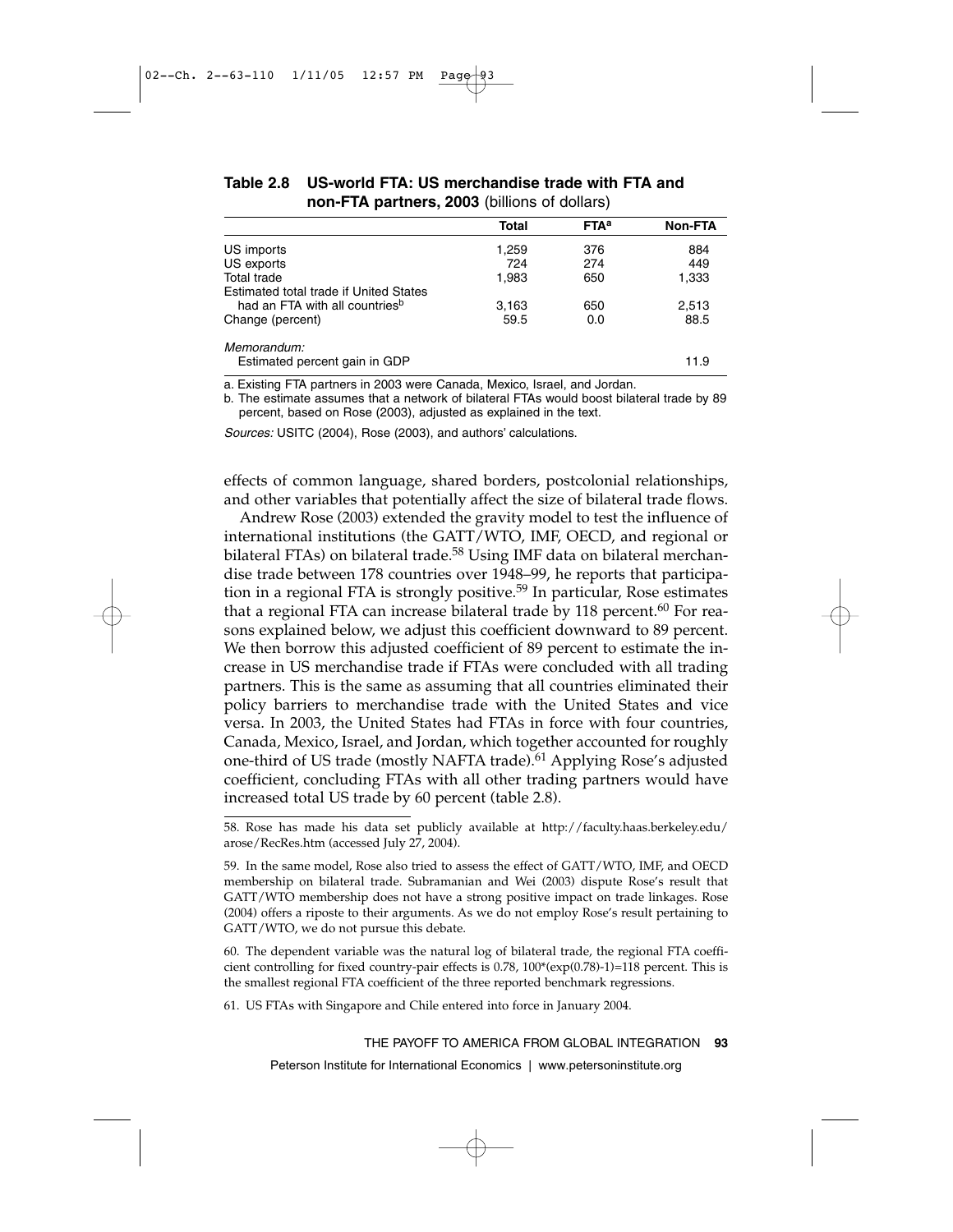The rationale for the downward adjustment from 118 percent to 89 percent is to reflect trade diversion.<sup>62</sup> Bilateral and regional free trade agreements increase trade among members both through trade creation (increased trade as a result of relative efficiency) and trade diversion (increased trade as a result of privileged access).<sup>63</sup> CGE estimates by DeRosa and Gilbert (2004, table A.6) for 14 prospective US FTAs enacted simultaneously suggest that trade diversion—measured as the dollar decline in nonpartner trade—could account for up to 25 percent of the gross gain in trade with partner countries. In view of this estimate, we reduce the gravity model trade augmentation effect from 118 to 89 percent.

While the gravity model estimate of regional trade agreements nevertheless appears large, research into so-called border effects puts the Rose coefficient into perspective.<sup>64</sup> McCallum (1995) launched this literature by comparing trade between Canadian provinces with their trade with US states and found that interprovince trade tended to be 22 times larger than state-province trade, controlling for size and distance.<sup>65</sup> Anderson and van Wincoop (2003) made several refinements, arguing that theory expects the border effect to be higher from the Canadian perspective—as Canada has fewer options for *intra*national trade—than from the US perspective.<sup>66</sup> Anderson and van Wincoop estimate the border effect of the US-Canada border—expressed as the ratio of trade with a domestic partner to a foreign partner controlling for size and distance—to be 11 from the Canadian perspective and 2 from the US perspective *in the presence of an FTA*. <sup>67</sup> Even so, the Anderson and van Wincoop calculations suggest that US trade with Canada would increase by between 79 and 144 percent if the border effect could be eliminated.<sup>68</sup> Given their interlocking cultures,

64. As it is used in this context, the term "border effect" is somewhat of a misnomer. The term refers to the difference in trade intensity due to separation into distinct political units. The border effect is present regardless of whether the two units share a border.

65. McCallum uses data from 1988, the year before the Canada-US FTA entered into force; Anderson and van Wincoop (discussed below) used 1993 data, the year before NAFTA entered into force.

66. Intuitively, the border effect must *both* decrease international trade *and* increase intranational trade. In Canada, the increase in intranational trade is more noticeable, since the Canadian economy is small relative to that of the United States.

67. The US-Canada FTA had been in force for four years at the time of the Anderson and van Wincoop data, and the border effect was still large.

68. Depending on whether a multicountry model (including Japan, Europe, Australia, and other developed nations) or a two-country model, respectively, is used.

#### **94** [THE UNITED STATES AND THE WORLD ECONOMY](http://bookstore.petersoninstitute.org/book-store/3802.html)

<sup>62.</sup> The 118 percent coefficient may also be exaggerated because of selection bias—the tendency of countries to put priority on FTAs with partners that promise the largest trade gains. However, in the case of the United States, noneconomic factors appear to play a large role in the selection of FTA partners (e.g., Bahrain); see Schott (2004, 365-73).

<sup>63.</sup> The trade diversion gains to partner countries of course become diluted as more nations enter into FTAs.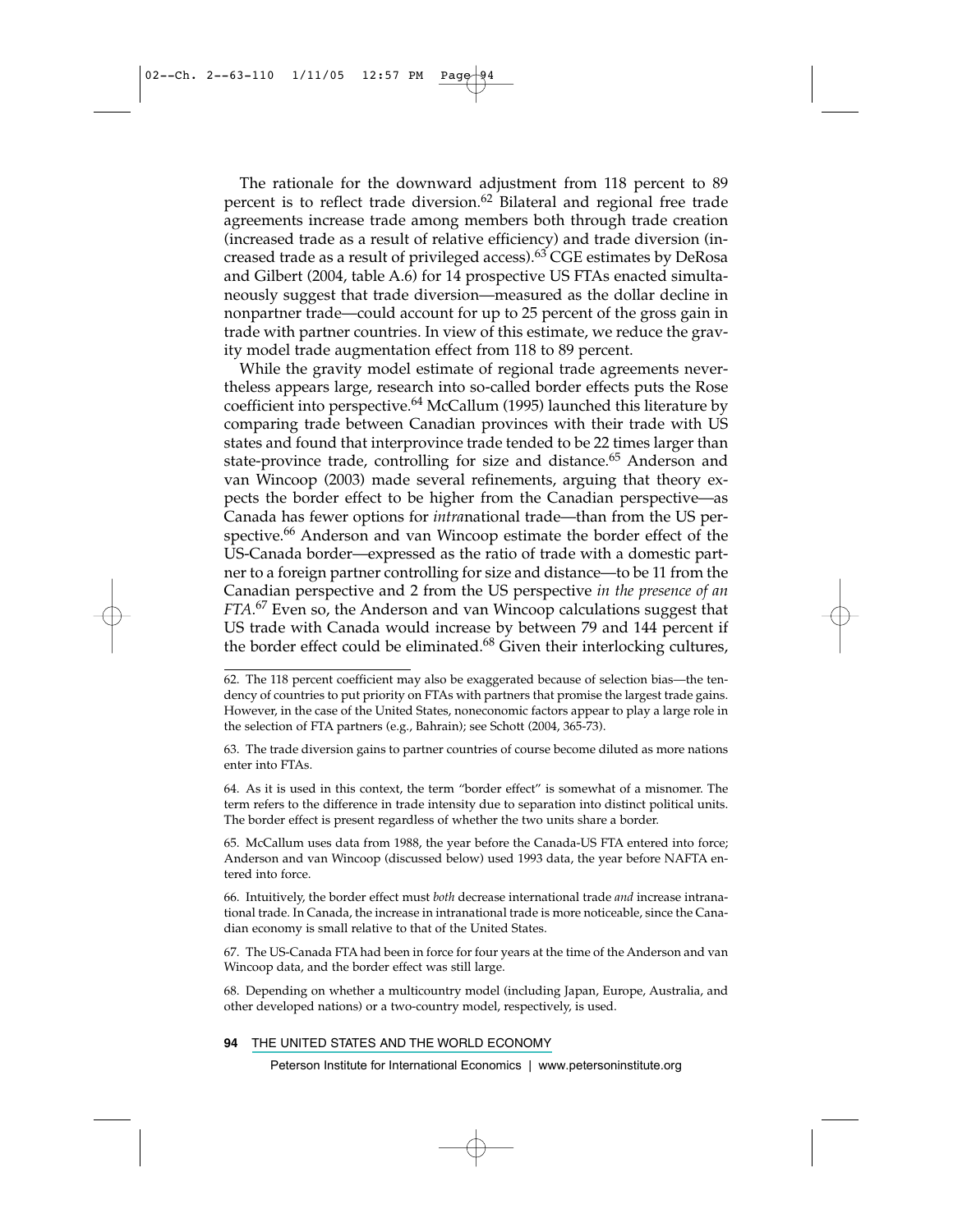common language, and lengthy trading history, it seems safe to assume that the US-Canada border effect is relatively small compared with other bilateral trading relationships. With this in mind, Rose's adjusted coefficient indicating that a regional FTA could augment trade by 89 percent reducing, but far from eliminating, the border effect—seems plausible.

Bearing such caveats in mind, we calculate how incomes would be affected by a world where the United States concluded FTAs with all its trading partners, resulting in an increase in US trade of 60 percent. Applying the OECD (2003) per capita income coefficient of 0.2, as outlined above, suggests an increase in per capita income of 12 percent. In 2003 dollars this increase equates to \$4,500 per capita, or \$11,600 per household.<sup>69</sup> In the aggregate, GDP would increase by \$1.3 trillion. Neither the Rose nor the OECD methodologies identify specific channels through which bilateral agreements affect bilateral trade or increased trade affects output per person, so we must assume that all channels play a role in this very large figure.

# **Conclusion**

Past integration, through both policy liberalization—fostered by every postwar president—and technological progress, has been an unambiguous boon to the US economy. We have presented four very different methods of estimation—each of which entails its own set of assumptions—and have estimated gains of roughly \$1 trillion. While the estimates are speculative, the important result of this exercise is that gains are consistently estimated to be large and positive.

Our estimates of future gains range from \$450 billion to \$1.3 trillion. To be conservative, we settle on a range defined by the market fragmentation method and the Michigan Model. These two approaches (which both make use of CGE models) suggest that removing all remaining barriers to trade would increase US production approximately \$450 billion to \$600 billion annually.<sup>70</sup> Gains in this range would increase US per capita income between \$1,500 and \$2,000 annually and US household income between \$4,000 and \$5,300 annually. The "final push" to free trade might

<sup>69.</sup> Rose's coefficient is a prediction of the increase in trade in merchandise only, while the OECD (2003) trade ratio includes both merchandise and services. When applying the OECD coefficient to the predicted rise in merchandise trade, we assume that the coefficient relating total trade to output per capita is the same for the goods and services sectors.

<sup>70.</sup> CGE models may understate gains because they ignore technological spillovers and the increased efficiency through the sifting and sorting of firms that usually accompanies increased trade. Furthermore, they do not account for the "certainty" effect of trade agreements—that tariffs are eliminated by international agreement. Some credit the certainty effect for the boom in US imports after NAFTA, since US tariffs on imports from Mexico were low prior to the agreement.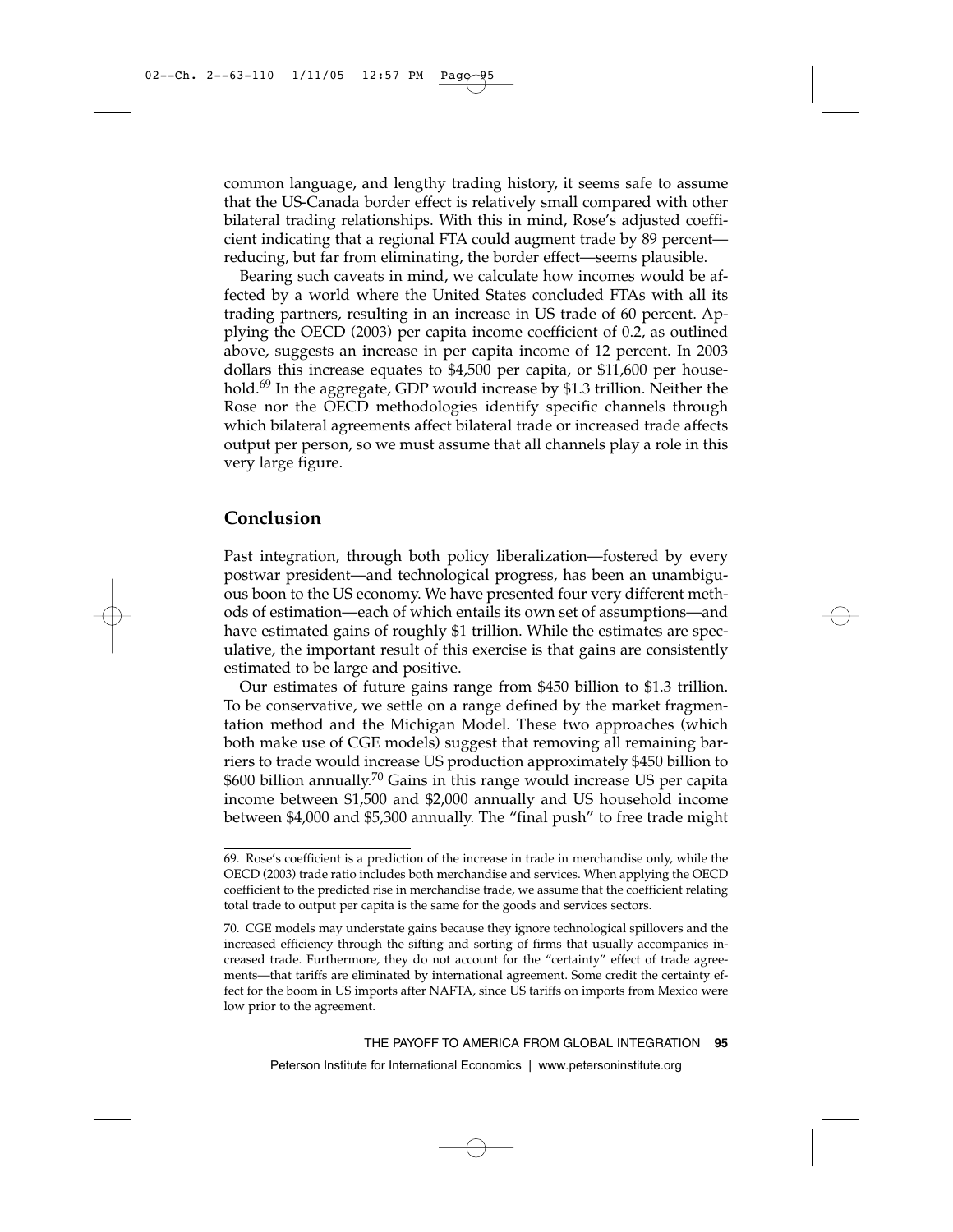generate gains that are nearly half the size of the gains already realized through the reduction of policy barriers and transportation costs from the formation of the GATT in 1947 to the full implementation of the Uruguay Round and NAFTA in 2003.

Readers might ask why potential future gains are so large, since the United States has *already* dramatically slashed its average tariff barriers from 40 percent in 1947 to 4 percent today. Clearly, far less room remains to cut US tariff barriers in 2003 than in 1947. On the precept "no pain, no gain," the fact that there is far less room for future pain implies far less room for future gain from US liberalization. We have three answers to this critique.

First, US liberalization still has a long way to go—not only in agriculture, textiles, clothing, and similar politically sensitive merchandise sectors but also in services. As internet technology has opened new vistas for offshore sourcing—both inward and outward—the potential scope for services trade and the importance of services barriers is much larger today than just a decade ago. Moreover, the decline in the simple average tariff rate does not reflect the enduring prevalence of nontariff barriers. Investigations of geographic price convergence and market fragmentation indicate that nontariff barriers continue to impose barriers to trade (Bradford and Lawrence 2004a, Anderson and Smith 2004, Anderson and van Wincoop 2004). Second, barriers abroad, particularly those surrounding developing markets, are very high and have not been reduced nearly to the same extent as barriers surrounding OECD markets. Third, certainty and lock-in effects of eliminating all trade barriers—in the context of a binding agreement (such as NAFTA)—spur trade and investment to a highly disproportionate extent. In other words, eliminating the last 4 percentage points of a tariff barrier probably makes a greater difference than reducing tariffs from 12 to 8 percent.

In this chapter, we have expressed gains in terms of the average person and the average household. We have not tried to express the gains in terms of benefits to wealthy, middle class, and poor individuals and households.<sup>71</sup> Moreover, the gains summarized in this chapter inevitably entail adjustment costs that fall disproportionately on unlucky individuals, industries, and communities. In appendix 2B, we estimate that the lifetime cost of all worker dislocations that were triggered by expanded trade in 2003 could be as high as \$54 billion, although probably much less. While the gains from increased trade generate a permanent rise in

#### **96** [THE UNITED STATES AND THE WORLD ECONOMY](http://bookstore.petersoninstitute.org/book-store/3802.html)

<sup>71.</sup> The distribution of gains from trade—the benefits to poor versus middle-class or wealthy households—is an important issue in the political economy of trade liberalization. This topic is taken up in the chapter by Lori Kletzer and Howard Rosen in this book, as well as in the Globalization Balance Sheet Series—including Kletzer (2001), Lewis and Richardson (2001), and Richardson (forthcoming)—published by the Institute for International Economics.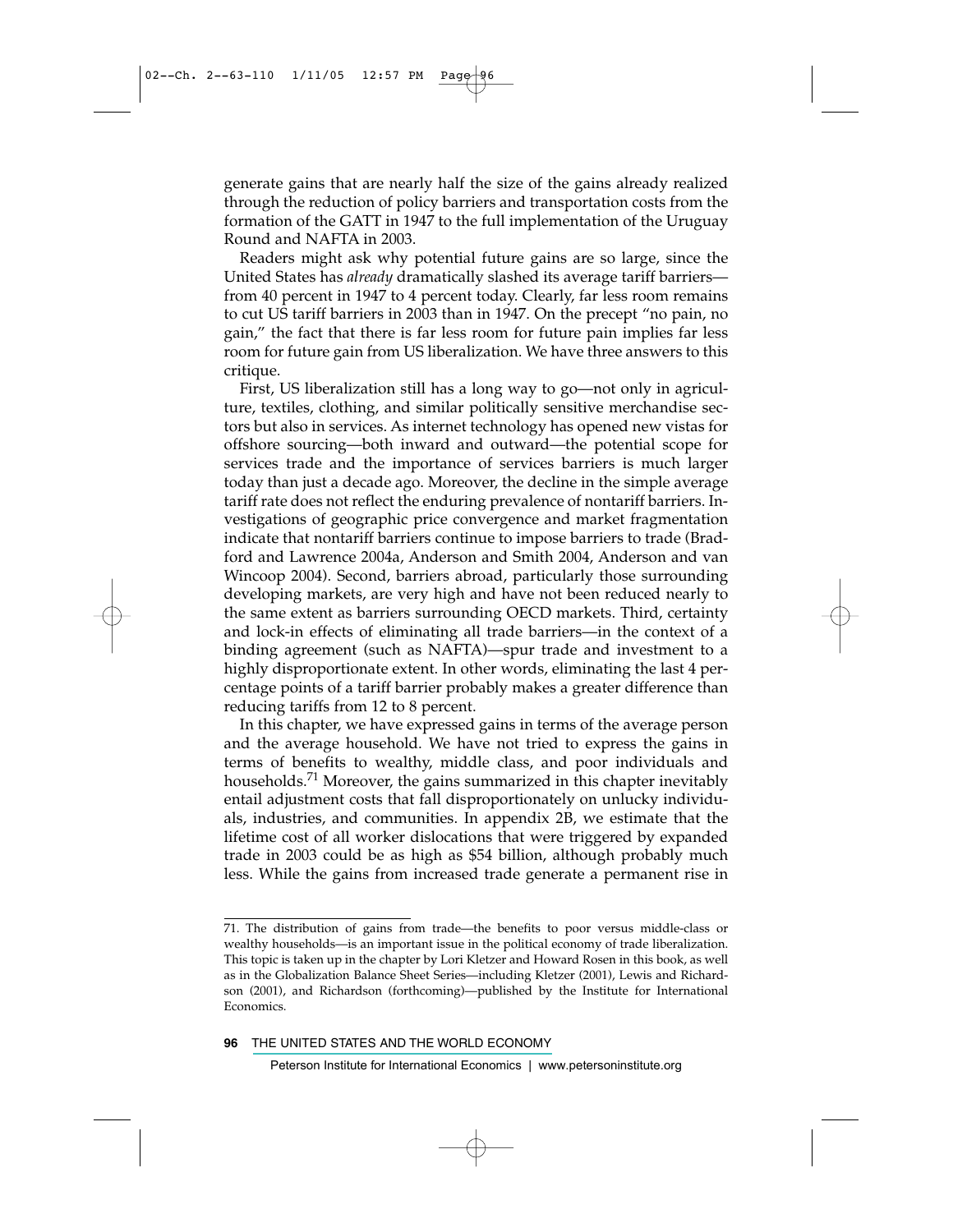income, the associated losses are temporary. Nevertheless, they are very real, and are concentrated on a small fraction of Americans. Uncompetitive firms fail, jobs disappear, and some communities wither. While general safety net programs (such as unemployment insurance and urban grants) assist workers and communities that bear the costs of globalization, the US federal government spends less than \$2 billion annually on explicit trade adjustment assistance (OMB 2004, 708)—less than 1 percent of prospective annual benefits from complete free trade.

It would take us far afield to explore trade adjustment policies or the distribution of benefits across American households. However, the *permanent* gains from past and potential liberalization are so enormous that the United States can easily afford the modest sums necessary to alleviate the *temporary* pains of adjustment. In the future as in the past, free trade can significantly raise income—and quality of life—in the United States.

# **References**

- Anderson, Michael A., and Stephen L.S. Smith. 2004. Borders and Price Dispersion: New Evidence on Persistent Arbitrage Failures. Washington and Lee University and Gordon College. Photocopy (April).
- Anderson, James E., and Eric van Wincoop. 2003. Gravity with Gravitas: A Solution to the Border Puzzle. *American Economic Review* 93, no. 1 (March): 170–92.
- Anderson, James E., and Eric van Wincoop. 2004. Trade Costs. *Journal of Economic Literature* XLII (September): 691–751.
- Anderson, Kym, Betina Dimaranan, Joe Francois, Tom Hertel, Bernard Hoekman, and Will Martin. 2001. *The Cost of Rich (and Poor) Country Protection to Developing Countries.* CIES Discussion Paper 0136. Adelaide, Australia: Adelaide University (September).
- Andrés, Javier, and Ignacio Hernando. 1997. *Does Inflation Harm Economic Growth?* NBER Working Paper 6062. Cambridge, MA: National Bureau of Economic Research.
- Baily, Martin Neil, and Hans Gersbach. 1995. Efficiency in Manufacturing and the Need for Global Competition. *Brookings Papers on Economic Activity: Microeconomics 1995:* 307–58. Washington: Brookings Institution.
- Baily, Martin Neil, and Robert Z. Lawrence. 2004. Trade and US Job Loss. Presentation at the Institute for International Economics conference on dollar adjustment, Washington, May 25.
- Baldwin, Richard E., and Rikard Forslid. 2000. Trade Liberalization and Endogenous Growth: A q-Theory Approach. *Journal of International Economics* 50, no. 2 (April): 497–517.
- Bayoumi, Tamin, Douglas Laxton, and Paolo Pesenti. 2004. *Benefits and Spillovers of Greater Competition in Europe: A Macroeconomic Assessment.* NBER Working Paper 10416. Cambridge, MA: National Bureau of Economic Research.
- BEA (Bureau of Economic Analysis). 2004a. GDP-by-Industry Data. www.bea.gov/bea/ dn2/gdpbyind\_data.htm (accessed August 31, 2004).
- BEA (Bureau of Economic Analysis). 2004b. National Income and Product Account Tables (NIPA). www.bea.gov/bea/dn/nipaweb/index.asp (accessed July 30, 2004).
- Berg, Andrew, and Anne Krueger. 2003. *Trade, Growth, and Poverty: A Selective Survey.* IMF Working Paper WP/03/30. Washington: International Monetary Fund.
- Bernard, Andrew, Jonathan Eaton, J. Bradford Jensen, and Samuel Kortum. 2003. Plants and Productivity in International Trade. *American Economic Review* 93, no. 4 (September): 1268–90.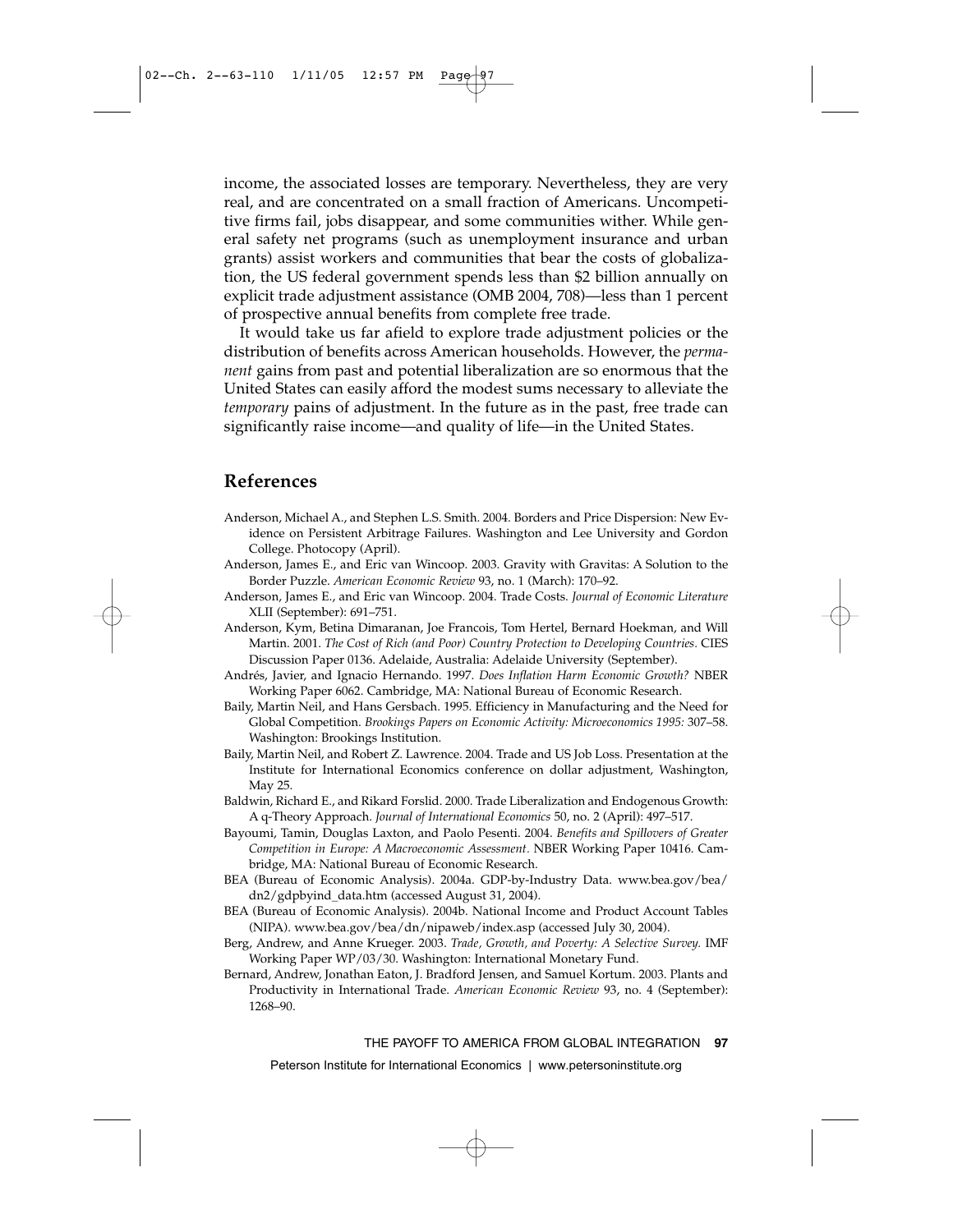- Bernard, Andrew B., J. Bradford Jensen, and Peter Schott. 2003. *Falling Trade Costs, Heterogeneous Firms and Industry Dynamics.* IFS Working Paper 03/10. London: Institute for Fiscal Studies.
- Bernard, Andrew, and J. Bradford Jensen. 2004. Exporting and Productivity in the US. Tuck School of Business at Dartmouth, National Bureau of Economic Research, and the Institute for International Economics. Photocopy (July).
- Bernard, Andrew B., Stephen Redding, and Peter Schott. 2004. *Comparative Advantage and Heterogeneous Firms.* NBER Working Paper 10668. Cambridge, MA: National Bureau of Economic Research.
- Bhalla, Surjit S. 2002. *Imagine There's No Country: Poverty, Inequality, and Growth in the Era of Globalization.* Washington: Institute for International Economics.
- BLS (Bureau of Labor Statistics). 2004. Current Employment Statistics. www.bls.gov/ces/ (accessed October 6, 2004).Bradford, Scott C. 2005. The Welfare Effects of Distribution Regulations in OECD Countries. *Economic Inquiry* (forthcoming).
- Bradford, Scott C. 2005. The Welfare Effects of Distribution Regulations in OECD Countries. *Economic Inquiry* (forthcoming).
- Bradford, Scott C. 2004. CGE Simulation Results. Brigham Young University. Photocopy.
- Bradford, Scott C., and Robert Z. Lawrence. 2004a. *Has Globalization Gone Far Enough? The Costs of Fragmented Markets.* Washington: Institute for International Economics.
- Bradford, Scott C., and Robert Z. Lawrence. 2004b. Non-MFN CGE Simulations. Brigham Young University and Harvard University. Photocopy.
- Broda, Christian, and David E. Weinstein. 2004. *Globalization and the Gains from Variety*. NBER Working Paper 10314*.* Cambridge, MA: National Bureau of Economic Research.
- Brown, Drusilla K., Alan V. Deardorff, and Robert M. Stern. 2001. *CGE Modeling and Analysis of Multilateral and Regional Negotiating Options.* Research Seminar in International Economics Discussion Paper 468. Ann Arbor, MI: University of Michigan School of Public Policy. January.
- Brown, Drusilla K., Alan V. Deardorff, and Robert M. Stern. 2003. *Developing Countries' Stake in the Doha Round.* Research Seminar in International Economics Discussion Paper 495. Ann Arbor, MI: University of Michigan School of Public Policy. June.
- Carlin, W., M. Schaffer, and P. Seabright. 2004. *A Minimum of Rivalry: Evidence from Transition Economies on the Importance of Competition for Innovation and Growth.* CEPR Discussion Paper 4343. London: Centre for Economic Policy Research.
- CEA (Council of Economic Advisers). 2004. *Economic Report of the President.* Washington: US Government Printing Office.
- Clark, Todd E. 2004. An Evaluation of the Decline in Goods Inflation. *Federal Reserve Bank of Kansas City Economic Review* 89, no. 2 (Second Quarter): 19–52.
- Cline, William R. 1997. *Trade and Income Distribution.* Washington: Institute for International Economics.
- Cline, William R. 2004. *Trade Policy and Global Poverty.* Washington: Institute for International Economics.
- Davis, Steven J., and John Haltiwanger. 1999. Gross Job Flows. In *Handbook of Labor Economics,* volumes 3 and 4, ed., Orley Ashenfelter and David Carr. New York: Elsevier Science/North Holland.
- Deardorff, Alan V., and Robert M. Stern. 2004. *Empirical Analysis of Barriers to International Services Transactions and the Consequences of Liberalization*. Research Seminar in International Economics Discussion Paper 505. Ann Arbor, MI: University of Michigan School of Public Policy (January).
- DeRosa, Dean A., and John P. Gilbert. 2004. Quantitative Estimates of the Economic Impacts of US Bilateral Free Trade Agreements. In *Free Trade Agreements: US Strategies and Priorities,* ed., Jeffrey J. Schott. Washington: Institute for International Economics.
- Disney, Richard, Jonathan Haskel, and Ylva Heden. 2003. Restructuring and Productivity in UK Manufacturing. *Economic Journal* 113, no. 489 (July): 666–94.

#### **98** THE UNITED STATES AND THE WORLD ECONOMY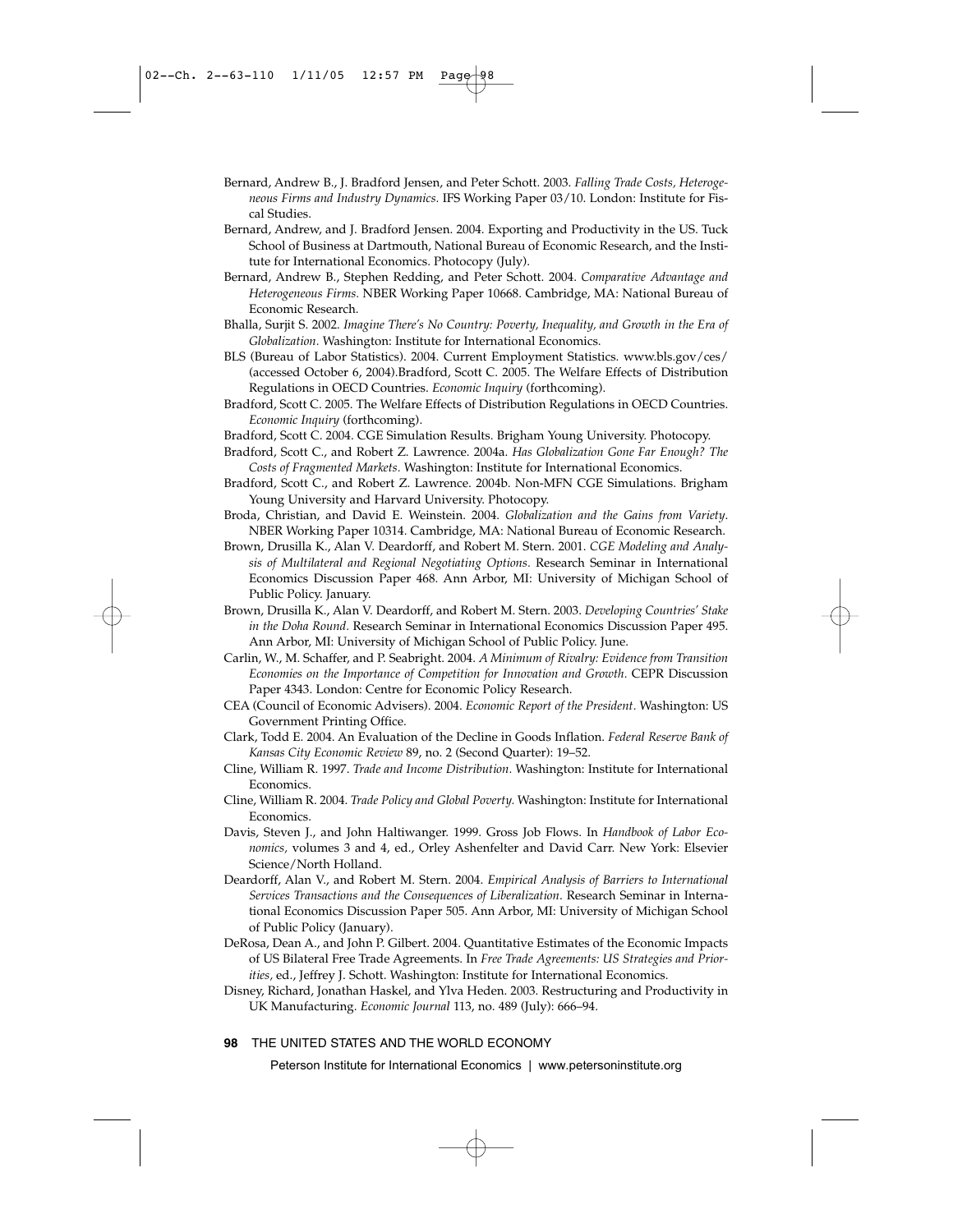- Djankov, Simeon, Rafael La Porta, Florencio Lopez-de-Silanes, and Andrei Schleifer. 2002. The Regulation of Entry. *Quarterly Journal of Economics* 117, no. 1 (February): 1–35.
- Dollar, David, and Aart Kraay. 2004. Trade, Growth, and Poverty. *Economic Journal* 114, no. 493 (February): 22–49.
- ECB (European Central Bank). 2002. Price Level Convergence and Competition in the Euro Area. *Monthly Bulletin* (August): 39-50. Frankfurt: European Central Bank.
- Engel, Charles, and John H. Rogers. 2004. European Product Market Integration After the Euro. *Economic Policy* 19, no. 39 (July): 347–84.
- Eslava, Marcela, John Haltiwanger, Adriana Kugler, and Maurice Kugler. 2004. *The Effects of Structural Reforms on Productivity and Profitability: Evidence from Colombia.* NBER Working Paper 10367. Cambridge, MA: National Bureau of Economic Research.
- Feenstra, Robert C. 1994. New Product Varieties and the Measurement of International Prices. *American Economic Review* 84, no. 1 (March): 157–77.
- Findlay, Christopher, and Tony Warren. 2000. *Impediments to Trade in Services*. London and New York: Routledge.
- Fischer, Stanley. 1996. Why are Central Banks Pursuing Long-Run Price Stability? In *Achieving Price Stability.* Jackson Hole, WY: Federal Reserve Bank of Kansas City.
- Fischer, Stanley, Ratna Sahay, and Carlos A. Végh. 2002. Modern Hyper- and High Inflations. *Journal of Economic Literature* 40, no. 3 (September): 837–80.
- Foster, Lucia, John Haltiwanger, and C.J. Krizan. 2001. Aggregate Productivity Growth: Lessons from Microeconomic Evidence. In *New Developments in Productivity Analysis*, ed., Charles R. Hulten, Edwin R. Dean, and Michael J. Harper. Chicago: University of Chicago Press.
- Foster, Lucia, John Haltiwanger, and C.J. Krizan. 2002. *The Link Between Aggregate and Micro Productivity Growth: Evidence from Retail Trade.* NBER Working Paper 9120. Cambridge, MA: National Bureau of Economic Research.
- Foster, Lucia, John Haltiwanger, and Chad Syverson. 2004. Reallocation, Firm Turnover, and Efficiency: Selection on Productivity or Profitability. US Census Bureau, University of Maryland, and University of Chicago. Photocopy (March).
- Francois, Joseph. 1999. Estimates of Barriers to Trade in Services. Erasmus University. Photocopy.
- Frankel, Jeffrey A. 1997. *Regional Free Trading Blocs in the World Economic System.* Washington: Institute for International Economics.
- Frankel, Jeffrey A., and David Romer. 1999. Trade and Growth: An Empirical Investigation. *American Economic Review* 89, no. 3 (June): 379–99.
- Graham, Edward M. 2000. *Fighting the Wrong Enemy: Antiglobal Activists and Multinational Enterprises.* Washington: Institute for International Economics.
- Hallak, Juan Carlos, and James Levinsohn. 2004. Fooling Ourselves: Evaluating the Globalization and Growth Debate. Ann Arbor, MI: University of Michigan and NBER. www. econ.lsa.umich.edu/~jamesl/ (accessed August 12, 2004).
- Harrison, Glenn W., Thomas F. Rutherford, and David G. Tarr. 1997. Quantifying the Uruguay Round. *Economic Journal* 104 (September): 1405–30.
- Hoekman, Bernard, and Hiau Looi Kee. 2003. *Imports, Entry, and Competition Law as Market Disciplines.* World Bank Policy Research Working Paper 3031. Washington: World Bank (April).
- Huether, David M., and J. David Richardson. 2001. Imputing and Interpreting Trade in Intermediate Goods and Services: A US Illustration for the 1990s. National Association of Manufacturers and Syracuse University. Photocopy (October).
- Hufbauer, Gary C., Erika Wada, and Tony Warren. 2002. *The Benefits of Price Convergence*. POLICY ANALYSES IN INTERNATIONAL ECONOMICS 65*.* Washington: Institute for International Economics (January).
- Hufbauer, Gary C., and Yee Wong. 2004. *China Bashing 2004.* International Economics Policy Brief 04-5. Washington: Institute for International Economics (September).

#### THE PAYOFF TO AMERICA FROM GLOBAL INTEGRATION **99**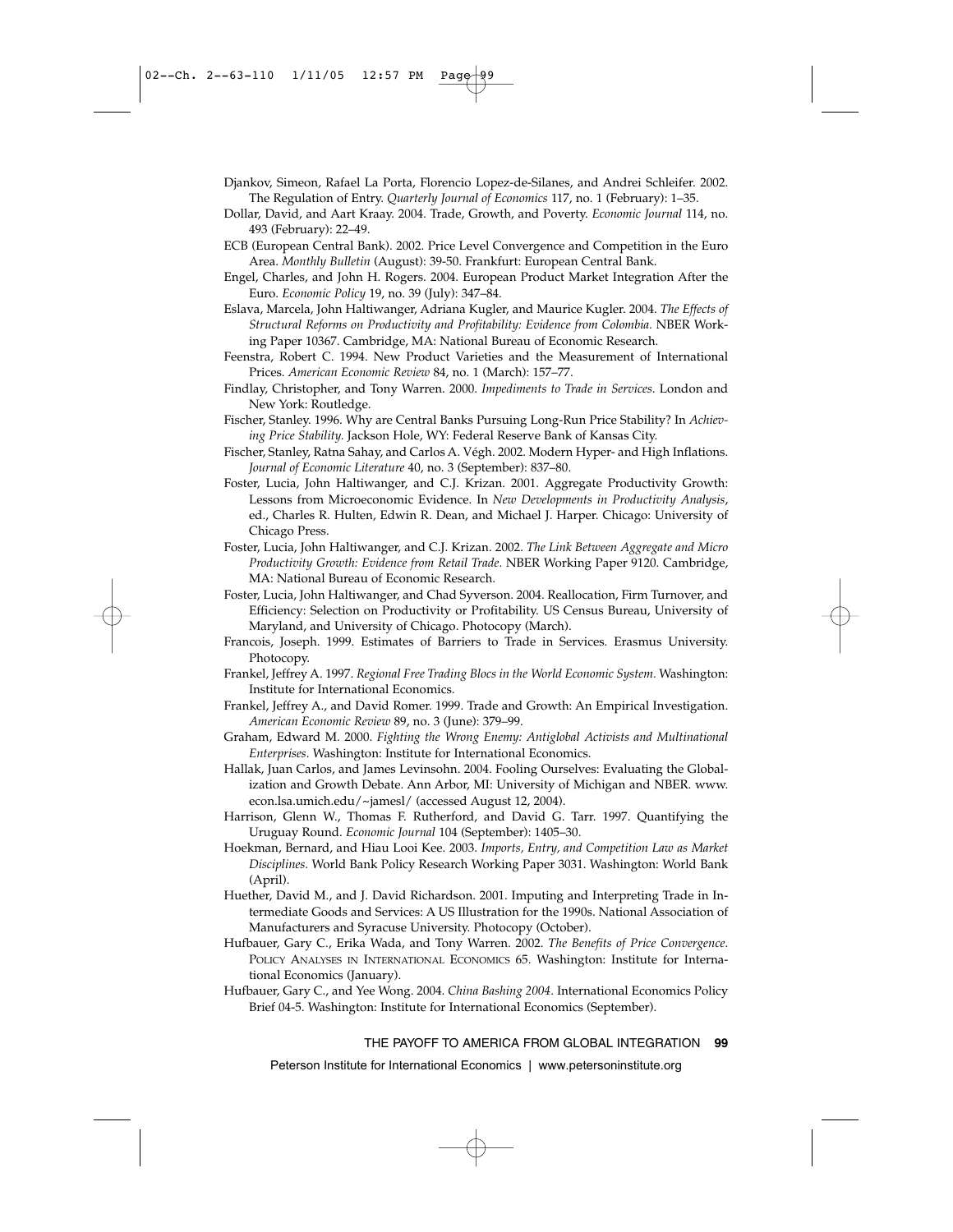- Klapper, Leora, Luc Laeven, and Raghuram Rajan. 2004. *Business Environment and Firm Entry: Evidence from International Data.* World Bank Policy Research Working Paper 3232. Washington: World Bank (March).
- Klein, Michael W., Scott Schuh, and Robert K. Triest. 2003. *Job Creation, Job Destruction, and International Competition*. Kalamazoo, MI: W. E. Upjohn Institute for Employment Research.
- Kletzer, Lori G. 2001. *Job Loss from Imports: Measuring the Costs*. Washington: Institute for International Economics.
- Lewis, Howard, III, and J. David Richardson. 2001. *Why Global Commitment Really Matters!* Washington: Institute for International Economics.
- Lewis, William W. 2004. *The Power of Productivity: Wealth, Poverty, and the Threat to Global Stability.* Chicago: University of Chicago Press.
- Linnemann, Hans. 1966. *An Econometric Study of International Trade Flows.* Amsterdam: North-Holland.
- Maddison, Angus. 2003. *The World Economy: Historical Statistics.* Paris: Development Center of the Organization for Economic Cooperation and Development.
- Marquez, Jaime. 2002. Estimating Trade Elasticities*.* In *Advanced Studies in Theoretical and Applied Econometrics*, volume 39. Boston, MA: Kluwer Academic Publishers.
- McCallum, John. 1995. National Borders Matter: Canada-U.S. Regional Trade Patterns. *American Economic Review* 85, no. 3 (June): 615–23.
- Melitz, Marc J. 2003. The Impact of Trade on Intra-Industry Reallocations and Aggregate Industry Productivity. *Econometrica* 71 (November): 1695–725.
- Nicoletti, Giuseppi, and Stefano Scarpetta. 2003. *Regulation, Productivity, and Growth*. Economics Department Working Paper 347. Paris: Organization for Economic Cooperation and Development.
- OECD (Organization for Economic Cooperation and Development). 2003. *The Sources of Economic Growth in OECD Countries.* Paris: Organization for Economic Cooperation and Development.
- OECD (Organization for Economic Cooperation and Development). 2004. International Trade by Commodity Statistics Database. Paris: Organization for Economic Cooperation and Development.
- OMB (Office of Management and Budget). 2004. *Budget of the United States Government, Fiscal Year 2005*—*Appendix.* Washington: US Government Printing Office. www.whitehouse. gov/omb/budget/fy2005/appendix.html (accessed August 18, 2004).
- Public Citizen. 2004. Consolidated Trade Adjustment Assistance Database. Washington: Public Citizen. www.citizen.org/trade/forms/taa\_search.cfm?dataset=3 (accessed October 7, 2004).
- Richardson, J. David. 2004. 'Sizing Up' the Micro-Data Benefits. Institute for International Economics. Photocopy.
- Richardson, J. David. Forthcoming. *Global Forces, American Faces: US Economic Globalization at the Grass Roots.* Washington: Institute for International Economics.
- Roberts, Mark, and James Tybout, eds. 1996. *Industrial Evolution in Developing Countries.* New York: Oxford University Press.
- Rodriguez, Francisco, and Dani Rodrik. 2001. Trade Policy and Economic Growth: A Skeptic's Guide to Cross-National Evidence. In *NBER Macroeconomics Annual 2000,* ed., Ben S. Bernanke and Kenneth Rogoff. Cambridge, MA: MIT Press.
- Rogers, John H., Gary Clyde Hufbauer, and Erika Wada. 2001. *Price Level Convergence and Inflation in Europe.* Working Paper 01-1. Washington: Institute for International Economics. www.iie.com/publications/wp/2001/01-1.pdf (accessed July 20, 2004).
- Romer, Paul M. 1996. Why, Indeed, America? Theory, History, and the Origins of Modern Economic Growth. *American Economic Review* 86, no. 2 (May): 202–06.
- Rose, Andrew K. 2003. Which International Institutions Promote International Trade? http://faculty.haas.berkeley.edu/arose/Comparer.pdf (accessed August 3, 2004).

#### **100** THE UNITED STATES AND THE WORLD ECONOMY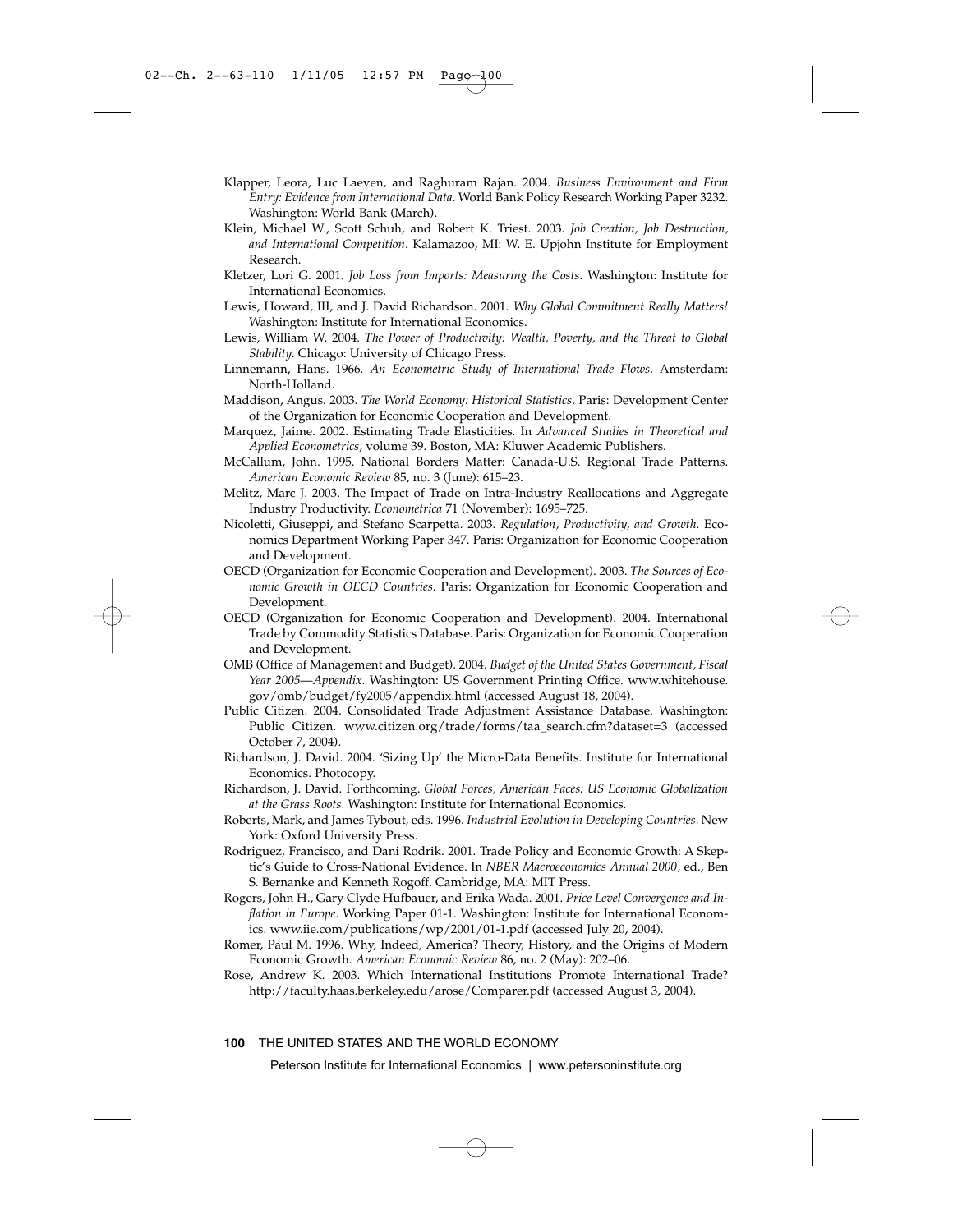- Rose, Andrew K. 2004. Response to Subramanian and Wei. University of California, Berkeley; NBER; and CEPR (January). http://faculty.haas.berkeley.edu/arose/SWResponse. pdf (accessed August 3, 2004).
- Rutherford, Thomas F., and David G. Tarr. 2002. Trade Liberalization, Product Variety, and Growth in a Small Open Economy: A Quantitative Assessment. *Journal of International Economics* 56, no. 2 (March): 247–72.
- Sachs, Jeffrey D., and Andrew Warner. 1995. Economic Reform and the Process of Global Integration. *Brookings Papers on Economic Activity* 1: 1–118. Washington: Brookings Institution.
- Schott, Jeffrey J. 2004. Assessing US FTA Policy. In *Free Trade Agreements: US Strategies and Priorities,* ed., Jeffrey J. Schott. Washington: Institute for International Economics.
- Slaughter, Matthew J. 2004. Globalization and Employment by US Multinationals: A Framework and Facts*. Daily Tax Report* 58 (March 26). Washington: BNA, Inc.
- Stephenson, Sherry, Christopher Findlay, and Soonhwa Yi. 2002. *Services Trade Liberalization and Facilitation.* Canberra, Australia**:** Asia Pacific Press at The Australian National University.
- Subramanian, Arvind, and Shang-Jin Wei. 2003. *The WTO Promotes Trade, Strongly but Unevenly*. NBER Working Paper 10024*.* Cambridge, MA: National Bureau of Economic Research.
- Trefler, Daniel. 2004. The Long and Short of the Canada-US Free Trade Agreement. *American Economic Review* 94, no. 4 (September): 870–95.
- Truman, Edwin M. 2003. *Inflation Targeting in the World Economy.* Washington: Institute for International Economics.
- US Census Bureau. 2003. Statistical Abstract of the United States, 123rd edition. Washington: US Government Printing Office.
- USITC (United States International Trade Commission). 2004. Tariff and Trade Dataweb. Washington: USITC. http://dataweb.usitc.gov (accessed August 4, 2004).
- WTO (World Trade Organization). 2003. *World Trade Report 2003.* Geneva: World Trade Organization. www.wto.org/english/res\_e/booksp\_e/anrep\_e/world\_trade\_report\_ 2003\_e.pdf (accessed August 30, 2004).
- WTO (World Trade Organization). 2004. Doha Ministerial 2001: Briefing Notes. Geneva: World Trade Organization. www.wto.org/english/thewto\_e/minist\_e/min01\_e/ brief\_e/brief21\_e.htm (accessed September 22, 2004).
- Yeaple, Stephen R. 2003. Firm Heterogeneity, International Trade, and Wages. University of Pennsylvania. Photocopy (November 21).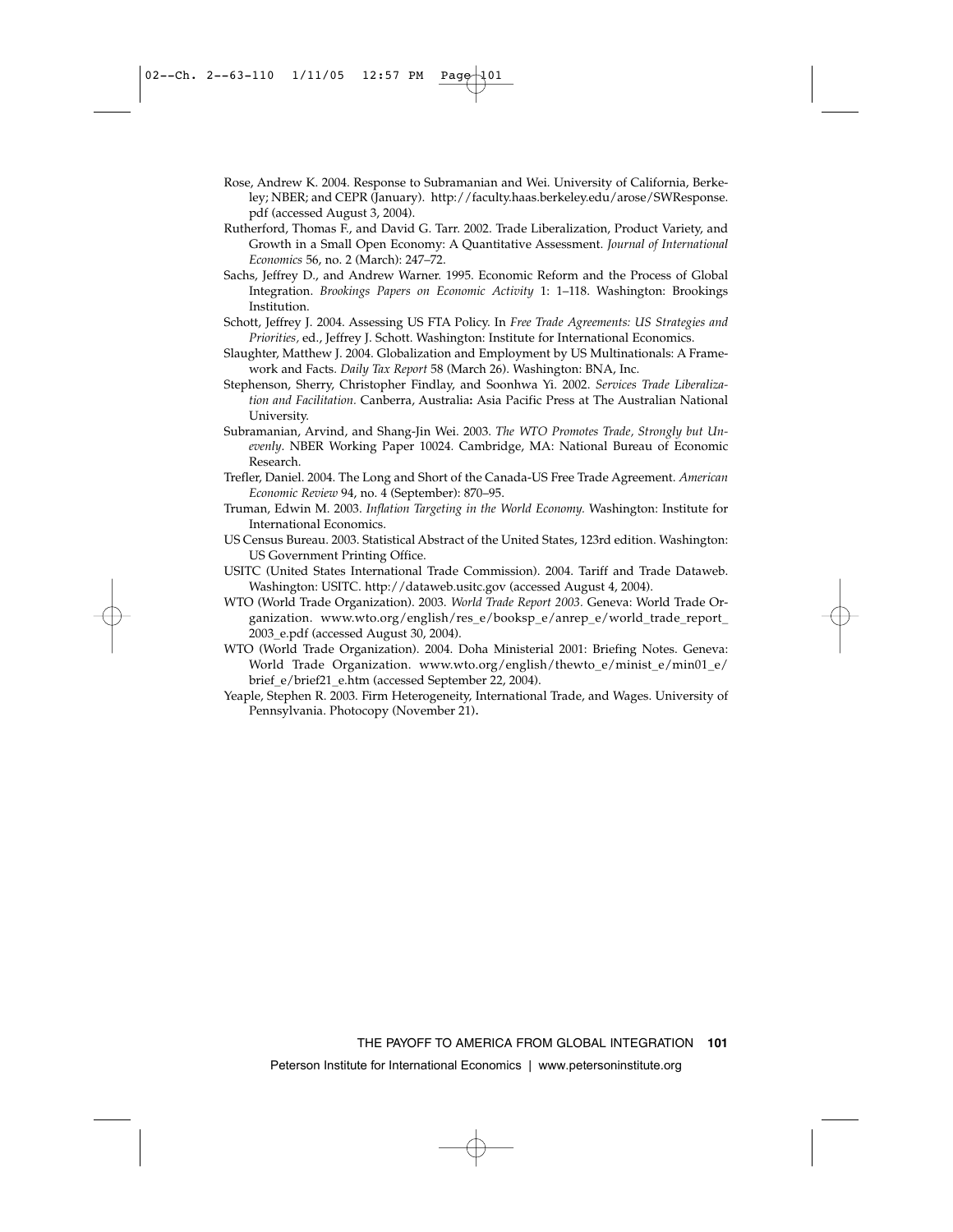# **Appendix 2A Intermediate Imports: Gains Through Worker Productivity**

The growth accounting technique adapted by J. David Richardson (2004) analyzes the gains to firms through a portion of the import competition channel, namely productivity gains to domestic firms that result from more intense use of *imported* intermediate inputs by US firms.72 Roughly half of US imports are intermediate goods; the fact that they are purchased by US firms reveals superiority in quality or price to domestic alternatives. The growth accounting technique captures not only output gains from the use of superior or cheaper inputs but also gains that arise from sifting and sorting when less efficient suppliers of intermediate inputs shrink in the face of import competition, and their resources (capital and labor) are used by more efficient firms in the US economy.

To estimate the role of imported intermediates on a macro level, Richardson (2004) extends the basic growth accounting model*—*which expresses total production (*Q,* defined as value added, or GDP) as a function of technological knowledge (*A*), physical and human capital (*K*), and labor (*L*) as inputs*—*to include imported inputs (*M*).

$$
Q = A(L, K, M) \tag{2.1}
$$

Richardson then expresses the production function on a per worker basis, by dividing all variables by the number of workers (*L*). This causes the labor term to drop out of equation (2.1). The per worker production function can be written using lowercase variables.<sup>73</sup>

$$
q = A(k, m) \tag{2.2}
$$

Equation (2.2) suggests that to increase output per worker (defined as value added per worker), the country has three options:

- Increase *A*, the level of technological expertise (total factor productivity) so that the same amount of capital and imported inputs can produce more output. The benefits of trade through technology spillovers and more competitive markets would raise *A.* Since this approach does not estimate technology benefits of global integration, it understates the total payoff from greater trade.
- **IF** Increase the amount of physical and human capital each worker has to work with, *k.* Indirectly, an increase in trade can boost *k* by increas-

#### **102** THE UNITED STATES AND THE WORLD ECONOMY

<sup>72.</sup> This section draws heavily on a draft appendix prepared by Richardson (2004).

<sup>73.</sup> Therefore, *q* is output (value added) per worker, *k* is the capital-labor ratio, and *m* is imported inputs per worker. We assume that equation (2.1) is homogenous of degree 1 with respect to *L, K,* and *M.*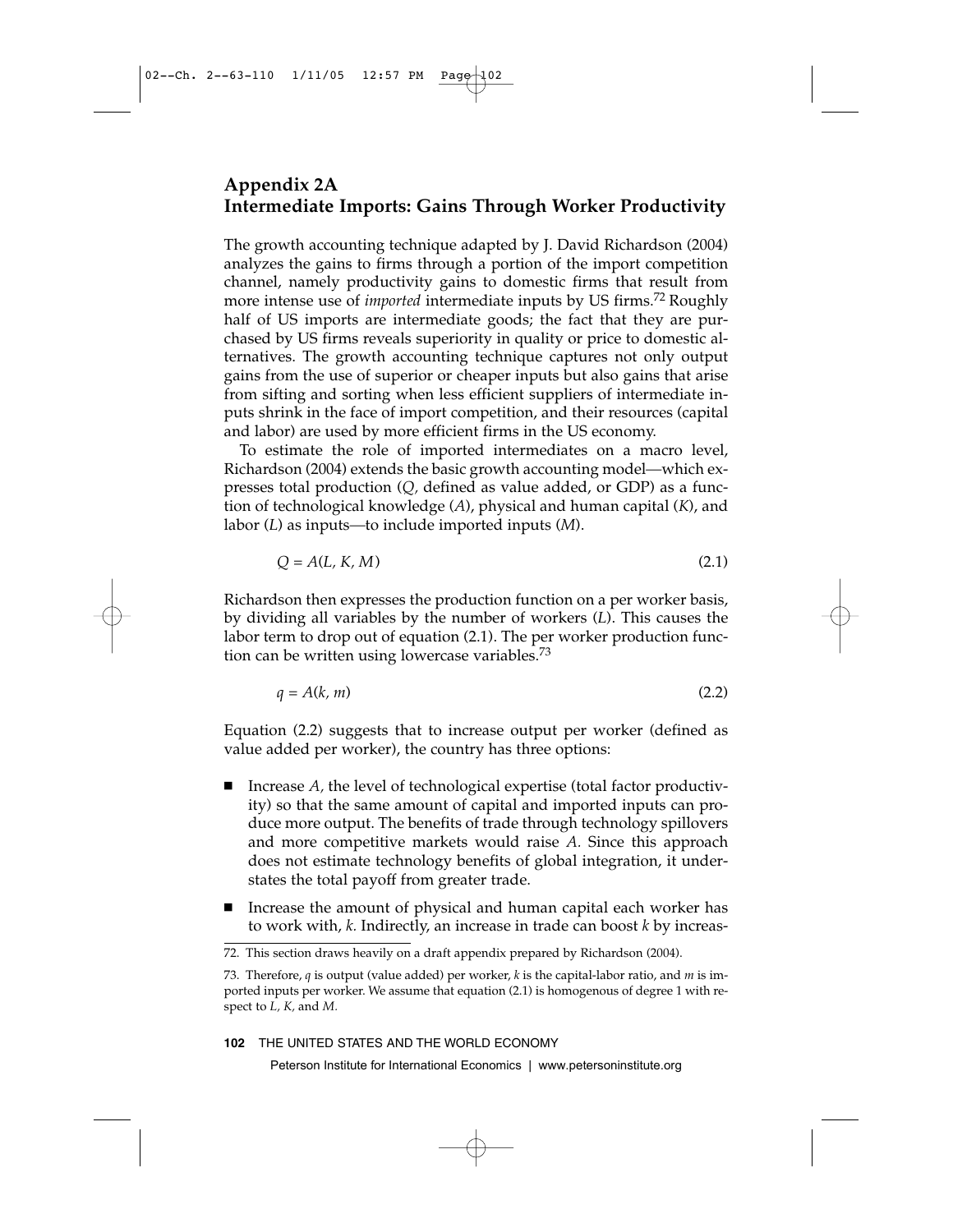ing the profitability of new investment, both in physical capital and training. Again, this approach does not measure the capital-deepening channel.

■ Increase the amount of intermediate imports per worker, *m*. This is the focus of Richardson's approach. It assumes that firms import intermediate inputs only when such imports lower the overall cost of production. To pay for imports, the country must export goods and services that it produces at a comparative advantage. If there were no cost savings from switching from domestic to imported intermediate imports, and no improved productivity due to rationalization of domestic industry, the shift (accompanied by an increase in exports) would result in an increase in trade but no change in output.

When imports and exports both increase or decrease by the same amount, with no induced change in productivity, measured GDP does not change (recall the accounting identity:  $Q = C + I + G + [X - M]$ ). Richardson's approach assumes that firms would have no reason to switch from domestic to imported intermediate inputs unless the switch yielded higher output per worker (*q*). He quantifies the gains using the methodology of growth accounting. However, as discussed in a moment, the mechanics of growth accounting may attribute too much or too little importance to imported intermediate inputs.

As a first-order simplification, an increase (or decrease) in *q* can be decomposed into three changes: a change in *A,* a change in *k,* and a change in *m.* In a standard growth accounting framework, the contribution that changes in *k* and *m* make to increase *q* are calculated by multiplying their respective percentage changes by their shares in total production costs.74 Using  $S_k$  to denote the share of capital (human and physical) in total production costs (measured in percent of GDP),  $S_m$  to denote the share of imported inputs in total production costs, and %∆ to denote the percentage change in a variable, equation (2.2) can be expressed as:

$$
\% \Delta q = \% \Delta A + S_k \% \Delta k + S_m \% \Delta m \tag{2.3}
$$

The key assumption of the growth accounting model is that the share of imported inputs in production costs accurately reflects the contribution of those inputs to higher output. On the one hand, if intermediate inputs are only slightly better than their domestic counterparts, the share coefficient  $(S_m)$  will overstate their importance. On the other hand, if imported inputs set off a chain of sifting and sorting among domestic producers (as

<sup>74.</sup> This calculation assumes a constant-returns-to-scale production function, usually a Cobb-Douglas function. Any economies of scale are then captured in the technology term, *A.*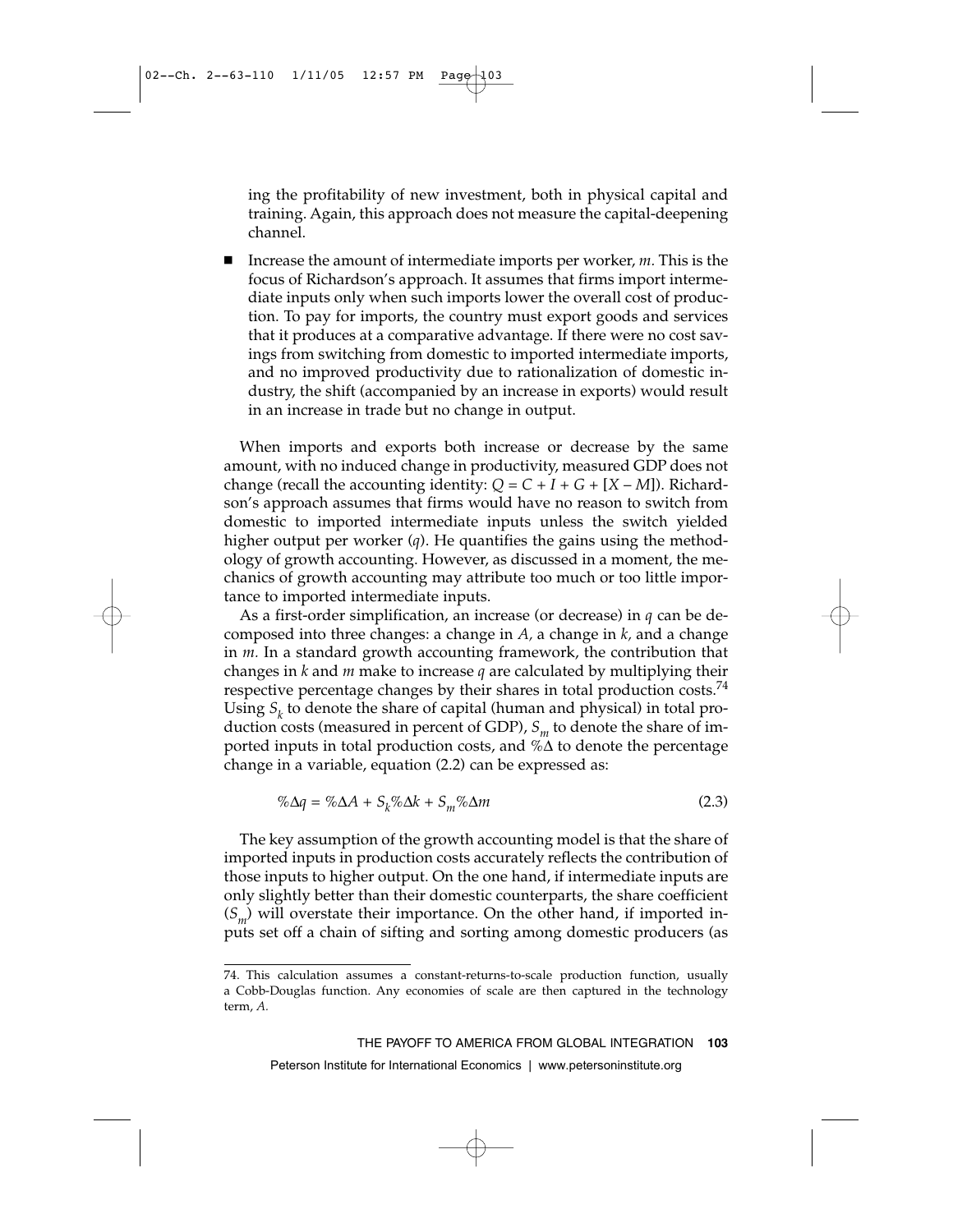described in the text),  $S_m$  may understate their importance. We mention these possibilities without attempting to resolve them.

Returning to equation (2.3), economic statistics can be used to estimate five of the six variables, namely %∆*q, Sk,* %∆*k, Sm,* and %∆*m.* Equation (2.3) can then be solved to determine an estimate of the technology variable, %∆*A,* which measures total factor productivity.

On the basis of data gathered by Huether and Richardson (2001, table 1), it can be estimated that imported inputs (*M*) grew from \$383 billion in 1989 to \$940.1 billion in 2000 (measured in 2003 dollars).<sup>75</sup> Over the same period, employment (*L*) grew from 117.3 million to 136.9 million workers (CEA 2004, table B-36); hence intermediate imports per worker (*m* = *M/L*) increased by 110.4 percent over the period. Since the average share of imported intermediate imports in total production costs was 7.1 percent, the contribution of imported inputs to output per worker between 1989 and 2000 was

$$
S_m\% \Delta m = .071 \times 110.4\% = 7.9\% \tag{2.4}
$$

The 7.9 percent increase due to increased trade represents *more than onethird* of the total increase in output per worker over this period. Expressed another way, increased imports of intermediate inputs were responsible for an additional \$4,900 in income per worker (measured in 2003 dollars).<sup>76</sup> This equates to an additional \$681 billion in GDP, or \$2,300 income per capita and \$6,000 income per household in 2003 due to increased trade between 1989 and 2000.<sup>77</sup>

To apply this analysis over a longer period, we classify US imports by 3-digit commodity into intermediate, capital, and final categories.<sup>78</sup> Between 1961 and 1989, intermediate imports to the United States (*M*) rose from \$41 billion to \$329 billion (valued in 2003 dollars), a 702 percent increase. During the same period, since the labor force (*L*) almost doubled, from 66 million to 117 million, the net result was a 350 percent increase in intermediate input imports per worker (*m*). The ratio of intermediate imports to total production (measured in percent of GDP) steadily increased from 1.5 to 4.5 percent. As with our analysis above, we divide this long pe-

#### **104** THE UNITED STATES AND THE WORLD ECONOMY

<sup>75.</sup> Since the original Huether and Richardson calculation was in constant 1992 dollars, we inflate these figures using the NIPA GDP deflator (BEA 2004b).

<sup>76.</sup> This calculation assumes that employment growth was not influenced by the increase in trade. Several scholars contend that increased trade and overseas investment tend to increase employment. See Slaughter (2004).

<sup>77.</sup> Employment growth outpaced population growth over this period, so the payoff in terms of GDP per capita exceeded the payoff in terms of output per worker.

<sup>78.</sup> We use the OECD International Trade by Commodity Statistics database (ITCS) available through http://new.sourceoecd.com (accessed August 9, 2004) by subscription. The list of 3-digit SITC codes we assign to the intermediate category is available upon request.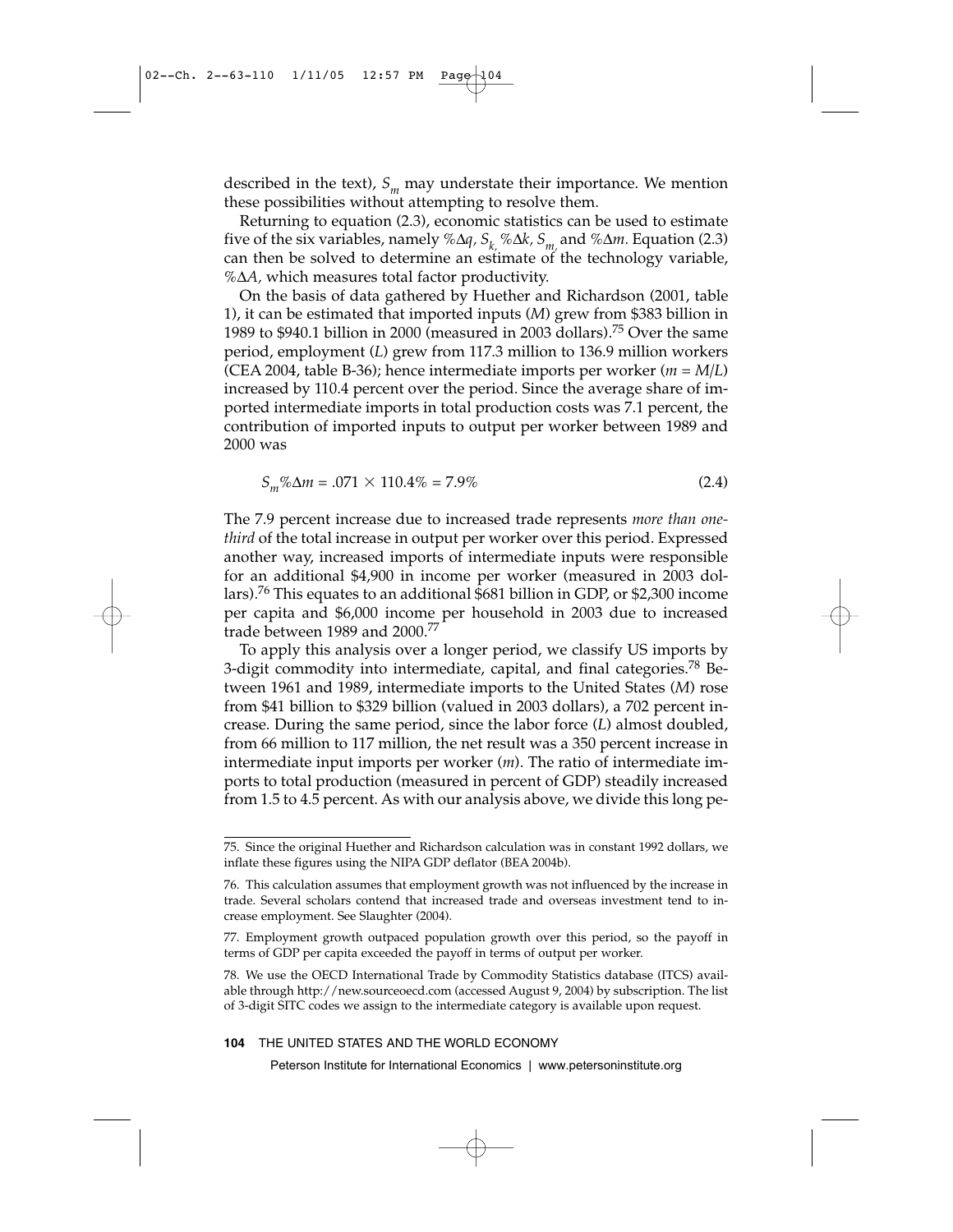| Period                 | Change in<br>intermediate<br>imports per<br>worker (% $\Delta m$ ) | Share of<br>intermediate<br>imports in<br>production<br>$cost(S_m)$ | Growth in output<br>per worker due to<br>intermediate import<br>deepening <sup>a</sup> $(S_m$ % $\triangle m)$ |              | <b>Benefit in</b><br>$2003^{a,b}$<br>(billions of |
|------------------------|--------------------------------------------------------------------|---------------------------------------------------------------------|----------------------------------------------------------------------------------------------------------------|--------------|---------------------------------------------------|
|                        | (percent)                                                          | (percent)                                                           | Percent                                                                                                        | 2003 dollars | 2003 dollars)                                     |
| 1961-68                | 50.1                                                               | 1.68                                                                | 0.84                                                                                                           | 346          | 48                                                |
| 1968-75                | 99.9                                                               | 2.69                                                                | 2.68                                                                                                           | 1.364        | 188                                               |
| 1975-82                | 33.9                                                               | 4.04                                                                | 1.37                                                                                                           | 727          | 100                                               |
| 1982-89                | 11.9                                                               | 4.51                                                                | 0.53                                                                                                           | 295          | 41                                                |
| 1989-2000 <sup>c</sup> | 110.4                                                              | 7.13                                                                | 7.87                                                                                                           | 4.946        | 681                                               |
| Total                  |                                                                    |                                                                     |                                                                                                                |              |                                                   |
| 1961-2000              |                                                                    |                                                                     |                                                                                                                | 7,678        | 1,058                                             |

### **Table 2A.1 Productivity benefit of increase in imported intermediate inputs, 1961–2000**

a. Subperiod gains are an intermediate calculation, not an estimate of short-term gains from liberalization. Gains due to liberalization may require 10 to 20 years to be fully realized.

b. Benefit in 2003 is calculated by multiplying the benefit per worker measured in 2003 dollars by total employment in 2003.

c. Changes in intermediate imports are calculated using Huether and Richardson (2001, table 1).

Note: In order to better account for changes within the US economy over time, this table presents total gains from liberalization as the sum of subperiods. Because of a change in sources, we do not present a single period figure.

*Sources:* OECD (2004), CEA (2004, tables B-22, B-36), Huether and Richardson (2001), and authors' calculations.

riod into four smaller periods to perform the growth calculation. The results are reported in table 2A.1. In summary, increased intermediate imports accounted for an output increase of 6.6 percent or \$2,700 per worker (measured in 2003 dollars) between 1961 and 1989, roughly 13 percent of the total growth in output per worker over the period. In 2003, this increase accounted for an additional \$380 billion of GDP, \$1,300 per capita, and \$3,400 per household annually.

We sum Richardson's results and the calculations sketched above to come up with a figure for increased growth due to intermediate import deepening for the full 1961–2000 period. We estimate a gain of \$1.1 trillion for the full period, equating to an additional \$3,600 per capita and \$9,400 per household.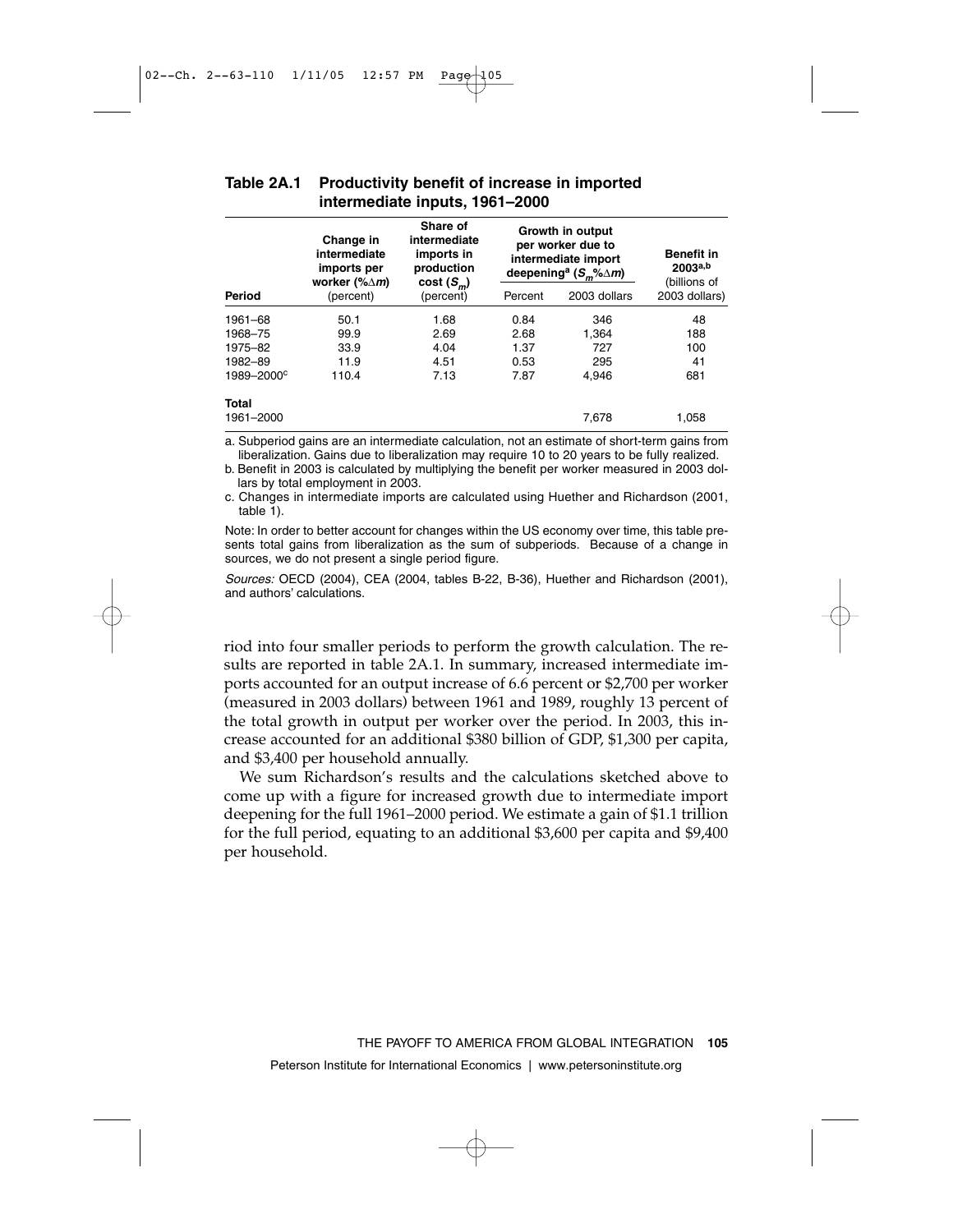# **Appendix 2B An Estimate of Labor Adjustment Costs**

This chapter has calculated large gains from liberalization. However, our methods aggregate national benefits over the medium term and do not highlight the short-term, but significant, costs of worker dislocation. In this appendix, we make a back-of-the-envelope calculation to size up the adjustment costs incurred by dislocated workers in the US economy.

Adjustment costs occur when firms contract as a result of increased trade. We measure these costs through lost wages from time spent out of work and lower wages once reemployed.<sup>79</sup> Adjustment gains occur in expanding industries through an employment surge and higher wages in more productive firms. These gains will offset adjustment losses. However, to isolate the downside of globalization, we ignore adjustment gains.

### **Job Losses**

Calculating the number of jobs gained and lost by trade agreements is one of Washington's favorite parlor games. In reality, separating trade-related job losses from other job losses is extremely difficult. Accordingly, we present several estimates.

First, we offer trade adjustment assistance (TAA) certifications as a proxy for job losses: 199,424 persons were certified for TAA in 2003 (Public Citizen 2004).<sup>80</sup> This is the most concrete figure available on tradeimpacted job losses, but it contains elements of understatement and overstatement. The figures are understated because not all workers that are displaced by trade apply for TAA benefits. The figures are overstated because TAA certification only requires a showing that the job was adversely affected by imports or that the firm moved to a free trade partner or preference country; no evidence is required that policy liberalization *caused* either the imports or the relocation of the firm.<sup>81</sup>

#### **106** THE UNITED STATES AND THE WORLD ECONOMY

<sup>79.</sup> Labor economists might point out that our calculation takes no account of the value of leisure time. For this and other reasons mentioned below, we regard this estimate as an upper bound.

<sup>80.</sup> The states administer the TAA program, so no official national statistics on certifications are available. Public Citizen collects state data on certifications and compiles it into a national database. While certifications may occur before or after job loss, we assume the rate of certifications is roughly equal to the rate of job loss. In October 2002, the TAA program was combined with the NAFTA-TAA program, which was originally designed to assist workers affected by trade with Canada and Mexico. The 2003 figure, approximately 200,000, is in line with the sum of TAA and NAFTA-TAA certifications in previous years.

<sup>81.</sup> It is possible to be certified for TAA even without losing a job, if increased imports are shown to be suppressing wages.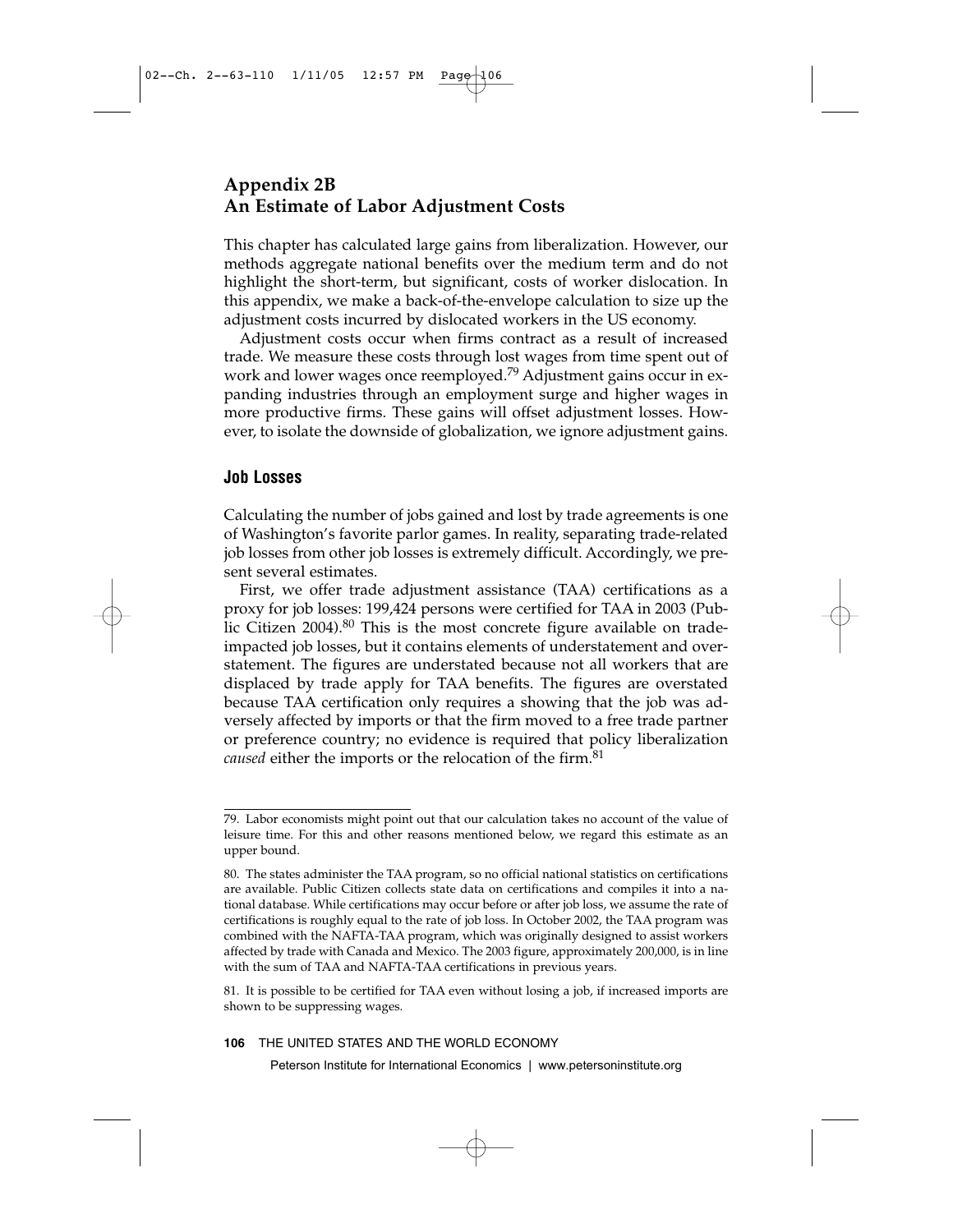Our second estimate is based on an estimate of the relationship between manufacturing employment, domestic output, and imports. Hufbauer and Wong (2004, appendix table 8.1), using data on quarterly US manufacturing output and employment from 1990 to 2003, estimated that \$1 billion of additional annual output would increase manufacturing employment by 8,178 workers. We make the exaggerated assumption that every dollar increase in US manufacturing imports displaces a dollar of domestic manufacturing output.<sup>82</sup> Between 1997 and 2003, US manufacturing imports rose from \$750 billion to \$1.1 trillion, an increase of about \$52 billion annually (USITC 2004).<sup>83</sup> Applying the Hufbauer-Wong coefficient of 8,178 jobs per billion dollars suggests job displacement of up to 422,000 workers annually.

Finally, Baily and Lawrence (2004) use the trade deficit and US worker productivity to estimate job declines. To create a range, they measure productivity both in terms of gross manufacturing output per manufacturing worker and manufacturing value added per manufacturing worker. Between 2000 and 2003, they estimate that trade has caused the loss of between 85,000 and 197,000 manufacturing jobs per year.<sup>84</sup> After surveying these methods—none particularly realistic—we average them to produce an annual job displacement figure of approximately 226,000.<sup>85</sup> We consider this figure to be a high estimate.

### **The Displacement Experience**

To get a handle on the private cost of a dislocated job, we define the loss in terms of forgone wages. Kletzer (2001) offers summary statistics based on displaced worker surveys collected by the US government covering worker experience from 1979 to 1999. We assume that all 226,000 jobs displaced each year are in "high import-competing industries," where dislo-

<sup>82.</sup> Hufbauer and Wong (2004, appendix table 8.2) show that the size of the trade deficit is *positively* correlated with manufacturing output. This is explained by the fact that both manufacturing output and imports tend to rise and fall with the overall US economy. Nevertheless, for purposes of this exercise, we assume that rising manufactured imports in a particular sector displace sales by firms in that sector, even though overall manufacturing output may be rising thanks to a buoyant economy.

<sup>83.</sup> Manufacturing imports are defined as NAICS 31–33.

<sup>84.</sup> This range is set by defining productivity in terms of gross output or value added. The gross production number tends to understate job loss because it does not account for increases in imported inputs. The value-added number tends to overstate job losses in manufacturing because it compares a value-added figure (manufacturing output) with a gross value figure (the trade deficit). The authors argue that the true number is likely to be at the low end of this range, since much of the job loss over this period is a result of the decline in exports.

<sup>85.</sup> We use both the lower and upper numbers of the Baily and Lawrence range in calculating this average.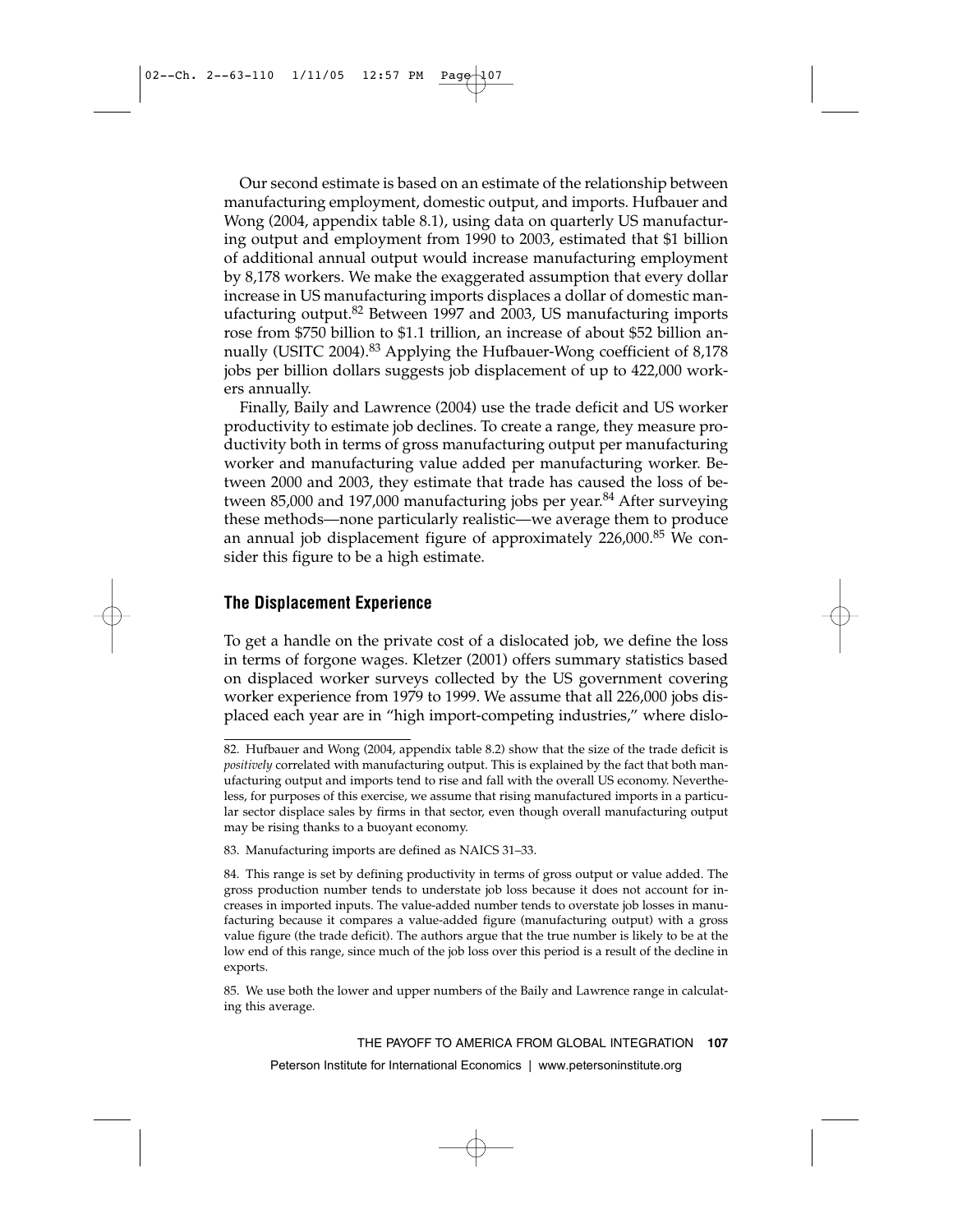cated workers fare the worst. In this category, the average age of a dislocated worker was 39. After dislocation, only 63.4 percent of dislocated workers were reemployed at the time they were surveyed, and of those that were employed, average earnings had declined 13.2 percent from their predisplacement earnings.<sup>86</sup> Finally, we assume that displaced workers were making the average weekly earnings of all manufacturing production workers—\$646 in 2003 (BLS 2004).

We first consider the 36.6 percent of displaced workers who were still unemployed at the time of the survey. We assume, somewhat pessimistically, that these workers lose 10 years of employment as a consequence of the displacement episode.<sup>87</sup> Calculating in 2003 dollars (assuming wage increases would have kept pace with inflation), these workers lose \$27.8 billion in lifetime earnings owing to long stretches of unemployment. To account for the remainder of time these workers are of working age, we assume they are forced to take a 13.2 percent pay cut for 16 years (bringing them to 65 years of age, on average), costing them another \$5.9 billion in lifetime wages.88

Next, we consider lost wages of the 63.4 percent who were reemployed at the survey date. We assume it takes each reemployed worker one year to find new employment. $89$  Lost wages during the job search period are then estimated to be \$4.8 billion. Once reemployed, these workers take an average pay cut of 13.2 percent compared with predisplacement earnings. While we have no data beyond initial earnings, the gap likely narrows over time as the worker gains skills in the new job. However, we assume that the gap is maintained, in constant dollar terms, for the remainder of the worker's tenure—25 years.<sup>90</sup> Based on this assumption, displaced workers lose \$15.9 billion due to lower reemployment wages over the remainder of their working lives.

### **108** THE UNITED STATES AND THE WORLD ECONOMY

<sup>86.</sup> We have no information on the size of fringe benefits, predisplacement versus postdisplacement, so we do not include fringe benefits in this estimate.

<sup>87.</sup> Obviously, this is one of many possible scenarios, and we do not argue that it is a typical outcome. It seems very unlikely that a worker could spend 10 years unemployed and then get a full-time job. Workers may choose to exit the labor force early; or they may work part-time jobs and spend less time totally unemployed. We offer the 10-year unemployment scenario merely as a way of arriving at a dollar figure for lifetime costs; we believe it is pessimistic.

<sup>88.</sup> We believe this to be a significant exaggeration. Workers who were not reemployed at the time of the survey tended to be older so they had fewer years left in the labor force. Kletzer (2001, table 4.1) indicates that workers in the 20 to 44 age group are roughly 10 percent more likely to be reemployed than those 45 and older.

<sup>89.</sup> Again this is a large overestimate. According to Kletzer (2001, 40) 73 percent of reemployed workers found a job within six months.

<sup>90.</sup> Recalling that the average age of a dislocated worker is 39, we assume they are out of work for one year and then exit the labor force at age 65.